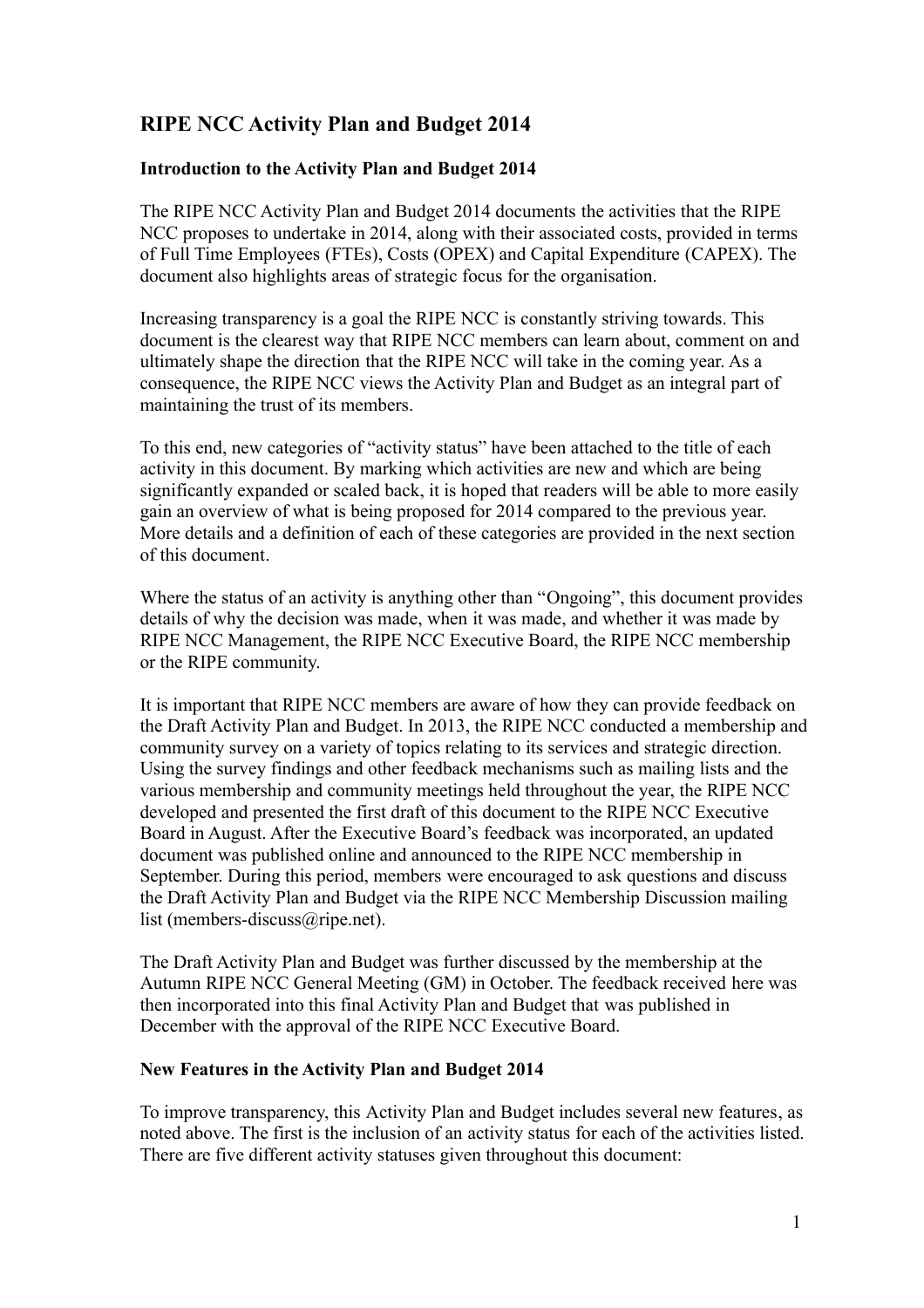- "Ongoing": Any recurring activity that requires around the same amount of resources as in the Activity Plan and Budget 2013 (less than a 10% deviation)
- "New Activity": Any activity that is making its first appearance in the Activity Plan and Budget
- "Expanding": Any activity where expenses will increase by more than 10% over the Activity Plan and Budget 2013 financially (OPEX)
- "Decreasing": Any activity where expenses will decrease by more than 10% below the Activity Plan and Budget 2013 financially (OPEX)
- "Planned Ending": Any activity that will come to a complete end in the course of the coming year

Wherever the status of an activity is anything other than "Ongoing", this document will contain information about when and why the decision was made, and who was responsible for making the decision.

Additionally, usage statistics have been included wherever possible for each activity. These are intended to show the general scale of a service and should be considered indicative only. There are some cases where activities cannot be quantified or the inclusion of statistics is of little relevance so they are not provided.

Note: Individual activities that cost less than 5 kEUR per annum are considered to be negligible costs and therefore their cost details are not included in the Activity Plan and Budget.

### **Overview of the Strategic Focus Points in 2014**

This document highlights the RIPE NCC's strategic focus points for the coming year. They are, broadly: maintaining a strong registry, providing high-quality tools and measurements, and conducting effective outreach and external relations.

Maintaining the accuracy of data in the RIPE Registry will always be the first and foremost concern of the RIPE NCC. The RIPE Registry, which is comprised of data from the RIPE Database in addition to registration information held by the RIPE NCC, is crucial to the operations of our members and the wider Internet community.

Registry maintenance activity in 2014 will involve the continuation of projects to contact legacy address space holders and End Users of PI address space to ensure that their resources are registered with the correct holder or sponsoring LIR. The RIPE NCC will ensure that the new landscape resulting from IPv4 address exhaustion does not result in the degradation of registry data from IPv4 transfers and the increased potential for address space hijacking. As part of this, the RIPE NCC plans to review and fortify its registry processes to increase efficiency and ensure it maintains high standards of due diligence. Finally, the RIPE NCC will deliver a new and improved version of its audit activities that will provide more value to members while placing less of a burden on their operations.

The RIPE NCC's Internet measurements data is central to its credibility and supports the operations of its members and community. In 2014, continued development of RIPE Atlas and RIPEstat will be key strategic focus points for the organisation. All of the RIPE NCC's data collection activities will be consolidated under RIPE Atlas. Similarly,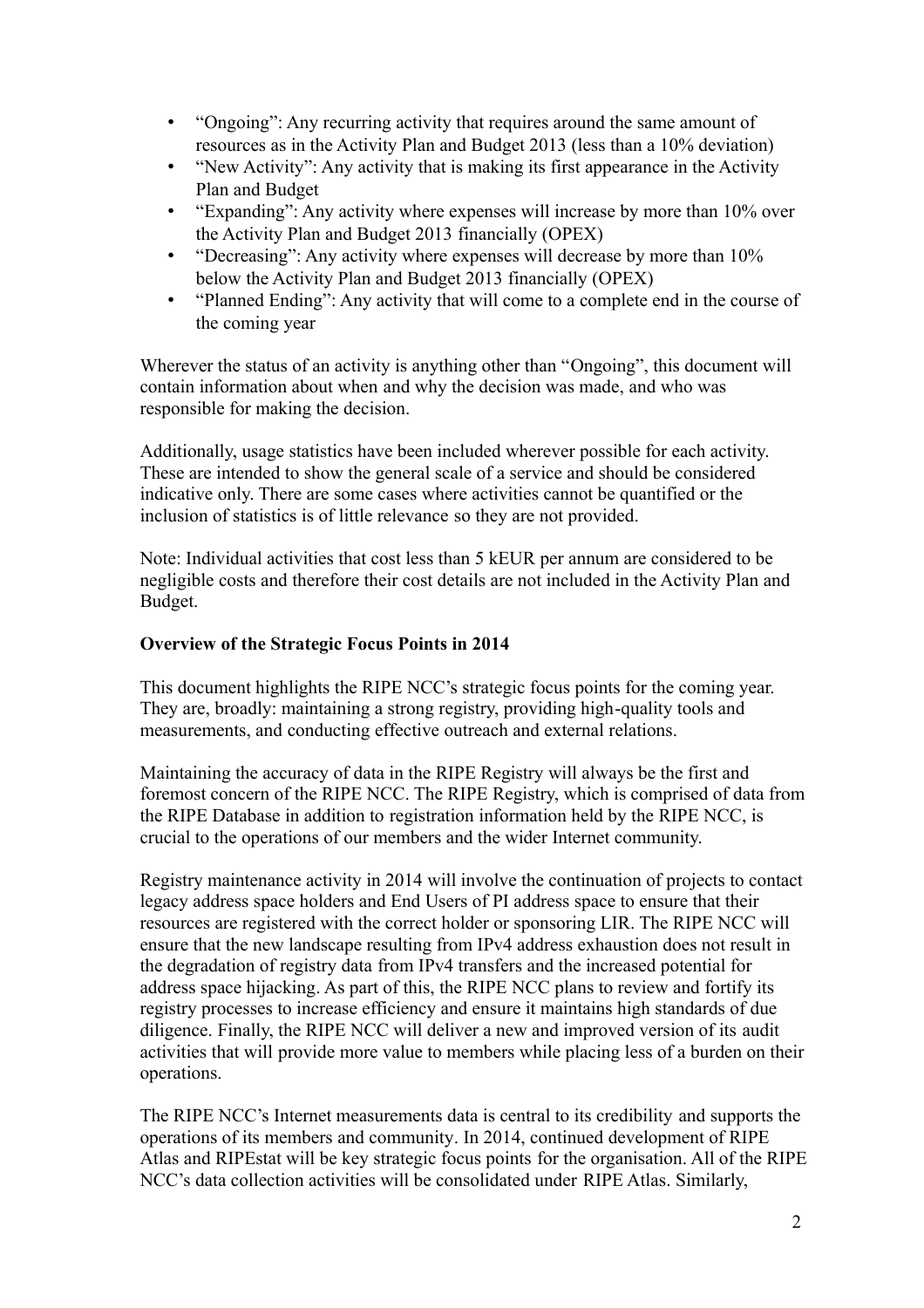RIPEstat will become the singular point for data retrieval – resulting in a single, consistent interface from which all of the RIPE NCC's various data sets can be accessed.

Finally, an increasingly regionalised approach to Internet coordination, along with greater calls from members who want to work with the RIPE NCC in their own language, has led the RIPE NCC to place greater emphasis on its outreach activity. Over the past several years, the RIPE NCC has been placing a particular focus on the Russian and Middle East regions, where a considerable portion of its members are located and where the Internet is rapidly developing and maturing. Catering to these regions that, for the greater part, have been less engaged with Internet coordination historically but which are increasingly important, is consistent with the bottom-up multi-stakeholder approach. This activity will involve hiring additional staff to represent the RIPE NCC in these regions.

#### **Overview of RIPE NCC Costs per Activity 2014**

On the following page is an overview of the Full-Time Equivalents (FTEs), Operational Expenses (OPEX) and Capital Expenses (CAPEX) per activity. All amounts are in kEUR. The overview is presented on two levels. It is possible to click on any Level 1 or Level 2 activity for more detailed information.

Note: In some cases, the 2013 budgeted figures are restated for comparison purposes. For example, in 2014, RIPE Atlas contains DNS Monitoring (DNSMON) whereas DNSMON was a separate item in 2013.

#### **Notes on Overview of RIPE NCC Activities**

#### **Full-Time Equivalents**

Full-Time Equivalents (FTEs) include the personnel dedicated to each activity as well as supporting staff.

#### **OPEX (Operational Expenses)**

Operational expenses are all direct costs that relate to the activity or project, and a portion of overhead that is related to absence (vacation, illness, education) that has been allocated to the project. The overhead allocation is based on the percentage of FTEs involved in the activity divided by the overall FTEs. Operational expenses exclude depreciation and bad debt expenses.

#### **CAPEX (Capital Expenditure)**

Capital Expenses are all items that are taken as an asset. These items include hardware and software, infrastructure, office furniture and software development. Hardware and software consists of hardware and purchased activated software. All items under EUR 500 are expensed, as is required by the Dutch tax code. Intangible fixed assets includes only in-house software development. Software development costs are capitalised insofar as they are incurred in respect of potentially valuable projects and are stated at cost. These costs comprise the costs of direct labour as well as outsourced consultancy costs.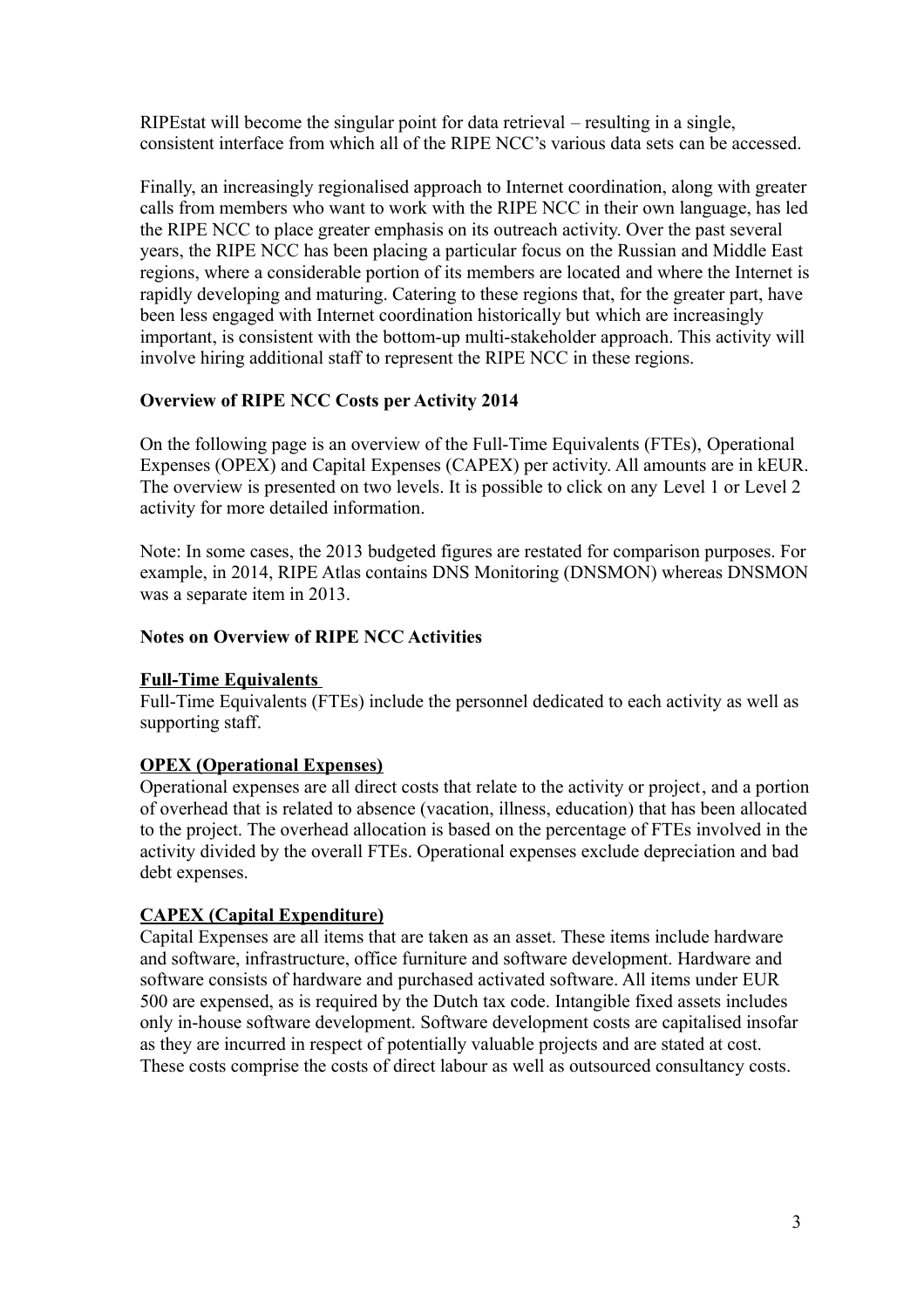| Level 1                           | Level 2                                                                                                              | <b>FTEs</b>         | <b>OPEX</b><br><b>kEUR</b> | <b>CAPEX</b><br><b>kEUR</b> |
|-----------------------------------|----------------------------------------------------------------------------------------------------------------------|---------------------|----------------------------|-----------------------------|
|                                   | 1) Regional Internet Registry                                                                                        | 43                  | 4,531                      | 327                         |
|                                   | $*1.1$<br><b>Registry Maintenance</b>                                                                                | 31                  | 3,314                      | $\boldsymbol{0}$            |
|                                   | 1.2 RIPE Database                                                                                                    | $\overline{7}$      | 695                        | 212                         |
|                                   | 1.3 Resource Certification (RPKI)                                                                                    | 3                   | 318                        | 15                          |
|                                   | 1.4 LIR Portal                                                                                                       | $\overline{2}$      | 204                        | 100                         |
|                                   |                                                                                                                      |                     |                            |                             |
| 2) Services                       |                                                                                                                      | 26                  | 3,075                      | 410                         |
|                                   | 2.1 Training                                                                                                         | $\overline{7}$      | 906                        | $\boldsymbol{0}$            |
|                                   | <b>*2.2 RIPEstat</b>                                                                                                 | $\overline{5}$      | 592                        | 114                         |
|                                   | *2.3 RIPE Atlas                                                                                                      | 11                  | 1,295                      | 296                         |
|                                   | 2.4 Other Services                                                                                                   | $\overline{3}$      | 282                        | $\theta$                    |
|                                   |                                                                                                                      |                     |                            |                             |
| <b>3) Coordination Activities</b> |                                                                                                                      | 33                  | 6,169                      | 199                         |
|                                   | <b>3.1 DNS Operations</b>                                                                                            | 3                   | 363                        | 130                         |
|                                   | 3.2 Data Analysis and Scientific                                                                                     | $\overline{2}$      | 294                        | 15                          |
|                                   | <b>Support</b><br>3.3 RIPE Labs                                                                                      | $\overline{2}$      | 228                        | $\theta$                    |
|                                   | 3.4 Government and Law Enforcement                                                                                   |                     |                            |                             |
|                                   | <b>Agency Liaison</b>                                                                                                | $\overline{2}$      | 421                        | $\boldsymbol{0}$            |
|                                   | <b>*3.5 Outreach and External Relations</b>                                                                          | 12                  | 2,112                      | $\boldsymbol{0}$            |
|                                   | 3.6 IPv6 Support                                                                                                     | 1                   | 103                        | $\theta$                    |
|                                   | <b>3.7 RIPE Meetings</b>                                                                                             | 6                   | 1,416                      | 54                          |
|                                   | <b>3.8 RIPE Policy and Community</b>                                                                                 | $\overline{2}$      | 251                        | $\boldsymbol{0}$            |
|                                   | <b>Support</b>                                                                                                       |                     |                            |                             |
|                                   | <b>3.9 ICANN/IANA/IETF/ISOC/RIRS</b>                                                                                 | 3                   | 981                        | $\overline{0}$              |
|                                   |                                                                                                                      |                     |                            |                             |
| 4) Internal                       |                                                                                                                      | 34                  | 6,533                      | 766                         |
|                                   | $4.1$ IT                                                                                                             | 11                  | 1,849                      | 629                         |
|                                   | <b>4.2 Facilities (Rent and Utilities)</b>                                                                           | $\overline{4}$<br>8 | 1,189                      | 70<br>17                    |
|                                   | <b>4.3 HR and Management</b><br>4.4 Finance and Admin                                                                | $\overline{7}$      | 2,136<br>758               | $\theta$                    |
|                                   | 4.5 Specialist Support (Legal and                                                                                    |                     |                            |                             |
|                                   | <b>Information Security)</b>                                                                                         | $\overline{2}$      | 251                        | 50                          |
|                                   | <b>4.6 Organisational Activities (Executive)</b><br><b>Board, Arbitration Panel and General</b><br><b>Meetings</b> ) | $\overline{2}$      | 350                        | $\mathbf{0}$                |
| <b>Total</b>                      |                                                                                                                      | 136                 | 20,308                     |                             |
|                                   |                                                                                                                      |                     |                            | 1,702                       |

**\* RIPE NCC strategic focus point for 2014**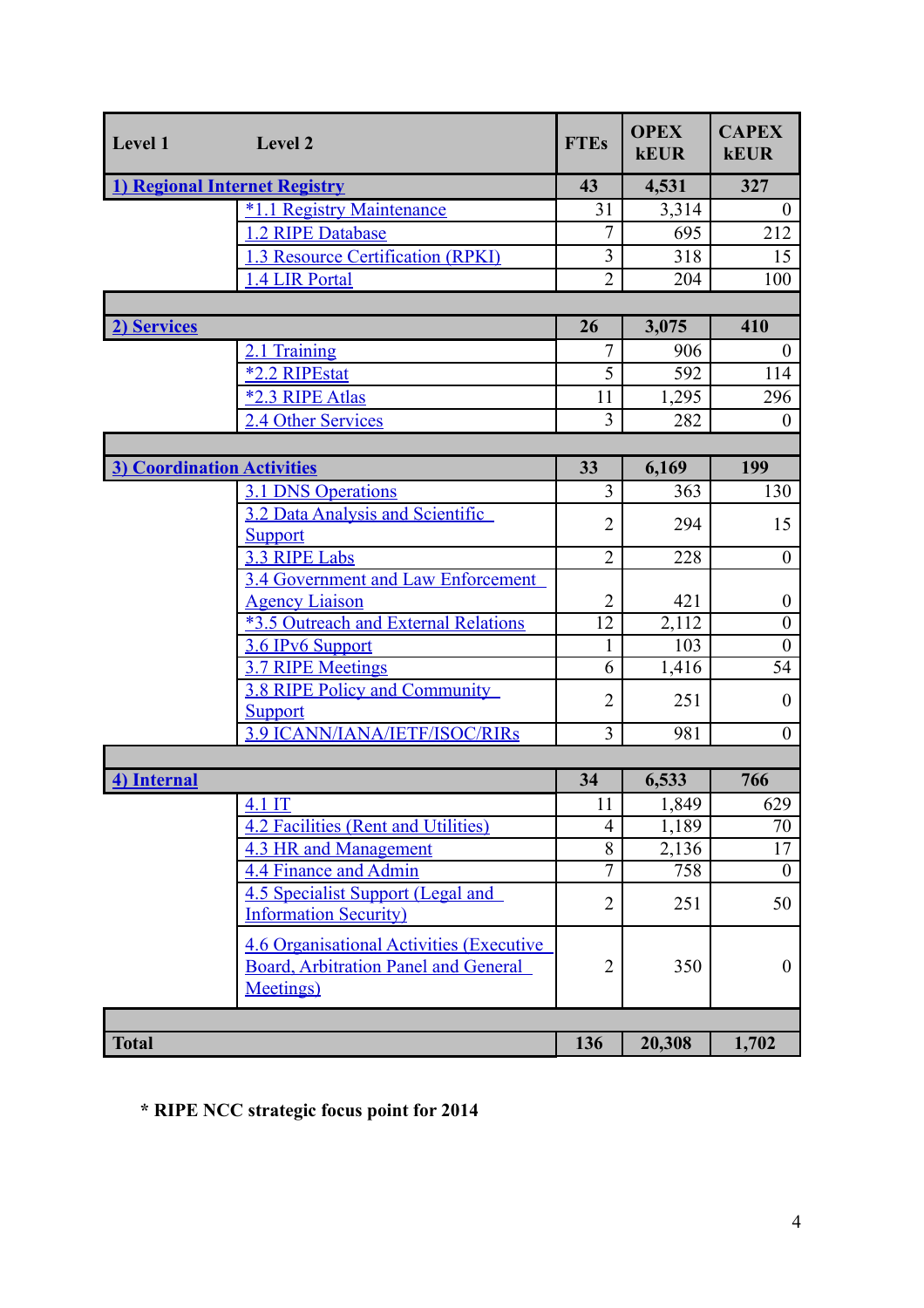# **RIPE NCC Activities 2013**

# <span id="page-4-1"></span>*1) Regional Internet Registry*

# <span id="page-4-0"></span>**\*\*\* 1.1 Registry Maintenance \*\*\* STRATEGIC FOCUS POINT 2014**

#### *Status: Ongoing*

*Measurable usage: The RIPE NCC is administratively authoritative for 80,000 Internet number resource records*

Since 1992, the RIPE NCC has been responsible for assigning and allocating Internet number resources (IPv4, IPv6 and AS Numbers) within its service region. One of the organisation's key responsibilities is to maintain the accuracy and quality of the RIPE Registry, which contains information about the current holders of these resources. This includes information that is contained in the RIPE Database as well as other information held by the RIPE NCC. Maintaining the RIPE Registry remains a strategic focus for 2014.

The exhaustion of the unallocated "free pool" of IPv4 address space means the RIPE NCC will adapt its registry function to maintain its careful stewardship of resource registrations. This will involve a continuing focus on legacy address space, with the goal of bringing registration records up to the same standards of accuracy as address space that was distributed by the RIPE NCC. Additionally, the RIPE NCC will work to ensure that the RIPE Registry can accurately deal with an increase in IPv4 transfers and a heightened potential for conflicts over address space, both resulting from the growing scarcity of IPv4. The RIPE NCC will continue to respond to any community-driven initiatives to increase the accuracy of data stored in the registry.

As part of this stewardship role, the RIPE NCC will pay special attention to protecting resource holders against hijacking of their Internet number resources. While this will likely involve more strict verification requirements when evaluating requests, the RIPE NCC will remain mindful of the balance between ensuring due diligence on the one hand while not being overly bureaucratic or inflexible on the other.

A range of services, such as the Resource Certification (RPKI) system and the Assisted Registry Check (an enhancement of the RIPE NCC's audit activities) will provide an incentive for holders of this space to make sure that their Internet number resources are accurately registered. The focus will be on tools and value-added services that the RIPE NCC can provide to its members to improve their day-to-day operations, while at the same time maintaining the accuracy of registry data.

The RIPE NCC will also continue its work in partnership with the other RIRs to improve data quality and to make this data readily available to the Internet community.

- Improves the range of accurate data in the RIPE Registry
- Enables the registry to evolve so that it can deal with changes resulting from the exhaustion of the unallocated IPv4 address pool
- Improves the accuracy of legacy address space registration records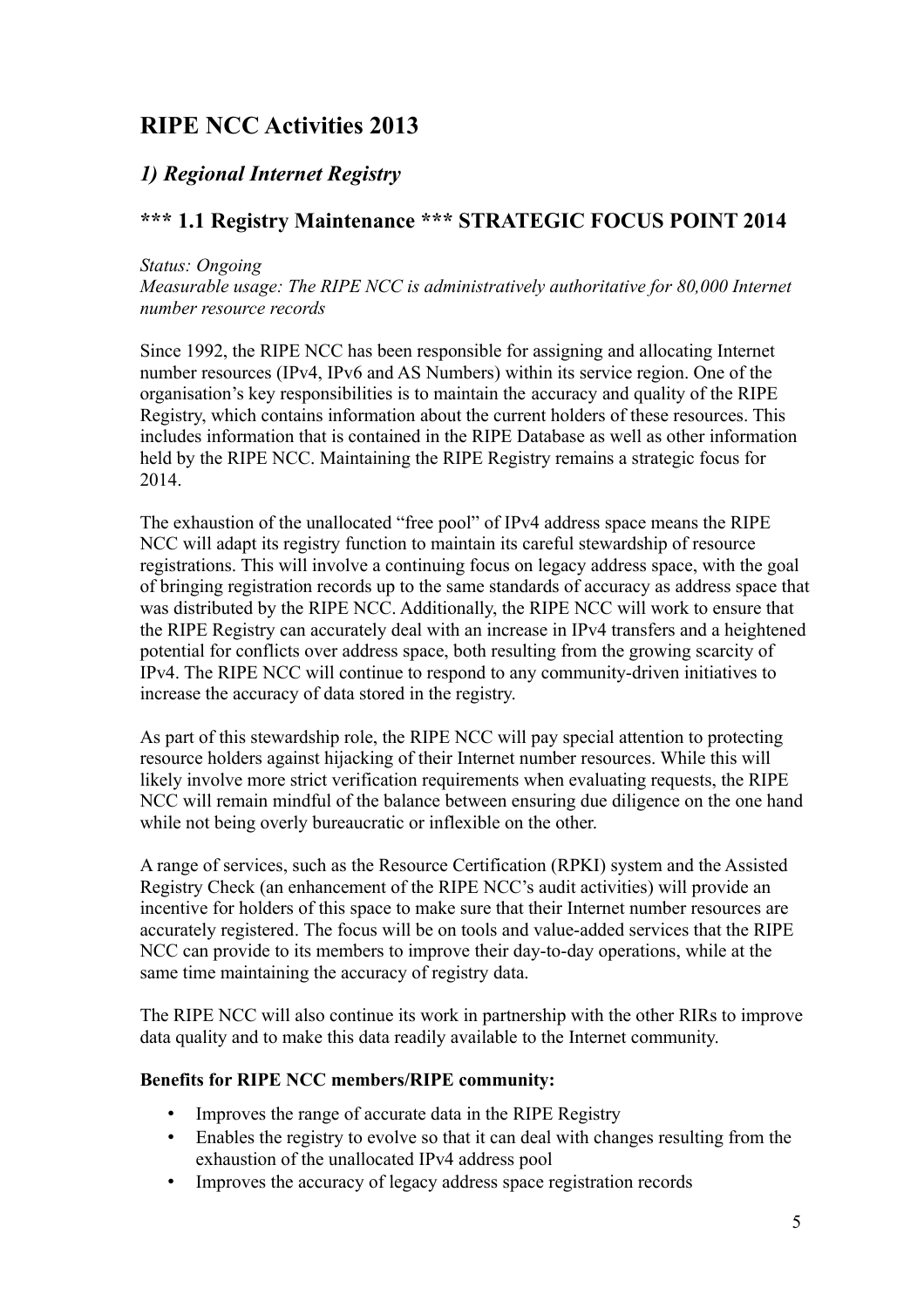### **1.1.1 Distribution of IPv4/IPv6 Address Space and Autonomous System (AS) Numbers**

## *Status: Ongoing*

*Measurable usage: 5,854 allocations and assignments in 2013*

The RIPE NCC provides fair, impartial and stable distribution of Internet number resources according to policies developed by the RIPE community. In addition to the allocation and assignment of IPv4 and IPv6 address space, the RIPE NCC also assigns AS Numbers and registers these along with the initial associated routing policy. This ensures the uniqueness of AS Numbers and collects data for the Routing Registry. Since 2007, the RIPE NCC has assigned AS Numbers from both the 16-bit and 32-bit pools.

## **Benefits for RIPE NCC members/RIPE community:**

- Provides fair and impartial distribution of Internet number resources guided by policies developed by the RIPE community
- Promotes the efficient use of IP address space and AS Numbers
- Facilitates the optimal aggregation of routing information
- Supports members with the relevant processes and procedures

## **1.1.2 Management of Internet Number Resources**

#### *Status: Ongoing*

*Measurable usage: The RIPE NCC is administratively authoritative for around 80,000 Internet number resource records* 

The RIPE NCC manages the complete lifecycle of Internet number resources within its service region, supporting updates of the registration data and deregistering resources that have been returned. In order to facilitate the transfer of IPv4 Provider Aggregatable (PA) address space between members, the RIPE NCC provides the IPv4 Transfer Listing Service.

- Ensures the uniqueness of IP addresses, aggregation of routing information and conservation of IP address space
- Implements the necessary procedures to enable the processes defined by RIPE Policies
- Enables the accurate registration of network management and contact information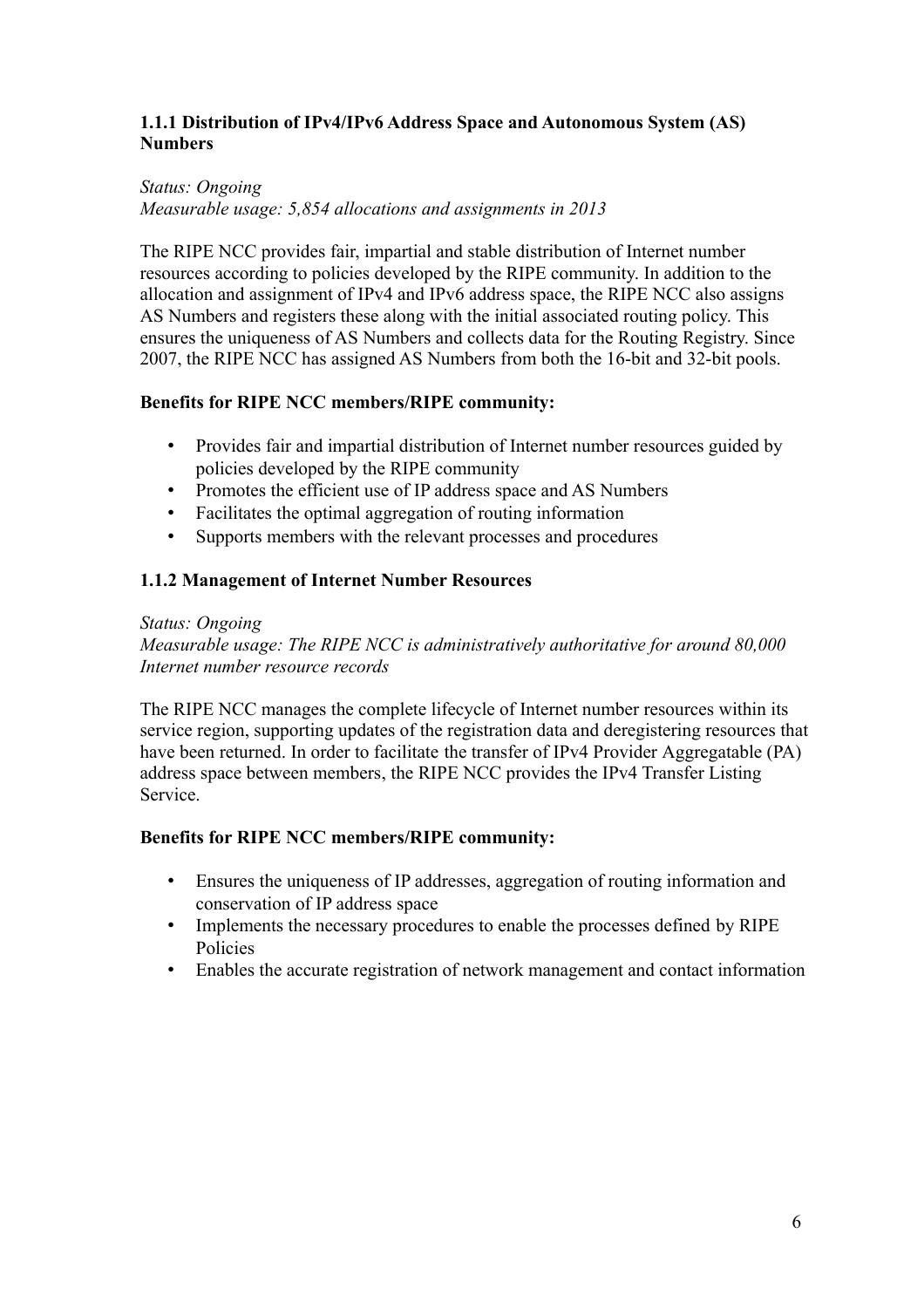## **1.1.3 Assisted Registry Checks (ARC) (previously listed as "Auditing")**

#### *Status: Ongoing*

*Measurable usage: 2,000-3,000 Assisted Registry Checks to be performed in 2014* 

Since 1996, the RIPE NCC has conducted audits, at the request of the RIPE community, to ensure the fair and neutral application of policies and to actively check the quality and validity of registry data.

The exhaustion of the unallocated IPv4 pool, which may lead to reduced interaction between LIRs and the RIPE NCC, along with member feedback that indicated audits were seen to be to be excessively time-consuming and disruptive to daily operations, led the RIPE NCC to rethink its audit activities. The Assisted Registry Check (ARC) was designed to deliver significant improvements in efficiency and effectiveness over the existing audit process.

The ARC review gives LIRs an opportunity to receive personalised support from the RIPE NCC. This includes help creating database objects to improve contact data, remove inconsistent resource records and provide clarification on RIPE Policies. The aim is to strengthen registry data while providing added value to the membership.

The ARC review covers four broad subject areas:

- Registry consistency
- Resource consistency
- Route/rDNS consistency
- Resource Certification (RPKI) usage/consistency

#### **Benefits for RIPE NCC members/RIPE community:**

- Enables the fair and neutral application of RIPE Policies
- Helps RIPE NCC members to maintain accurate registry data
- Provides RIPE NCC members with an overview of how their networks are perceived by an independent entity
- Increases the effectiveness of existing audit processes
- Provides personalised support to members

#### **1.1.4 Establishing Contractual Relationships With End Users**

#### *Status: Ongoing*

*Measurable usage: 6,445 independent resources still requiring a contractual relationship*

In 2014, the RIPE NCC will continue to implement the RIPE Policy related to establishing an indirect or a direct contractual link between the End Users of independent Internet number resources and the RIPE NCC (ripe-452). Since this policy was implemented in 2009, an additional 25,000 independent resources are now covered by a contractual relationship. The RIPE NCC will also help legacy Internet number resource holders to register those resources that were allocated prior to the formation of the RIR system.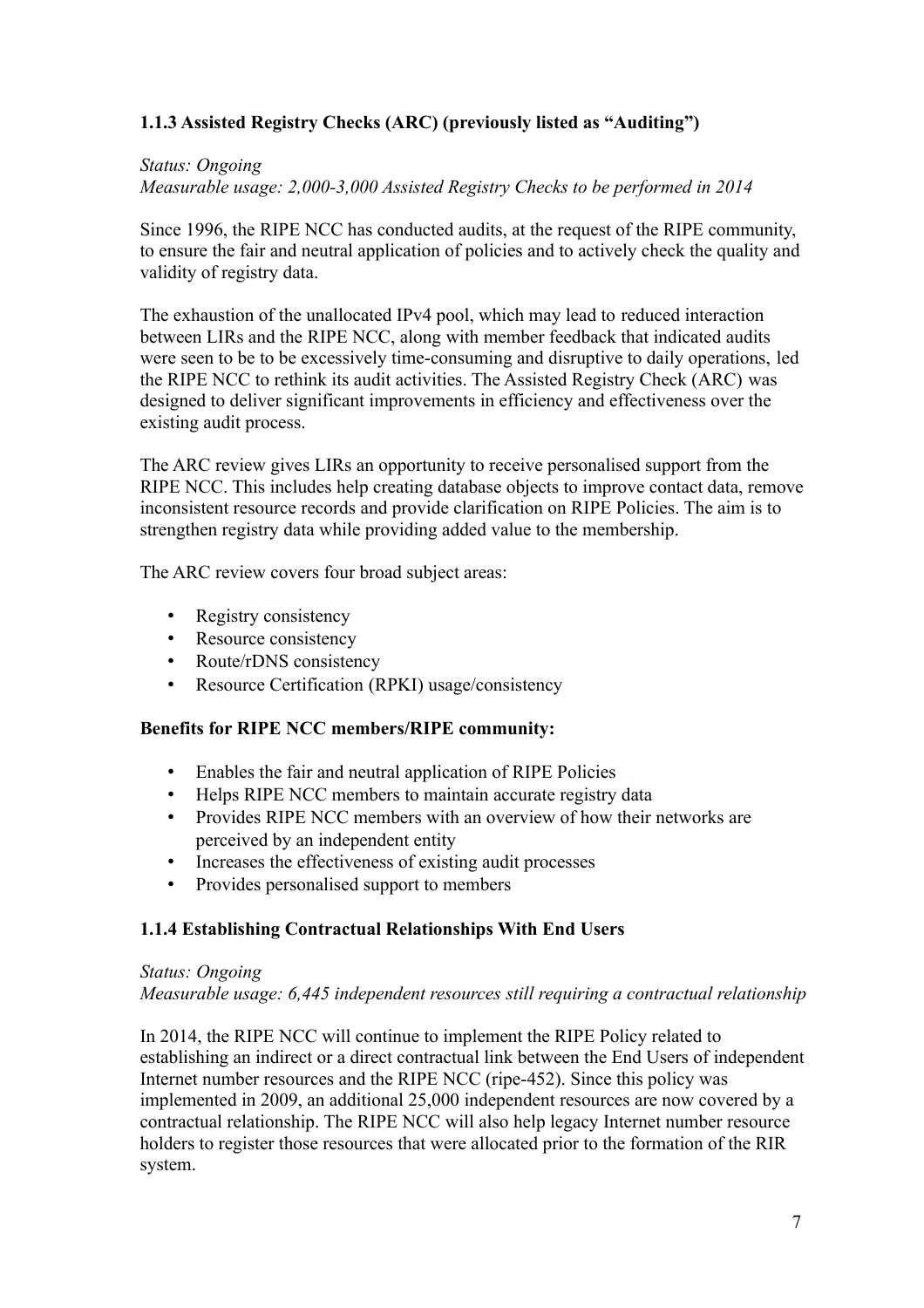### **Benefits for RIPE NCC members/RIPE community:**

- Maintains the accuracy of the RIPE Registry
- Ensures that Internet number resources are registered to the legitimate End Users or legacy resource holders

## **1.1.5 Maintenance of Contractual Information on End Users and Sponsoring LIRs**

#### *Status: Ongoing Measurable usage: 4,655 contractual changes overseen in 2013*

Subject to the RIPE Policy on contractual requirements for PI resource holders (ripe-452), the RIPE NCC ensures that changes to contractual arrangements between sponsoring LIRs and End Users are followed up on and the appropriate administrative action taken.

#### **Benefits for RIPE NCC members/RIPE community:**

- Ensures that all resources continue to be covered by a contractual relationship
- Maintains the accuracy of the RIPE Registry

#### **1.1.6 Reputation Service**

#### *Status: Ongoing*

This service shows RIPE Database users the last time each object was audited, either by the RIPE NCC or by the LIR itself.

#### **Benefits for RIPE NCC members/RIPE community:**

- Provides an incentive and an easy way for LIRs to keep their RIPE Database objects up to date
- Increases the accuracy of the RIPE Database

## **1.1.7 History of RIPE Database Object Updates**

#### *Status: Ongoing*

The RIPE NCC checks for unauthorised changes to RIPE Database objects for which it is administratively responsible (mainly independent Internet number resources).

- Provides active investigation into the reason for unauthorised changes to database objects
- Educates LIRs in the case of a mistaken update, deregistration, RIPE Policy violation or updates related to transfers of resources
- Maintains the accuracy of the RIPE Registry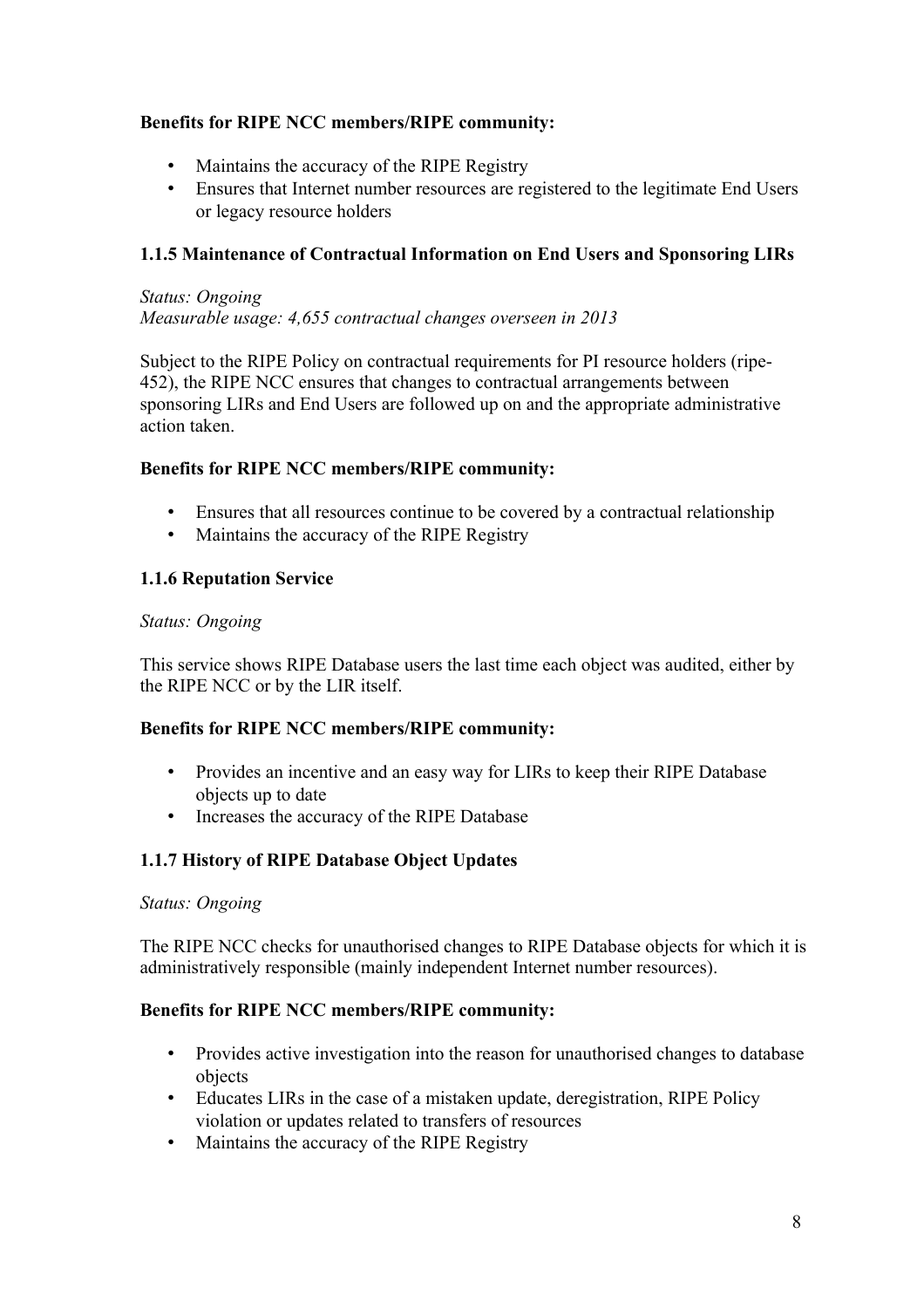### **1.1.8 Resource Deregistration**

*Status: Ongoing Measurable usage: 198,656 IPv4 addresses deregistered in 2013*

The RIPE NCC deregisters Internet number resources that have been allocated or assigned under false pretenses, contravene RIPE Policies or have been hijacked. This activity also applies to LIRs that have been closed for non-payment of their service fee.

#### **Benefits for RIPE NCC members/RIPE community:**

- Prevents hijacking of Internet number resources
- Maintains the accuracy of the RIPE Registry

#### **1.1.9 Alternative Means of Communication**

#### *Status: Ongoing*

The RIPE NCC Survey 2013 showed demand for means of communication with the RIPE NCC in addition to email. Acting on this feedback, the RIPE NCC has increased the level of phone communication and introduced Live Chat.

#### **Benefits for RIPE NCC members/RIPE community:**

- Improves communication with the RIPE NCC
- Lowers the resolution time for member questions

#### <span id="page-8-0"></span>**1.1.10 Replacement of Registration Services Software**

#### *Status: New Activity*

To carry out its registry maintenance activities, the RIPE NCC uses a range of custom software developed in-house. In 2014, the software that the RIPE NCC's Registration Services Department has been using will be updated.

The RIPE NCC Executive Board approved the decision to upgrade this software at its 89th Meeting in June 2014.

#### **Registry Maintenance Costs for 2014:**

| <b>Activity</b>             | <b>FTEs</b> | Costs | Capital<br>Expenditure |
|-----------------------------|-------------|-------|------------------------|
| <b>Registry Maintenance</b> | 31.3        | 3,314 | -                      |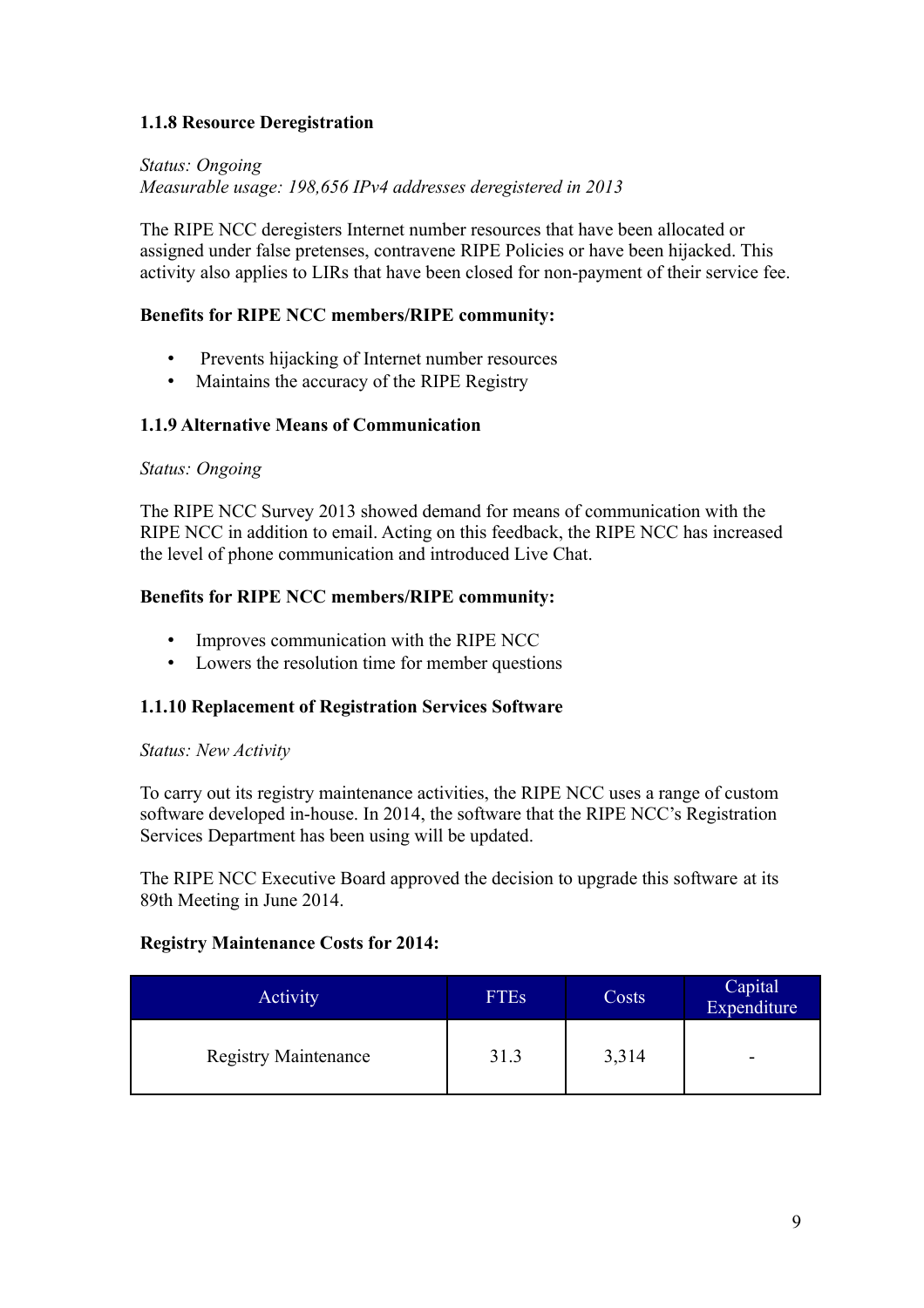# <span id="page-9-0"></span>**1.2 RIPE Database**

*Status: Ongoing Measurable usage: 10.3 billion RIPE Database queries in 2013*

The RIPE Database contains information about the IP addresses and AS Numbers used by networks within the RIPE NCC service region. For these resources, the database carries information about their current holders along with contact details and related attributes. Resource holders are responsible for maintaining the information in the database, while the role of the RIPE NCC is as data controller.

The RIPE Database provides information that is crucial for network troubleshooting and determining abuse contacts. The database has a wide range of users, including network engineers, system administrators and researchers. The service is available for anyone that needs information about networks and Internet number resources.

The RIPE Database also includes the RIPE Routing Registry, which is part of the global Internet Routing Registry (IRR). The IRR ensures the stability and consistency of global Internet routing by sharing information between network operators. The IRR consists of several databases, including the RIPE Routing Registry, in which network operators can publish their routing policies and routing announcements.

In 2014, the RIPE NCC will continue to develop the RIPE Database as a service accessible through RIPE NCC Access (single sign-on service) to create a seamless experience that allows RIPE NCC members to shift between querying the RIPE Database and managing Internet number resources and other functions via the LIR Portal.

#### **Benefits for RIPE NCC members/RIPE community**

- Enables a range of users, including network engineers, system administrators, researchers and End Users, to find the information they need for network troubleshooting or determining abuse contacts
- Ensures the stability of global Internet routing
- Provides greater integration with the LIR Portal

#### **1.2.1 Maintenance and User Support**

#### *Status: Ongoing*

The RIPE NCC works to improve the maintenance of the RIPE Database. This involves updating the software to better support operations and improving internal processes. With continuous progress in the maintenance area, the RIPE NCC can provide a high-quality service to the community with close to 100% uptime. In addition, the RIPE NCC frequently verifies database data and regularly launches initiatives to improve its overall quality.

- Provides an efficient system that delivers high-quality data
- Ensures the RIPE Database is available to users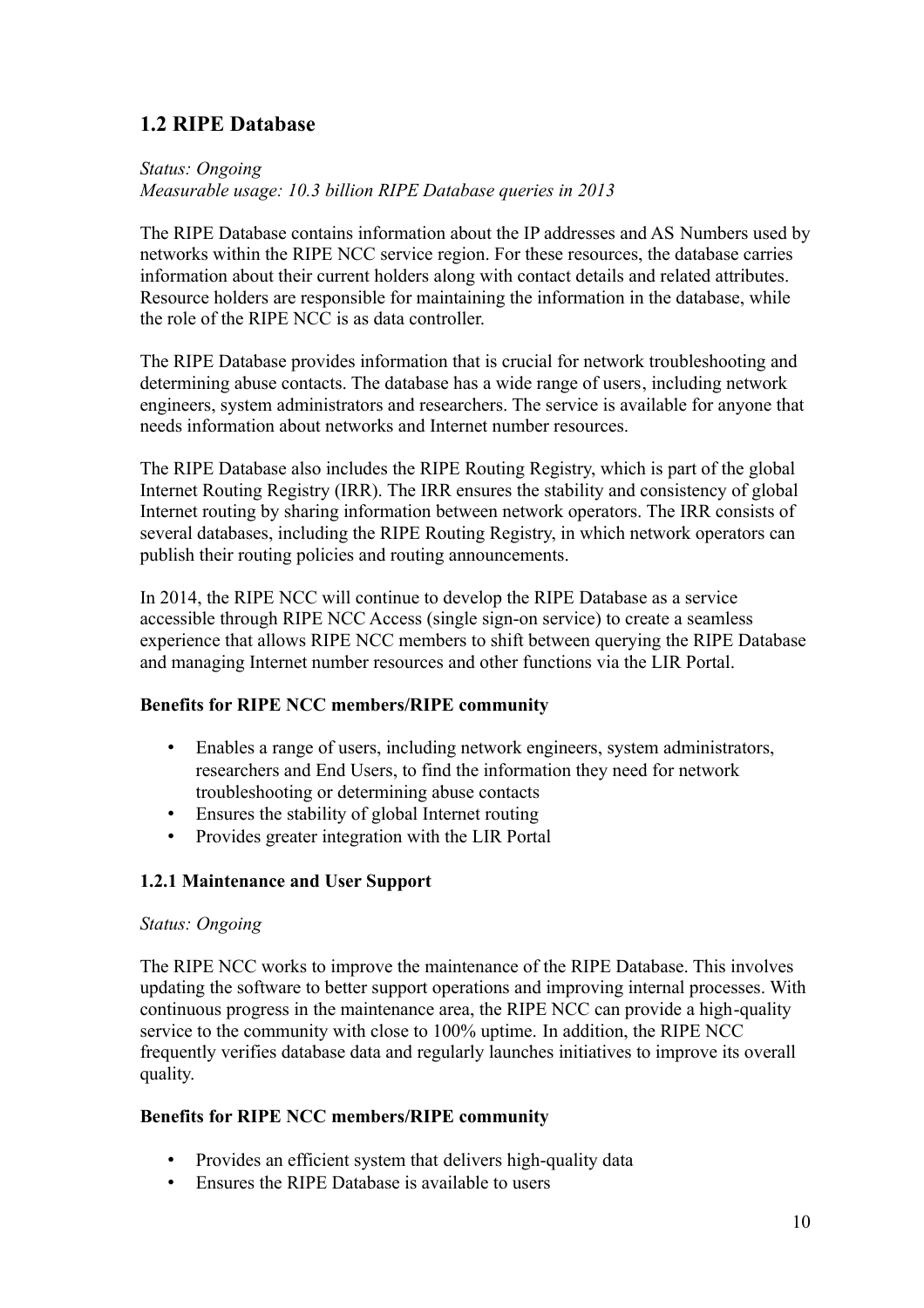## **1.2.2 New Feature Development**

#### *Status: Ongoing*

Improvements to the RIPE Database are made on a continuous basis. The RIPE NCC works closely with the RIPE community to implement new features and priorities are established by the appropriate RIPE Working Groups.

In 2013, the 11-year old RIPE Database software was rebuilt using modern technologies. With the new system in place, the RIPE NCC can now respond more quickly to community requests for new features. By gathering data from customer contacts and training courses, the RIPE NCC will continue to identify where improvements can be made and suggest new features to the RIPE community that enhance the overall user experience.

#### **Benefits for RIPE NCC members/RIPE community:**

- Provides more value to RIPE Database users
- Simplifies use of the database
- Creates new ways to use the database
- Ensures the RIPE NCC's priorities for new features match the RIPE community's

#### <span id="page-10-0"></span>**1.2.3 Database Resiliency Improvements**

#### *Status: New Activity*

In 2014, the RIPE NCC will improve the resiliency of the RIPE Database so that it can quickly respond to outages or data loss. This will be achieved by changes to the database infrastructure and the use of distributed storage (by establishing a "warm node"). The RIPE NCC will also investigate alternative back-end systems as well as the automation of manual tasks. The database and its software will be distributed globally to guard against major regional outages.

The RIPE NCC Executive Board approved Phase One of the RIPE Database Resiliency Plan at its 87th meeting in March 2013. This decision was then communicated to the membership at the RIPE NCC General Meeting in May of that same year.

- Reduces RIPE Database downtime
- Increases the trust that users have in the service
- Minimises maintenance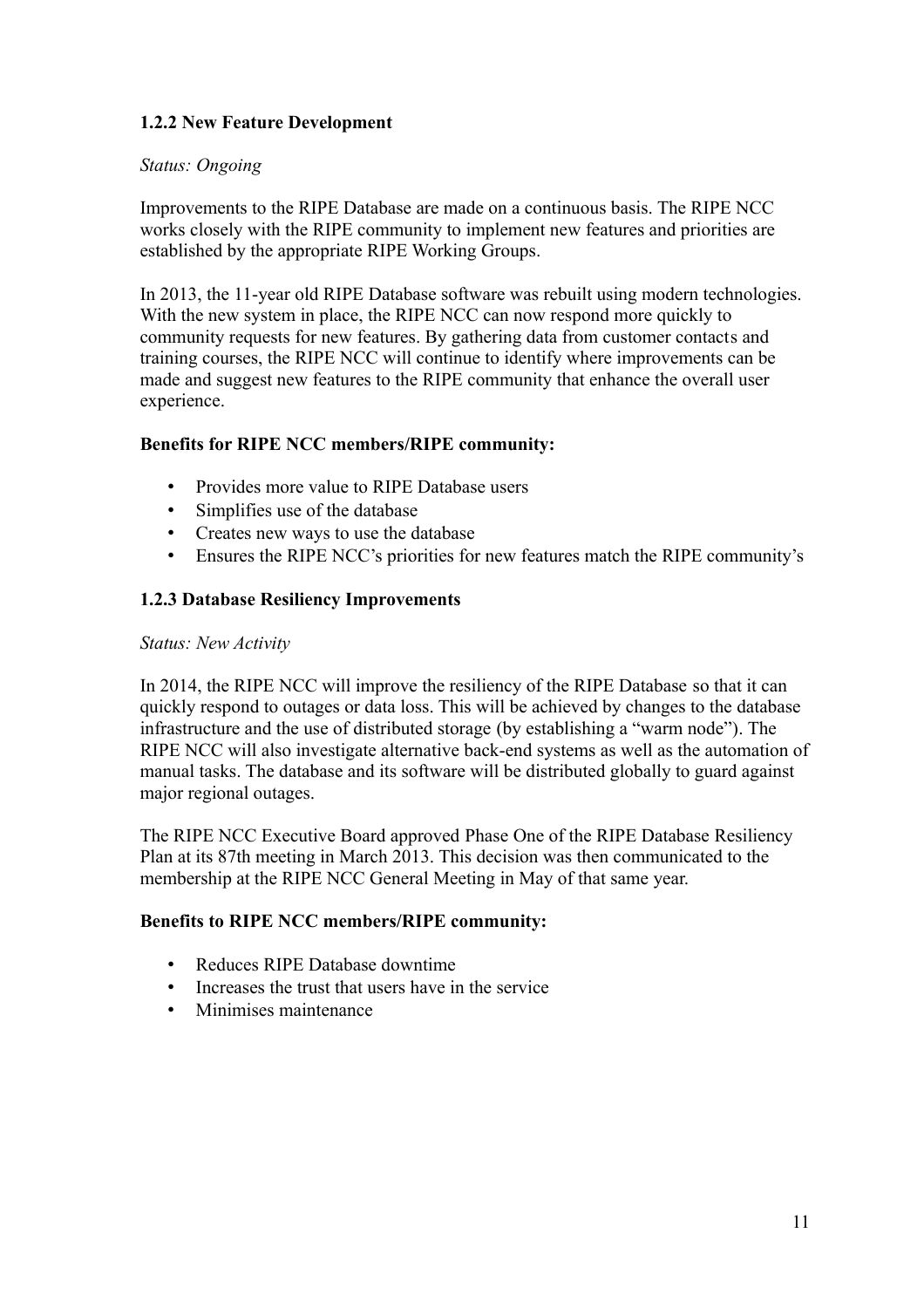### **RIPE Database Costs for 2014**

| Activity             | <b>FTEs</b> | Costs | Capital<br>Expenditure |
|----------------------|-------------|-------|------------------------|
| <b>RIPE Database</b> | 7.3         | 695   | 212                    |

**Note:** This service is expanding because of a financial technicality. A large part of these costs are software development, which in some cases are taken as an asset (Capital Expense). In 2014, the RIPE NCC expects to be able to take fewer of these cost items as a Capital Expense. Therefore, there is a shift from the Capital Expense to Operational Expense.

# <span id="page-11-0"></span>**1.3 Resource Certification (RPKI)**

#### *Status: Ongoing*

*Measurable usage: Around 6.5 IPv4 /8 blocks covered by ROAs*

The Resource Certification (RPKI) system allows RIPE NCC members to request a digital certificate listing the Internet number resources they hold. It offers cryptographic proof that an organisation holds a specific set of resources that have been registered with the RIPE NCC. The practical application offered today is the ability to use resource certificates to help secure Internet routing, particularly BGP origin validation.

In 2014, the RPKI system will be more closely integrated across the five RIRs, with the goal of sharing experiences and expertise. In addition to improving the stability and robustness of the system, these efforts will also have a positive effect on data quality.

As an increasing number of operators are using RPKI data for BGP Origin Validation in their routing workflow, the RIPE NCC will continue to provide a high quality toolset that is tailored to the needs of its users.

#### **Benefits for RIPE NCC members/RIPE community:**

- Provides a platform to make Internet routing more secure
- Increases the robustness of the RIPE Registry
- Enables validatable proof of holdership for Internet number resources
- Offers BGP origin validation

## **Resource Certification (RPKI) Costs for 2014**

| Activity                             | <b>FTEs</b> | Costs | Capital<br>Expenditure |
|--------------------------------------|-------------|-------|------------------------|
| <b>Resource Certification (RPKI)</b> | 3.2         | 318   |                        |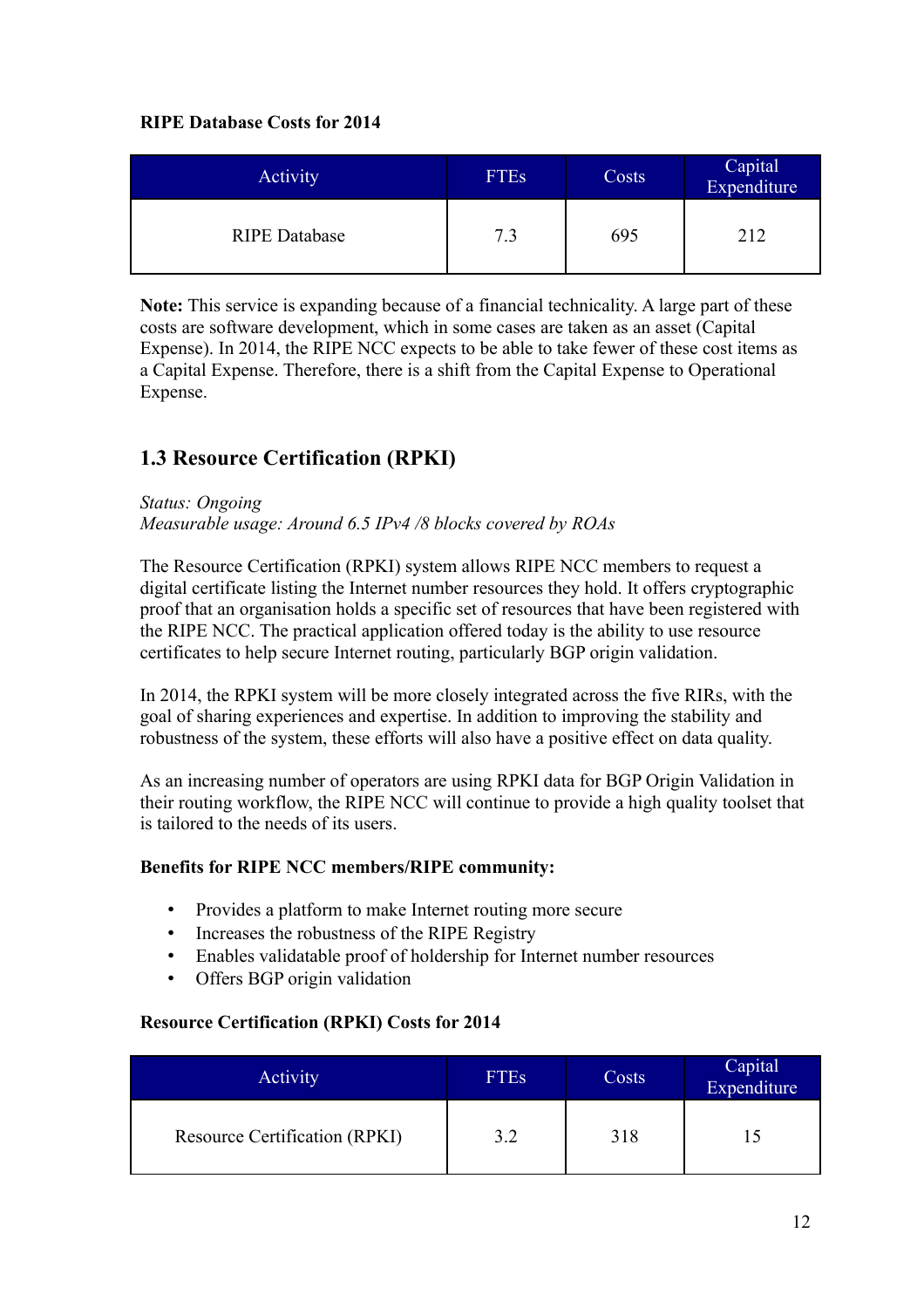**Note:** A large part of these costs are software development, which in some cases are taken as an asset (Capital Expense). In 2014, the RIPE NCC expects to be able to take fewer of these cost items as a Capital Expense. Therefore, there is a shift from the Capital Expense to Operational Expense. By the end of 2014, it is expected that the bulk of the development work for RPKI will be complete, at which time it will become a business as usual activity with significantly reduced costs.

# <span id="page-12-0"></span>**1.4 LIR Portal**

#### *Status: Expanding Measurable usage: 120,000 (logged-in) page views each month*

The LIR Portal is a secure web area for RIPE NCC members to manage everything related to their membership and the Internet number resources they hold. Members also create and manage their resource certificates via the LIR Portal.

As the RIPE NCC is now allocating addresses from the last /8, the focus of the LIR Portal is shifting from requesting resources to managing them. The functionality that the LIR Portal provides through the IP Analyser is geared towards increasing data quality in the RIPE Registry and database and helping LIRs to get the most out of the remaining IPv4 address space that they hold.

In 2014, based on user feedback and comments in the RIPE NCC Survey 2013, major work will take place in Q3/Q4 to make the LIR Portal more user-friendly and enhance the services provided through the portal. The RIPE NCC will support LIRs to integrate IPv6 in their operations by providing tools that help with creating and managing an addressing plan. There will be a further focus on unlocking resource data through an API to allow for more integration in the IP address management workflows that operators have.

The RIPE NCC will also work towards a tighter and more seamless integration of LIR Portal functionality with the other services it provides, such as the RIPE Database, RIPEstat and RIPE Atlas. This will offer LIRs more tailored data and a clearer insight into the state of their Internet number resources.

#### **Benefits for RIPE NCC members/RIPE community:**

- Provides LIR contact and user management
- Supports efficient Internet number resource requests
- Enables IP address management in the user interface and through an API

#### **LIR Portal Costs for 2014**

| <b>Activity</b>   | <b>FTEs</b> | Costs | Capital<br>Expenditure |
|-------------------|-------------|-------|------------------------|
| <b>LIR</b> Portal | 2.2         | 204   | 100                    |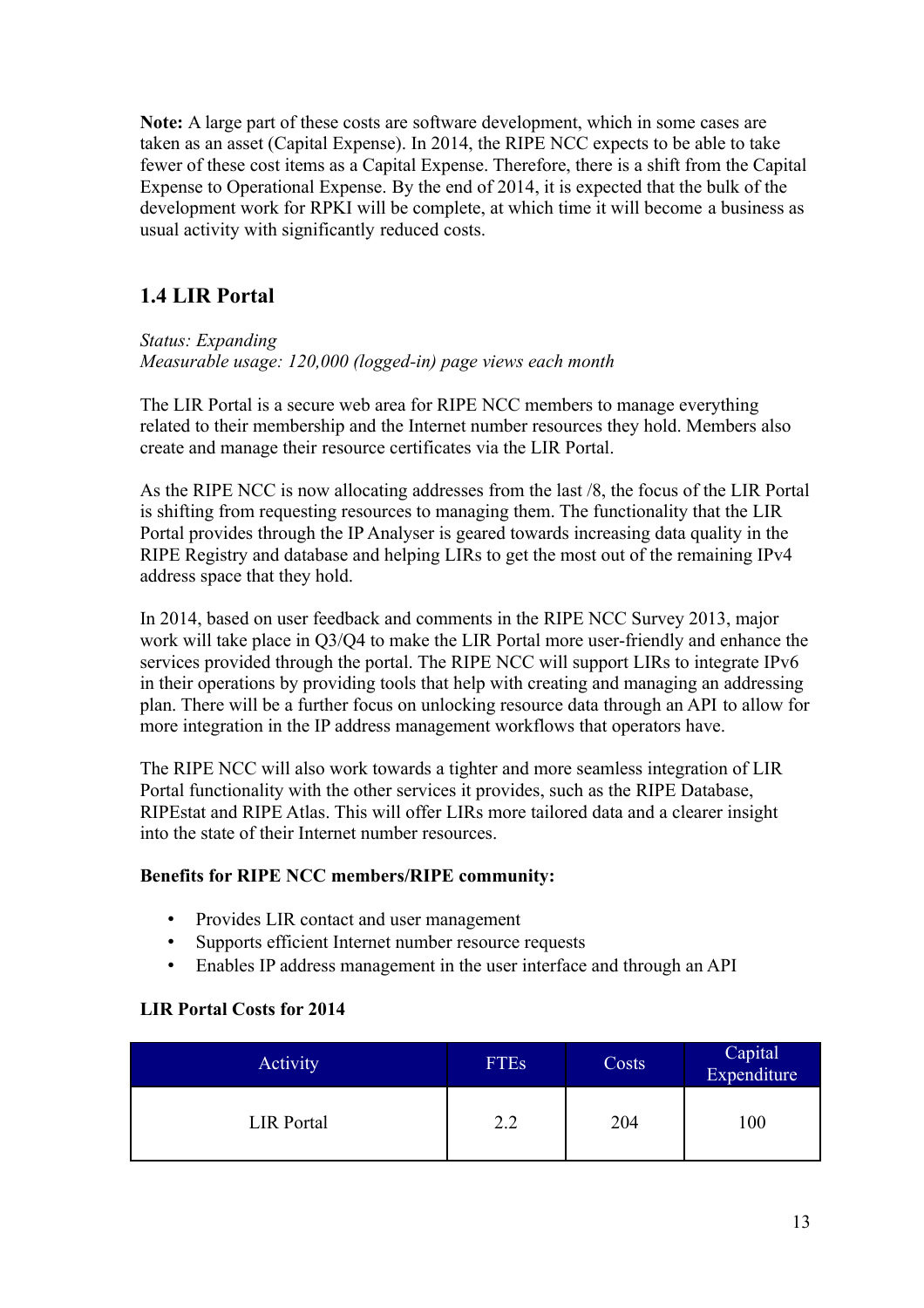# <span id="page-13-1"></span>*2) Services*

# <span id="page-13-0"></span>**2.1 Training**

The RIPE NCC provides training within its service region to support the correct registration and administration of Internet number resources and in other specialised areas such as IPv6 and routing security. In addition, in 2014, the RIPE NCC will continue to develop its e-learning platform, recognising the benefits this will have in terms of lower training costs and greater accessibility for members and the RIPE community.

## <span id="page-13-2"></span>**2.1.1 RIPE NCC E-Learning Centre**

## *Status: Expanding*

*Measurable usage: Webinars held weekly/15 participants per webinar. Webinars cover six topics. Other downloadable resources available 24/7*

The RIPE NCC E-Learning Centre enables members and the RIPE community to access learning resources online. Currently, these resources include instructional videos, documentation and live webinars that allow participants to interact with RIPE NCC trainers remotely.

Results from the RIPE NCC Survey 2013 showed that members wanted the RIPE NCC to provide more online learning options. As a result, RIPE NCC Management has decided to implement a Learning Management System (LMS) in 2014. This will allow the RIPE NCC to offer more learning modules and training courses through a portal that will be integrated with the website and the LIR Portal. The new platform will allow members to test and certify their knowledge and will make it possible to replace the outdated training software that is currently being used to register attendees for face-to-face training courses. The webinars will be integrated into the learning portal and continue to be held weekly, focusing on topics and issues most important to LIRs.

## **Benefits for RIPE NCC members/RIPE community:**

- Members and non-members can conveniently access learning resources online
- Members have the opportunity to gain certificates demonstrating their knowledge
- Enables interaction with RIPE NCC trainers on a variety of topics without having to travel
- Allows for more efficient management of face-to-face training courses via an integrated solution

## **2.1.2 Local Internet Registry Training Course**

*Status: Ongoing Measurable usage: 30 courses in 2013/20 participants per course*

The one-day Local Internet Registry (LIR) Training Course introduces members to the administrative procedures and policies related to obtaining and distributing Internet number resources and operating an LIR.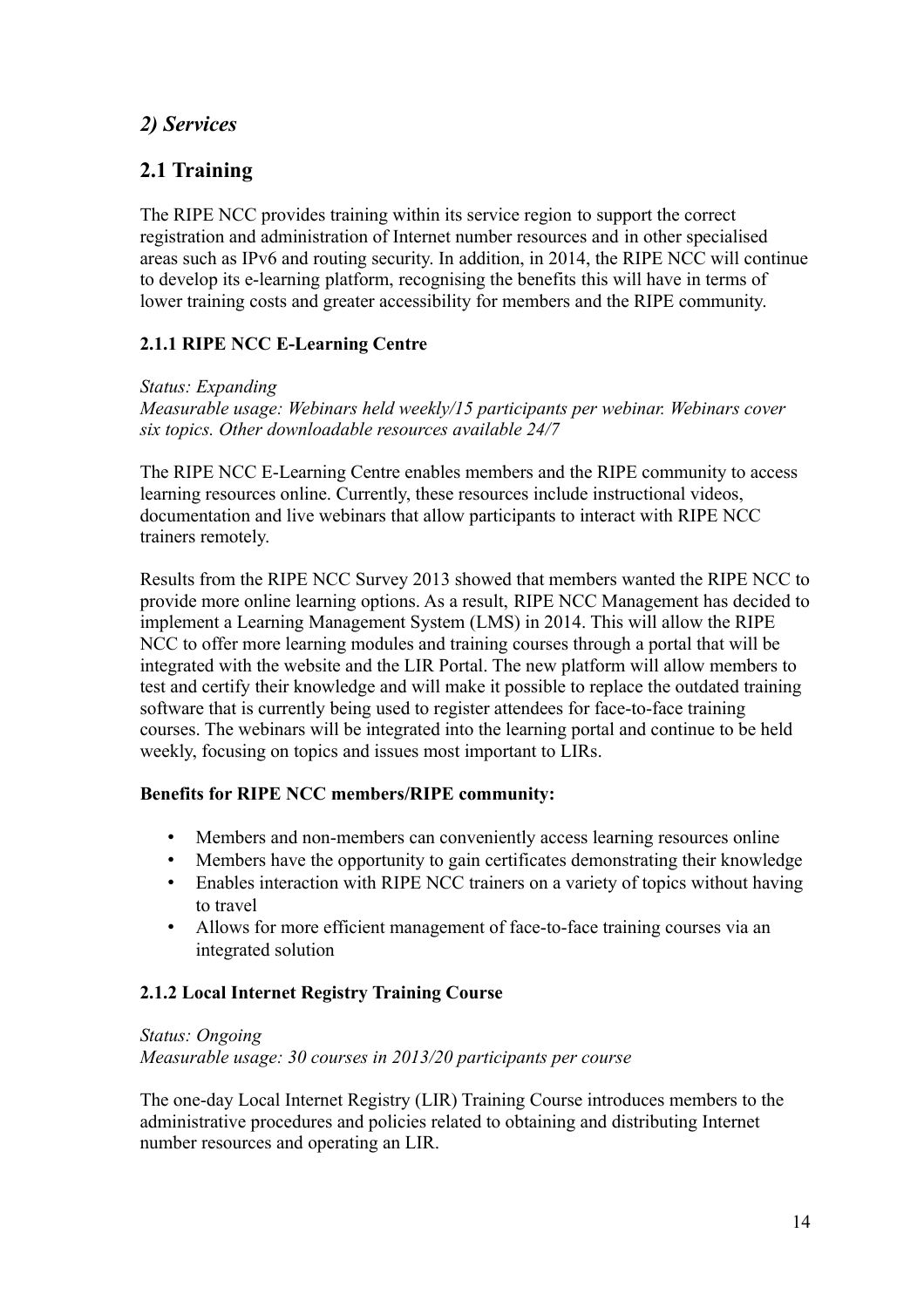### **Benefits for RIPE NCC members/RIPE community:**

- Helps members to understand the RIPE NCC's processes and how to request Internet number resources
- Ensures members know the correct procedure for registering and updating registry data and working with the RIPE Database
- Increases awareness of the RIPE Policy Development Process (PDP)
- Gives members an opportunity to meet RIPE NCC staff in person

## **2.1.3 IPv6 Training Course**

*Status: Ongoing*

*Measurable usage: 45 courses in 2013/20 participants per course*

The IPv6 Training course is a one-day session for members who are thinking about deploying IPv6. The course teaches members how to create a deployment plan, the differences between IPv4 and IPv6 and the implications of IPv4 exhaustion.

## **Benefits for RIPE NCC members/RIPE community:**

- Builds awareness about IPv4 exhaustion and the need for IPv6 deployment
- Assists with the IPv6 deployment process
- Increases awareness about IPv4 and IPv6 coexistence

## **2.1.4 Routing Security Training Course**

#### *Status: Ongoing*

*Measurable usage: 14 courses in 2013/20 participants per course*

The Routing Security Training Course is a one-day introductory course for members, covering usage of the Internet Routing Registry (IRR), Routing Policy Specification Language (RPSL) and Resource Certification (RPKI).

### **Benefits for RIPE NCC members/RIPE community:**

- Teaches members how to make Internet routing more secure and reliable using the Routing Registry and the Resource Certification (RPKI) system
- Explains how to document routing policy in the RIPE Database with RPSL
- Teaches members how to set up the RPKI system in the LIR Portal and use resource certificates to create Route Origin Authorisations (ROAs)
- Explains how to use ROAs in the BGP decision-making process

## **2.1.5 RIPE Database Training Course**

#### *Status: Ongoing*

*Measurable usage: 15 courses in 2013/20 participants per course*

The RIPE Database Training Course is a practical introduction for members on usage of the RIPE Database that includes hands-on exercises. The course was first introduced in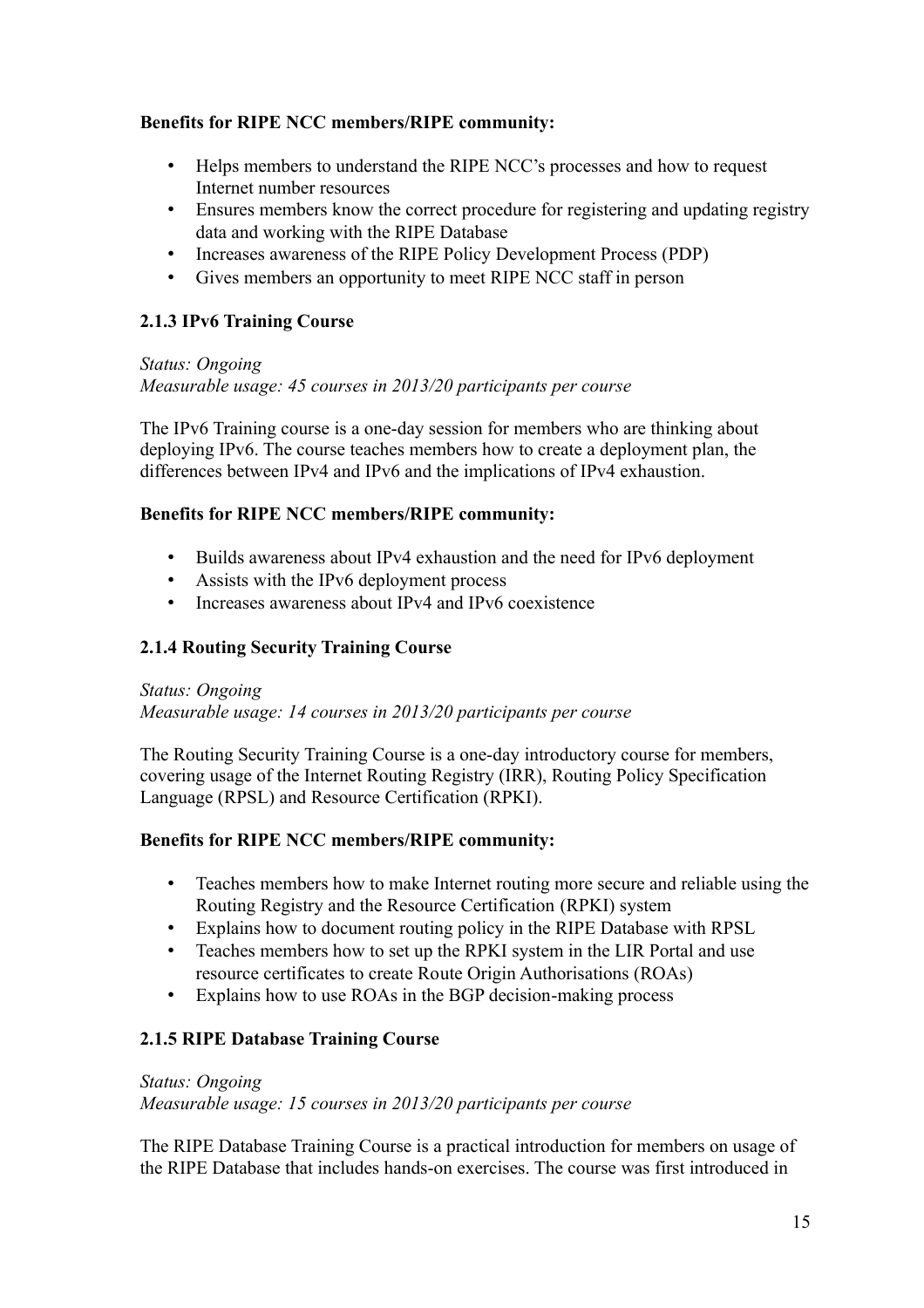2013, after feedback from training course surveys indicated that members wanted a stand-alone RIPE Database course.

### **Benefits for RIPE NCC members/RIPE community:**

- Increases awareness of the function, scope and importance of the RIPE Database
- Contributes to the maintenance of database data by members
- Raises awareness of the applicable database-related widgets and tools in RIPEstat

## **2.1.6 Hands-on Technical Workshops**

#### *Status: Ongoing*

*Measurable usage: Around eight courses per year, alongside regional meetings, conferences and on-request*

The RIPE NCC delivers technical workshops and tutorials alongside regional meetings, conferences and on request. Both the RIPE NCC Survey 2013 and regular training course surveys indicated a need for hands-on training courses on various technical subjects in certain parts of the RIPE NCC service region. In 2014, this training material will be updated and the RIPE NCC will continue to provide tutorials and workshops covering best current practices and popular topics such as IPv6, DNSSEC, Routing, Security and others.

#### **Benefits for RIPE NCC members/RIPE community:**

- Builds knowledge of upcoming technologies, best practices, protocols and RIPE Policies
- Increases awareness of the tools and services provided by the RIPE NCC

#### **2.1.7 Training Courses for Law Enforcement Agencies (LEAs) and Other Stakeholders**

## *Status: Ongoing*

*Measurable usage: Four workshops held annually/25 participants per workshop*

As outlined in section 3.4 Government and LEA Liaison, the RIPE NCC plays an important role in engaging all Internet stakeholders to work towards a stable, secure and global Internet. The RIPE NCC supports these activities by delivering workshops to LEAs and other stakeholders.

- Promotes public/private sector dialogue
- Strengthens the awareness and legitimacy of the bottom-up policy development process
- Enables the future growth, stability and security of the Internet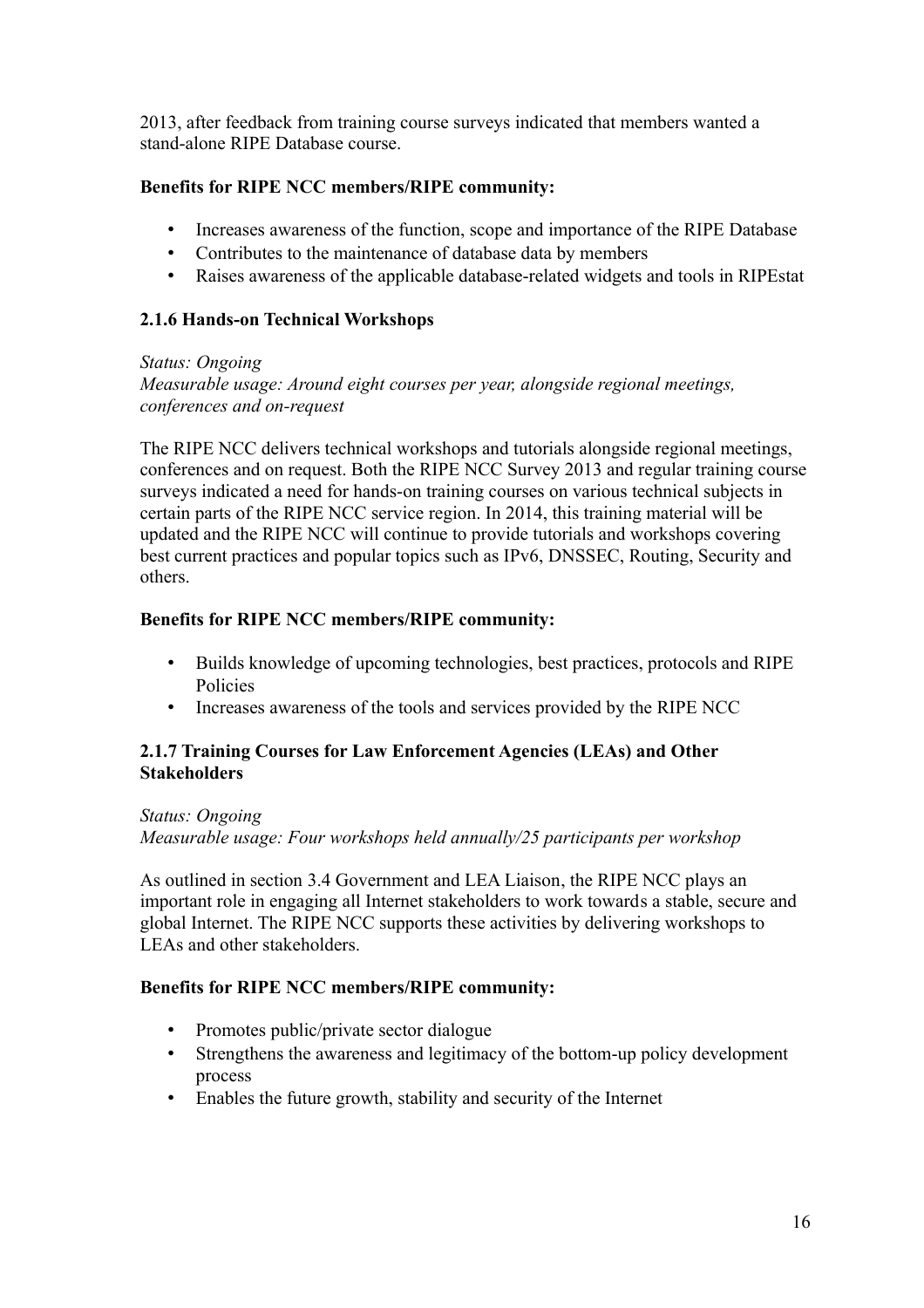## **Training Costs for 2014**

| Activity | <b>FTEs</b> | Costs | Capital<br>Expenditure |
|----------|-------------|-------|------------------------|
| Training | 7.2         | 906   | -                      |

# <span id="page-16-0"></span>**\*\*\* 2.2 RIPEstat \*\*\* STRATEGIC FOCUS POINT 2014**

## *Status: Ongoing*

*Measurable usage: 180,000 average monthly visits*

In 2014, RIPEstat will evolve to become the main data-provisioning platform for data collected and analysed by the RIPE NCC. It will gather and combine data from a range of sources, including the RIPE NCC's measurements, routing data, DNS data, along with data from other RIRs, the Internet Routing Registry and other operationally important third parties.

The idea to have a one-stop shop for all information related to Internet number resources has been discussed within the RIPE community for a number of years. RIPEstat was first demonstrated at RIPE 62 in 2011. After the service received positive feedback from users, the RIPE Measurements Analysis and Tools (MAT) Working Group, and from training courses and comments recorded in the RIPE NCC Member and Stakeholder Survey 2011, the service went into production.

In 2014, RIPEstat will continue to incorporate new data sets, both from the RIPE NCC and relevant external parties. The main goal is to make RIPEstat widgets "global" – providing consolidated public data about any Internet number resource, regardless of which RIR it is registered with. The RIPE NCC will also work to consolidate its other public data provisioning activities, such as the Routing Information Service (RIS) interfaces and RIPE Atlas, and bring them together under the umbrella of RIPEstat – making RIPEstat the single point of entry for data retrieval.

Using feedback from RIPEstat users, the RIPE NCC will continue to evaluate other tools and features that can be incorporated into RIPEstat to make the service more useful to members and the RIPE community.

- Provides current and historical information about Internet number resources, including those the user is responsible for
- Will provide members with routing-specific functions, such as alarms
- Additional targeted analysis options provided specifically for members
- Provides a single, consolidated interface for accessing all RIPE NCC data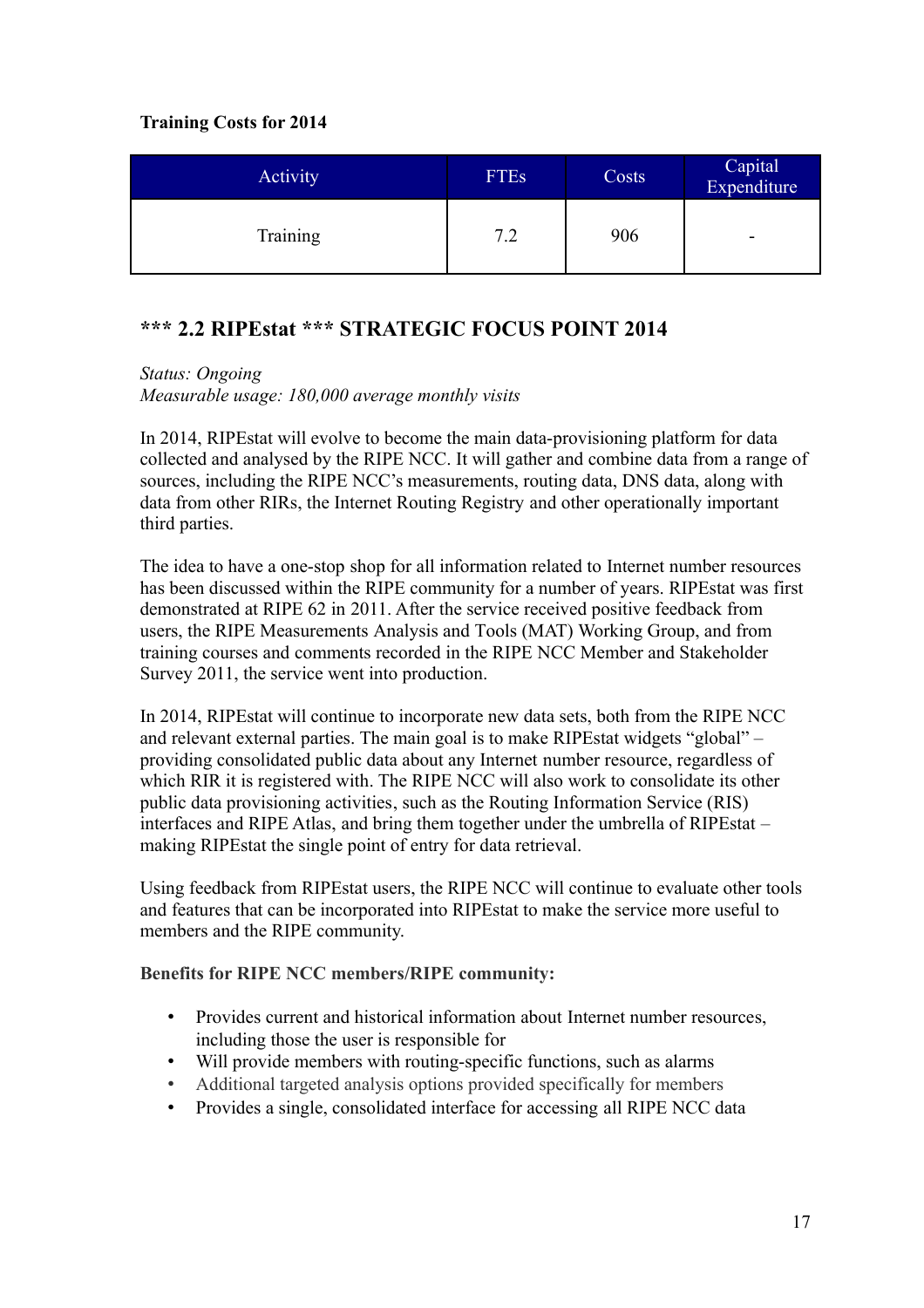### **RIPEstat Costs for 2014**

| Activity        | <b>FTEs</b> | Costs | Capital<br>Expenditure |
|-----------------|-------------|-------|------------------------|
| <b>RIPEstat</b> |             | 592   | .14                    |

# <span id="page-17-0"></span>**\*\*\* 2.3 RIPE Atlas \*\*\* STRATEGIC FOCUS POINT 2014**

*Status: Ongoing*

*Measurable usage: 2.2 billion measurement packets received each month/380,000 userdefined measurements performed in 2013*

Until now, RIPE Atlas has operated as its own independent initiative, consisting of a global network of probes gathering measurement data from thousands of locations around the world. Starting in 2014, the RIPE NCC's focus will be on bringing all of its data collection activities together under the RIPE Atlas infrastructure and working with other interested parties to expand the network's coverage. This means that all data collection will eventually be a part of a common concept, regardless of the collection mechanism or subsystem. In 2014, the RIPE NCC will also continue to distribute additional RIPE Atlas probes.

Community members who participate in data collection (whether via RIS, RIPE Atlas or any other RIPE NCC data collection mechanism) will have a single interface with the RIPE NCC. This simplification will mean the RIPE NCC can spend less time on administration and more time providing better data and analysis. This will also allow the RIPE NCC to operate a wider network of data collection and active measurements, and to integrate different types of collected data together so that it can be seamlessly aggregated, analysed and presented.

RIPE Atlas currently allows users to run their own measurements that test reachability and round trip times, traceroutes, DNS measurements and more – from thousands of vantage points around the globe. All measurements are pooled and provide a big-picture view of the Internet available in several formats, including "traffic maps".

At RIPE 61 in 2010, the RIPE NCC announced that it intended to start the RIPE Atlas measurement network and the RIPE NCC Executive Board later gave the project its approval. In the period since, the RIPE NCC has managed to build a leading Internet active measurement network that collects unique data, providing valuable live and historical information about the reliability of networks and the Internet's reachability and connectivity.

- Provides timely, hard data on topical issues such as country-wide Internet outages
- Offers topical measurements and data analysis for RIPE NCC members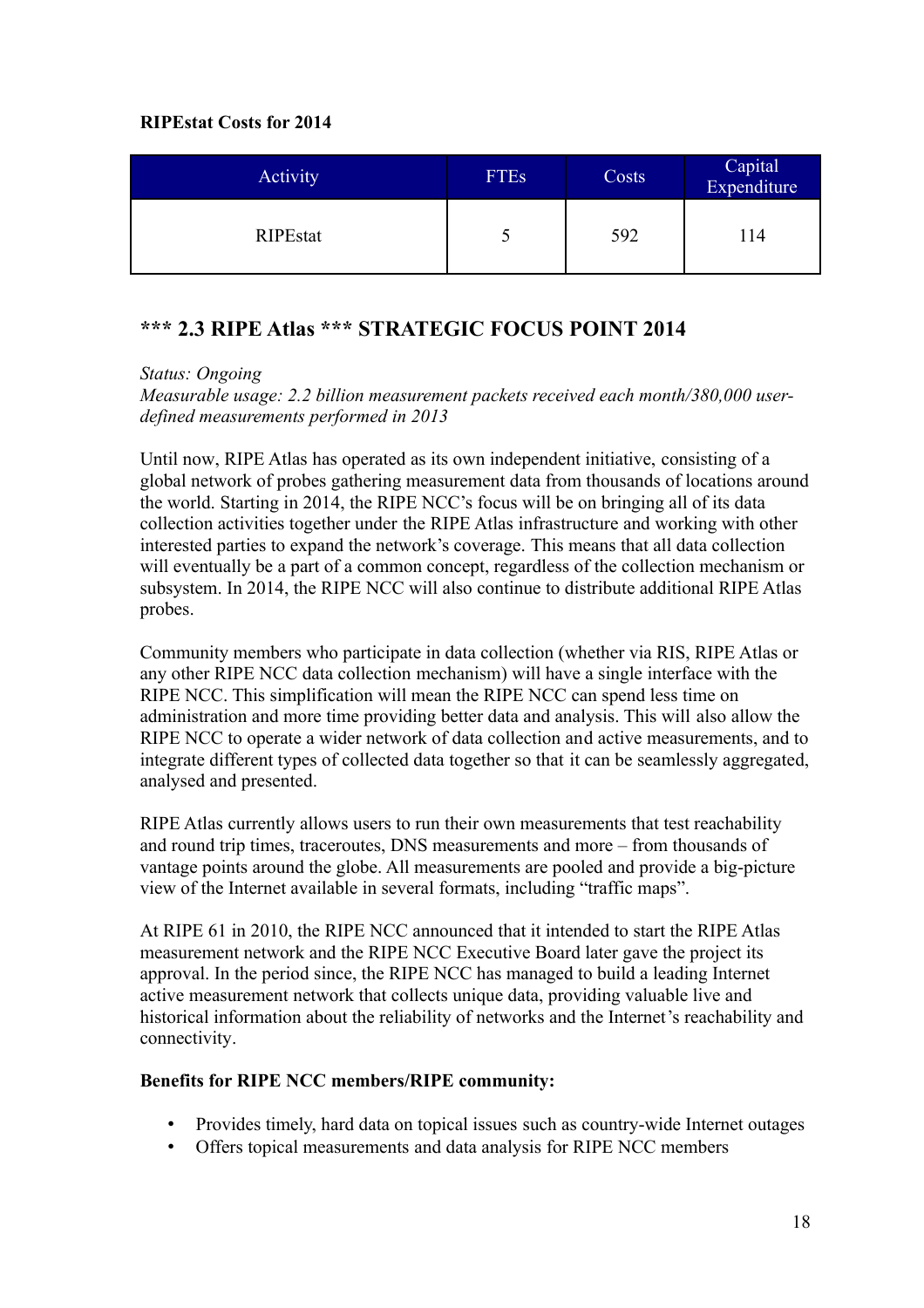- Reinforces the credibility and standing of the RIPE NCC by providing a neutral, transparent data collection infrastructure
- Provides data sets that can be used to analyse the operation and growth of the Internet
- Collects measurement data on the state of the Internet, using active data collection methods

## **2.3.1. RIPE Atlas Probes**

*Status: Ongoing Measurable usage: 6,600 probes distributed*

By the end of 2013, the RIPE Atlas network will consist of approximately 5,000-6,000 active measurement probes, mostly operating in the RIPE NCC service region.

In 2014, the RIPE NCC will continue to expand the RIPE Atlas infrastructure to accommodate the growing number of probes. The RIPE NCC also plans to distribute additional RIPE Atlas probes in order to gain more vantage points and thereby a more detailed picture of the forwarding plane of the Internet. In 2014, the RIPE NCC will seek sponsorship from organisations to cover some of the cost of RIPE Atlas probes.

The RIPE NCC will maintain a public roadmap for RIPE Atlas and will hold continued dialogue with the RIPE community, especially the RIPE MAT Working Group, on future developments and functionality.

## **2.3.2 RIPE Atlas Anchors**

*Status: Ongoing Measurable usage: 27 RIPE Atlas Anchors deployed*

RIPE Atlas anchors are essentially enhanced probes with far greater measurement capacity than regular RIPE Atlas probes. They have two functions: they perform far more measurements than regular probes and act as stable, cooperating regional targets for measurements originating from probes throughout the RIPE Atlas network. This allows users to examine measurement traffic at both the source and the destination. Anchors are hosted by interested organisations (mostly data centres and IXPs), which receive additional benefits for their contribution.

In 2014, the RIPE NCC will continue deploying RIPE Atlas anchors in various partnering networks in order to provide a more robust distribution of possible measurement targets.

## **2.3.3 Routing Information Services (RIS) and DNS Measurements**

#### *Status: Ongoing*

The RIPE NCC operates globally distributed measurement networks for the purpose of collecting data on Internet infrastructure, usage and development. In 2014, the RIPE NCC will continue its work in cooperation with a range of stakeholders to unify, optimise and develop new interfaces for this data. Ultimately, these measurements will be incorporated into RIPE Atlas and RIPEstat as outlined in the sections above.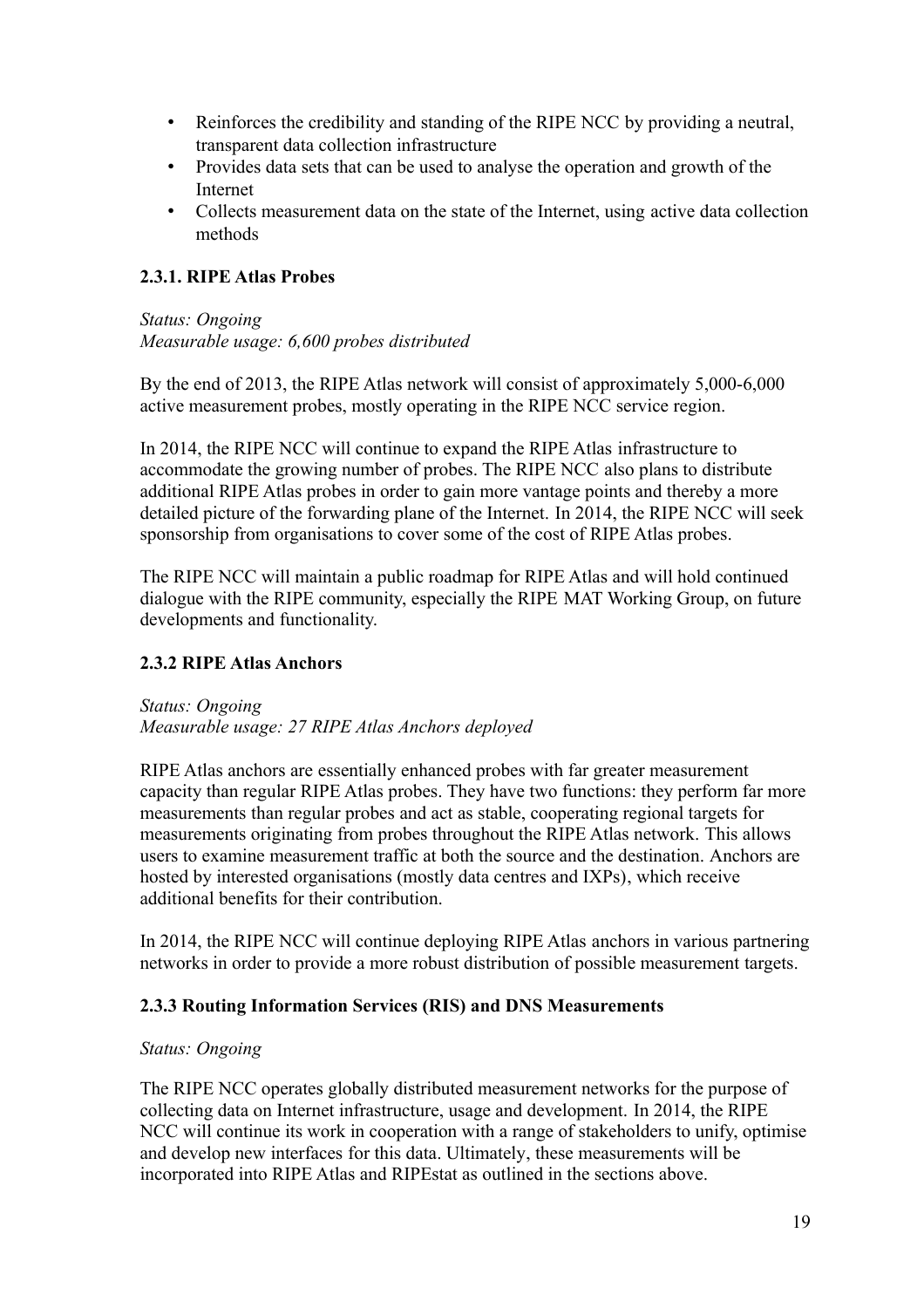#### **Benefits for RIPE NCC members/RIPE community:**

- Provides data sets that can be used to analyse the operation and growth of the Internet
- Provides data that can be used in tools such as RIPEstat and RIPE Atlas

## **RIPE Atlas Costs for 2014**

| <b>Activity</b>   | <b>FTEs</b> | Costs | Capital<br>Expenditure |
|-------------------|-------------|-------|------------------------|
| <b>RIPE Atlas</b> | 11.2        | 1,295 | 296                    |

# <span id="page-19-0"></span>**2.4 Other Services**

## **2.4.1 Membership Lifecycle Management**

#### *Status: Ongoing*

*Measurable usage: 10,000 members; 1,680 membership applications; 25,000 member enquiries*

The RIPE NCC manages the complete lifecycle of RIPE NCC memberships, including queries from potential members, membership applications, administrative and contractual changes, billing enquiries, and closing memberships.

#### **Benefits for RIPE NCC members/RIPE community:**

- Potential members receive advice regarding membership
- New members are guided through the application process
- Support is given when administrative or financial questions arise
- Members are kept aware of services, tools and features that provide value-formoney
- Members can receive personal support via Live Chat

## <span id="page-19-1"></span>**2.4.2 Test Traffic Measurements (TTM)**

#### *Status: Planned Ending*

The Test Traffic Measurements (TTM) service will be ended in 2014 and the benefits of the service will be offered through RIPE Atlas in a more focused and up-to-date way.

The RIPE NCC initially proposed discontinuing TTM at RIPE 64 in Ljubljana. After further consultation with the RIPE community, it was agreed that the RIPE NCC would continue to provide this service until 2013.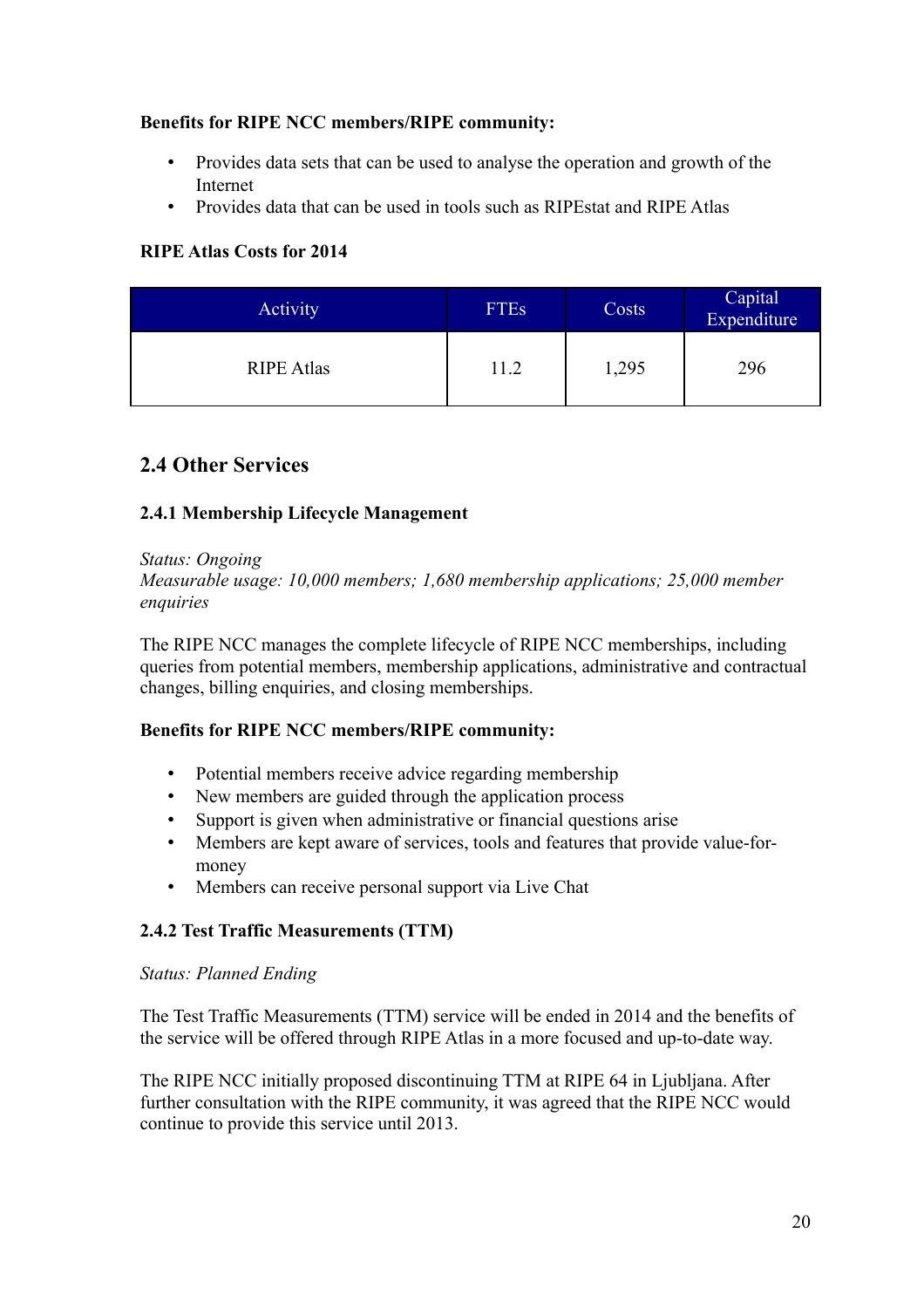### **2.4.3 RIPE Database Proxy Service**

#### *Status: Ongoing*

*Measurable usage: 8 contracts have been signed; 6 actual users of the service*

The RIPE Database Proxy Service is for third parties who send queries to the RIPE Database on behalf of their clients. It ensures that the daily access limits for users of the RIPE Database are correctly applied. For example, if a third party provides their clients with a web-based gateway to the RIPE Database, the proxy service ensures that daily limits are calculated based on the clients' queries and avoids the possibility of the third party's server being denied access to the RIPE Database because of too many queries from its clients.

At the 87<sup>th</sup> Executive Board Meeting, held on 26 March 2013, the RIPE NCC Executive Board decided that the RIPE Database Proxy Service should be continued free of charge, for both members and non-members, under a formal contract with the users of the service.

### **Benefits for RIPE NCC members/RIPE community**

- Provides third parties with a mechanism for ensuring that their clients' RIPE Database queries are not added to their daily access limit
- Helps to ensure the accessibility of query gateways to the RIPE Database that third parties provide to their clients

## **2.4.4 Near Real Time Mirroring (NRTM)**

*Status: Ongoing Measurable usage: 25 users of the NRTM service*

The Near Real Time Mirroring (NRTM) service provides RIPE NCC members with a local copy of the RIPE Database. This local copy is kept up to date with modifications from the RIPE Database in near real time. The NRTM feeds do not contain any personal or private data.

#### **Benefits for RIPE NCC members/RIPE community**

- Provides members with a local copy of the RIPE Database
- Enables members to use RIPE Database data (e.g. routing data) in near real time to manage their networks without the need to continuously query the RIPE Database for changes

#### <span id="page-20-0"></span>**2.4.5 LISP EID Registry**

#### *Status: New Activity*

At the IETF, a new Internet Draft for the allocation of LISP EID address prefixes has been submitted. LISP EID (Locator/Identifier Separation Protocol Endpoint ID) is a "map-and-encapsulate" protocol.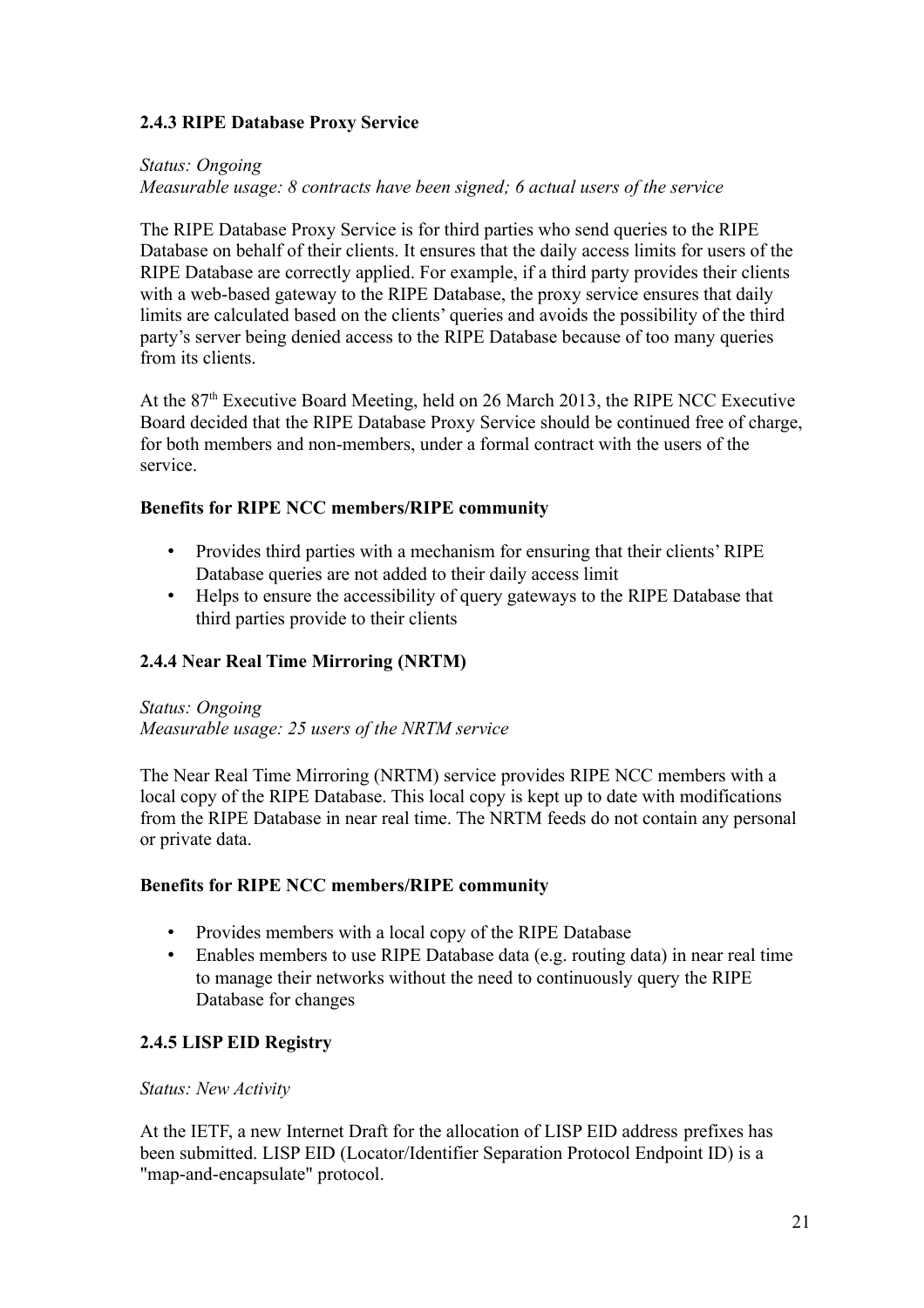The basic idea behind the separation is that the Internet architecture combines two functions: routing locators (where a client is attached to the network) and identifiers (who the client is) in one number space, the IP address.

The IETF LISP Working Group have requested a trial period of three years for this protocol extension. During these three years, interested parties can request IPv6 address space from a specific designated experimental block. Management and registration of the allocation of temporary experimental address space for LISP EID is likely to be carried out via the RIRs.

If this proposed activity goes ahead, no additional resources will be needed to execute the LISP registry – the expected workload would be significantly less than 0.5 FTEs for 2014.

## **Other Services Costs for 2014**

| <b>Activity</b> | <b>FTEs</b> | Costs | Capital<br>Expenditure |
|-----------------|-------------|-------|------------------------|
| Other Services  | 3.1         | 282   | -                      |

# <span id="page-21-1"></span>*3) Coordination Activities*

## <span id="page-21-0"></span>**3.1 DNS Operations**

#### *Status: Expanding*

The RIPE NCC provides DNS coordination and support activities as well as reverse DNS services for the IPv4 and IPv6 address space that it manages. For reverse DNS associated with the address space managed by other RIRs, the RIPE NCC provides secondary DNS to support the reliability of reverse lookups. The scalability of the DNS infrastructure for secondary, reverse and primary DNS services is improved based on the requirements specific to each of these services.

In 2013, the RIPE NCC expanded its authoritative and secondary DNS services by adding a third cluster node, in addition to those currently located in Amsterdam and London, to improve resilience and geographical coverage.

K-root and other DNS service nodes will continue to be well maintained and, as a consequence, various upgrades and replacements are planned for 2014. The expansion of DNS services to increase coverage is not planned for 2014.

Security-related aspects of the RIPE NCC's DNS services are becoming increasingly important and will be an area of focus in 2014.

This activity is expanding financially due to planned installation of more robust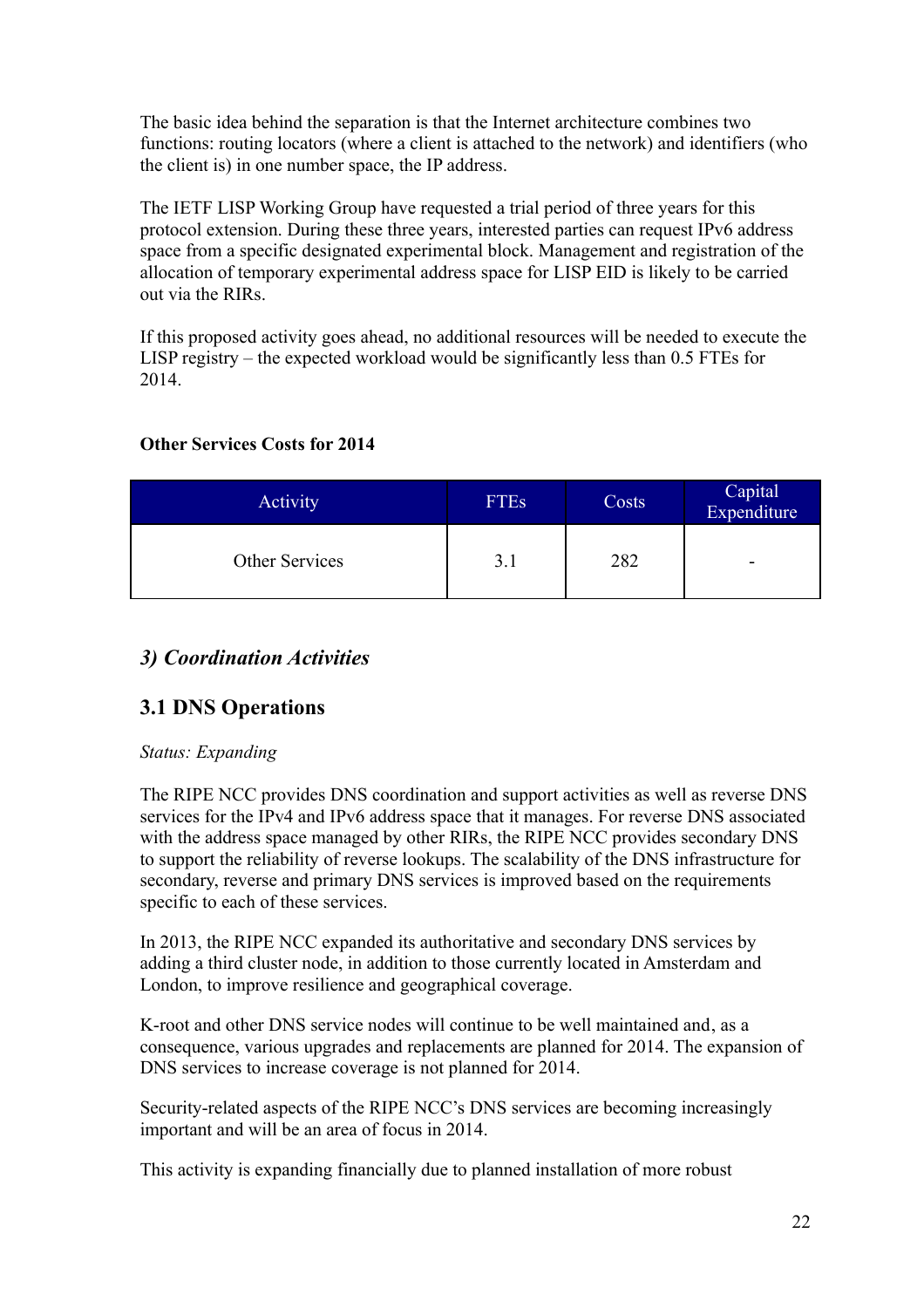infrastructure for reverse DNS and K-root.

### **Benefits for RIPE NCC members/RIPE community:**

- Provides reverse DNS services for RIPE NCC members with registered IP addresses
- Ensures the stability and diversity of the DNS root name server system
- Guarantees the neutral, impartial and professional provision of key high-level DNS services Provides a secondary service for ccTLD operators

## <span id="page-22-0"></span>**3.1.1. Reverse DNS and Reverse DNS Support**

#### *Status: Expanding*

*Measurable usage: two reverse provisioning instances; 5 billion reverse root queries daily*

The RIPE NCC delegates reverse DNS zones for the address ranges that it manages. To support this service, it provides reliable, authoritative name servers and checks all zones under its responsibility to ensure they are properly set up and functioning correctly.

As part of its DNSSEC deployment efforts, the RIPE NCC publishes signed zones and provides tools for users to secure delegations received from the RIPE NCC. In addition, the RIPE NCC shares experience by publishing operational white papers, documentation and software toolkits.

This activity is expanding financially due to planned installation of more robust infrastructure.

#### **Benefits for RIPE NCC members/RIPE community:**

- Supports the proper address-to-name mapping for addresses allocated to the RIPE **NCC**
- Provides reliable and secure reverse DNS services
- Supports the operation and maintenance of DNSSEC

## **3.1.2 Secondary DNS Service**

*Status: Ongoing Measurable usage: 75 TLDs hosted as secondary*

The RIPE NCC offers a secondary name service to the other RIRs, along with some country code Top-Level Domain (ccTLD) operators, who are in the start-up phase of their operations. The RIPE NCC no longer provides this service to well-established ccTLDs.

In 2014, the RIPE NCC will work on clarifying its policy for hosting secondary ccTLD name servers, as well as developing documentation on the procedures and requirements for receiving the service.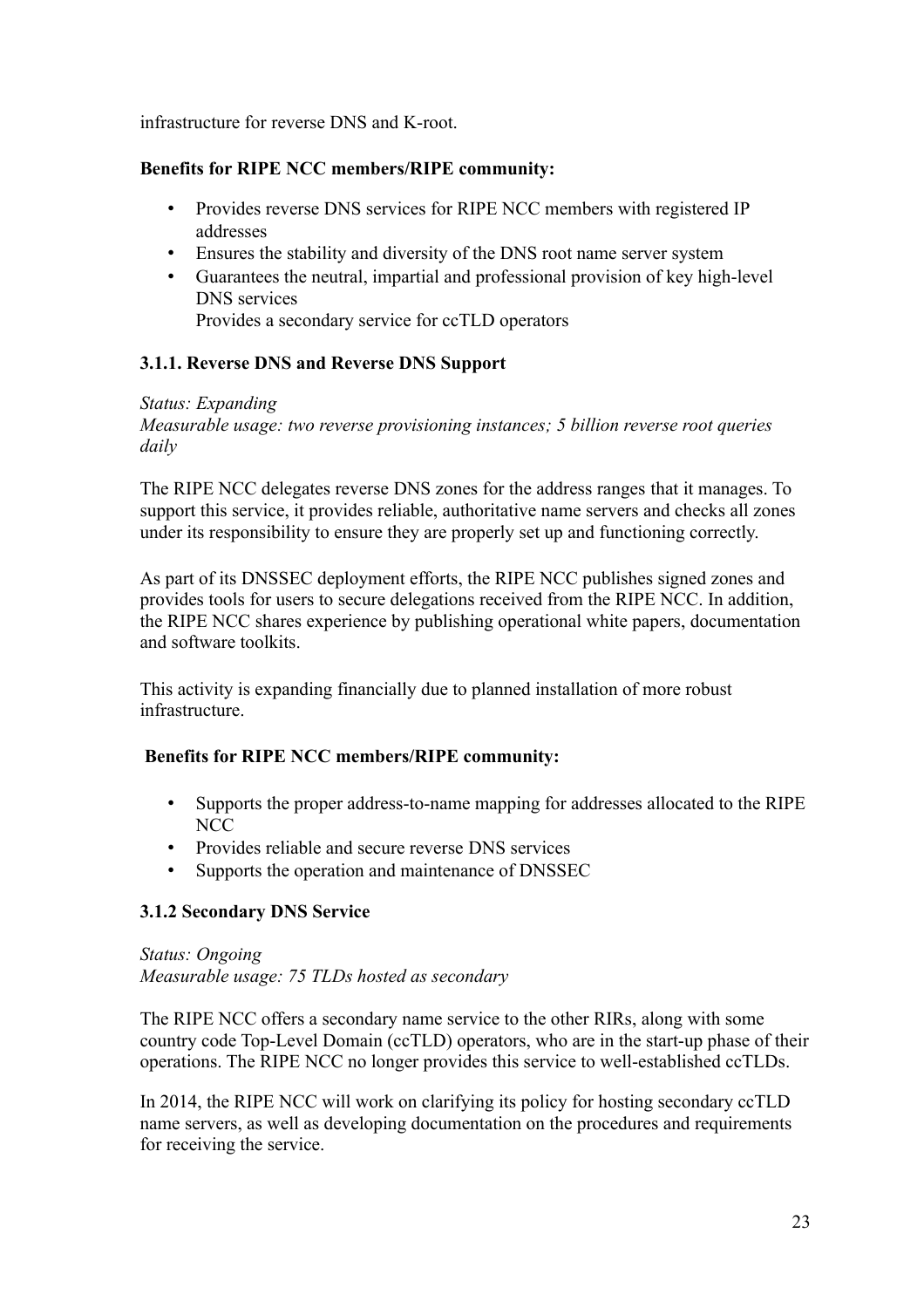#### **Benefits for RIPE NCC members/RIPE community:**

• Supports the stability of the global DNS by offering a professional service to the other RIRs and developing ccTLD operators that require it

### **3.1.3 DNS Service in the e.164.arpa Domain (ENUM)**

*Status: Ongoing Measurable usage: 52 delegations in the ENUM (e164.arpa) zone*

The Internet Architecture Board (IAB) has an agreement with the RIPE NCC under which the RIPE NCC provides technical operation of the e164.arpa domain. This domain implements support in the DNS for the ENUM protocol, which allows the mapping of telephone numbers to domain names in order to help facilitate services such as Voice over IP (VoIP).

#### **Benefits for RIPE NCC members/RIPE community:**

- Supports the operations of one of the systems required for the deployment of the ENUM protocol, promoting increased integration between the Internet and services provided through the traditional telephony infrastructure
- Supports security of the e.164.arpa domain by deploying and maintaining DNSSEC and allowing secure delegations from ENUM operators

#### <span id="page-23-0"></span>**3.1.4 K-root Operations**

*Status: Expanding Measurable usage: 17 K-root instances; 1.7 billion queries daily*

The RIPE NCC operates the K-root server through a set of globally distributed anycast clusters. Root name servers are a crucial part of the Internet DNS infrastructure. The RIPE NCC has operated the K-root server since 1997, when the first server was installed at the London Internet Exchange (LINX). The RIPE NCC has since deployed five global nodes of the K-root name server. Since 2003, the RIPE NCC has also been deploying anycast instances of the K-root server with local reachability. Currently there are 12 local nodes active.

The RIPE NCC collects and analyses data to evaluate the performance of the existing Kroot anycast nodes and to determine if additional anycast nodes should be deployed. Global coverage and capacity of the existing K-root anycast instances is sufficient and no further local or global node deployments are planned for 2014.

This activity is expanding financially due to planned installation of more robust infrastructure.

#### **Benefits for RIPE NCC members/RIPE community:**

• Provides a resilient, efficient, secure and quality service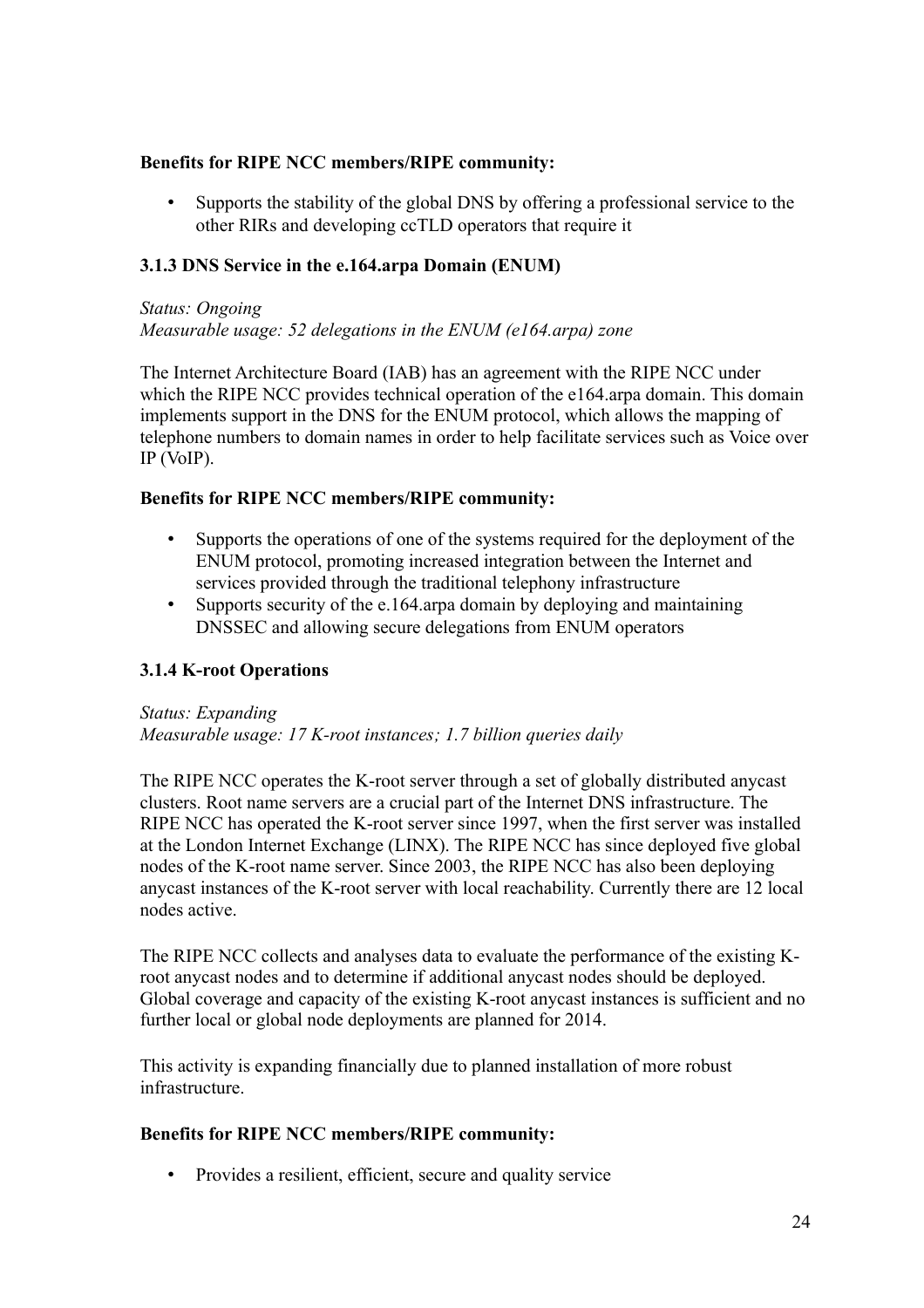- Isolates the impact of an "external" Denial of Service (DoS) attack and localises the impact of a "local" DoS attack
- Efficiently maintains the network of anycast instances of K-root by monitoring network and instance problems, performing trend analysis and determining if, and where, other anycast nodes should be deployed.

## **DNS Operations Costs for 2014**

| <b>Activity</b>       | <b>FTEs</b> | Costs | Capital<br>Expenditure |
|-----------------------|-------------|-------|------------------------|
| <b>DNS</b> Operations | 2.5         | 363   | 130                    |

# <span id="page-24-0"></span>**3.2 Data Analysis and Scientific Support**

#### *Status: Expanding*

The RIPE NCC has a long-standing tradition of providing the operator community with data analysis about the state of the Internet and providing new and innovative tools that help the community understand various aspects of routing, DNS, reachability and other topics.

In 2014, the RIPE NCC will allocate more time to these scientific publications and analyses. It will also continue to develop prototype tools which, if they show enough value to the RIPE NCC membership and the community at large, can be evolved into future RIPE NCC services.

#### **Benefits for RIPE NCC members/RIPE community:**

- Regular reporting and analysis of various RIPE NCC-related statistics such as membership growth and Internet number resource usage
- Accurate and methodological analysis of Internet events, with a particular emphasis on using data collected by the RIPE NCC's measurement systems
- Publication of interesting finds about the working of the Internet, relevant to network operators
- Prototypes of new and innovative tools that have potential to become future RIPE NCC services

#### **Data Analysis and Scientific Support Costs for 2014**

| <b>Activity</b>                      | <b>FTEs</b> | Costs | Capital<br>Expenditure |
|--------------------------------------|-------------|-------|------------------------|
| Data Analysis and Scientific Support | 2.1         | 294   |                        |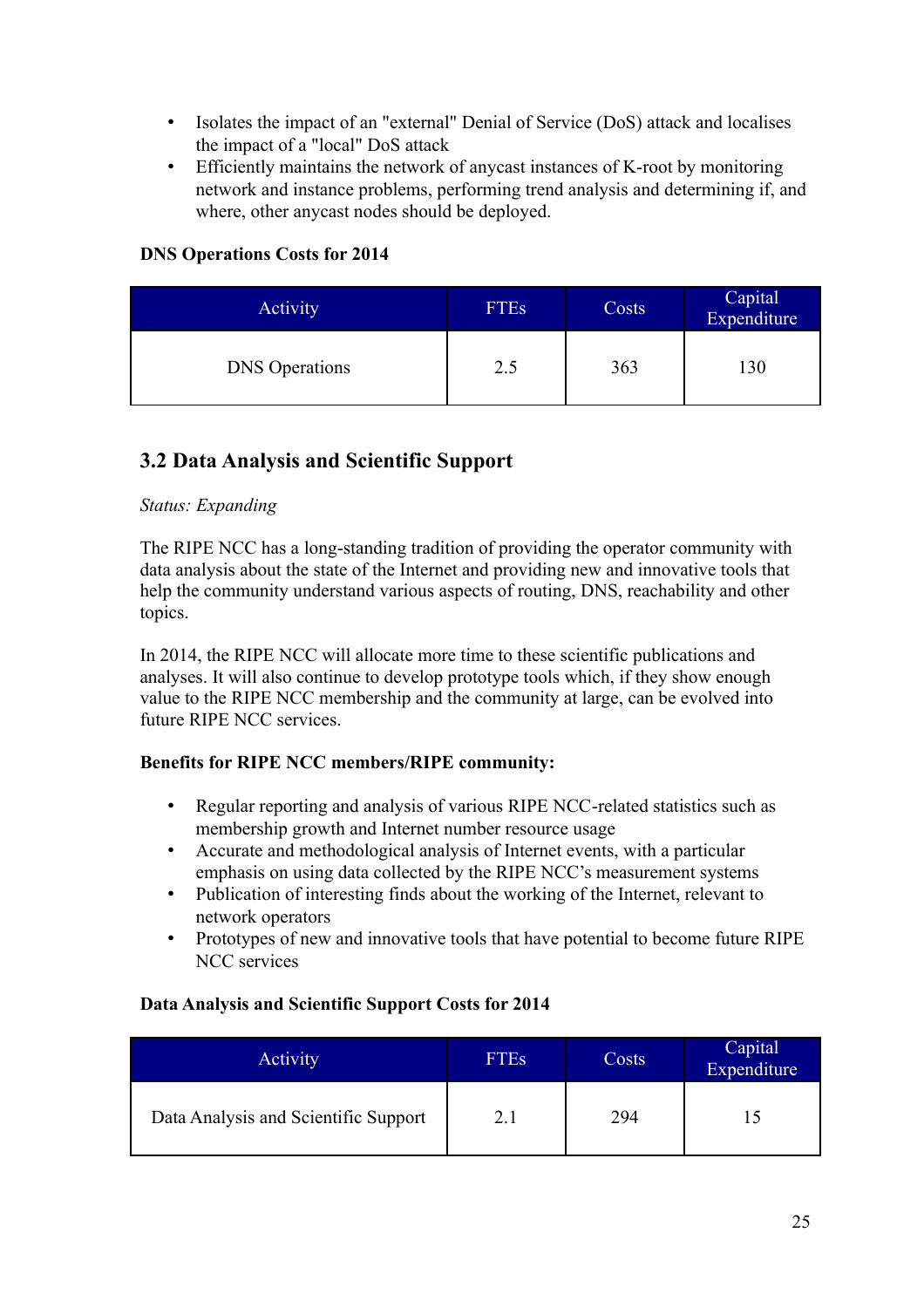# <span id="page-25-1"></span>**3.3 RIPE Labs**

#### *Status: Decreasing*

*Measurable usage: 83 articles published in 2013; 115,000 unique visitors*

RIPE Labs is a platform for network operators, developers and industry experts to expose, test and discuss innovative Internet-related tools, ideas, analysis and statistics that can benefit members and the RIPE community. These ideas are being developed both within the RIPE NCC and the community at large.

In 2014, the RIPE NCC will enhance the usability of the website with the inclusion of additional feedback functionality such as polls and surveys. The RIPE NCC will also continue to reach out to the wider community and, as requested by respondents in the RIPE NCC Survey 2013, RIPE Labs will have an additional focus on IPv6 deployment, routing, measurements and statistics, and operator tools.

This activity is decreasing financially but not operationally. This is because back-end upgrades are completed and similar costs are not foreseen for 2014.

## **Benefits for RIPE NCC members/RIPE community:**

- Informs the community about new ideas and prototypes the RIPE NCC is working on
- Provides a platform for community members to present and discuss their research and use cases
- Provides a channel for the community to provide feedback to the RIPE NCC

#### **RIPE Labs Costs for 2014**

| Activity         | <b>FTEs</b> | Costs | Capital<br>Expenditure |
|------------------|-------------|-------|------------------------|
| <b>RIPE Labs</b> | 1.8         | 228   | -                      |

# <span id="page-25-0"></span>**3.4 Government and Law Enforcement Agencies Liaison**

#### *Status: Ongoing*

The RIPE NCC engages strategically with governments, law enforcement agencies (LEAs) and inter-governmental organisations on behalf of its membership and community. This role has gained steadily in importance over recent years, and the RIPE NCC is recognised as a leader and innovator in this area among its industry partners.

The RIPE NCC's liaison strategies in this area include:

• RIPE NCC Roundtable Meetings for Governments and Regulators, held twice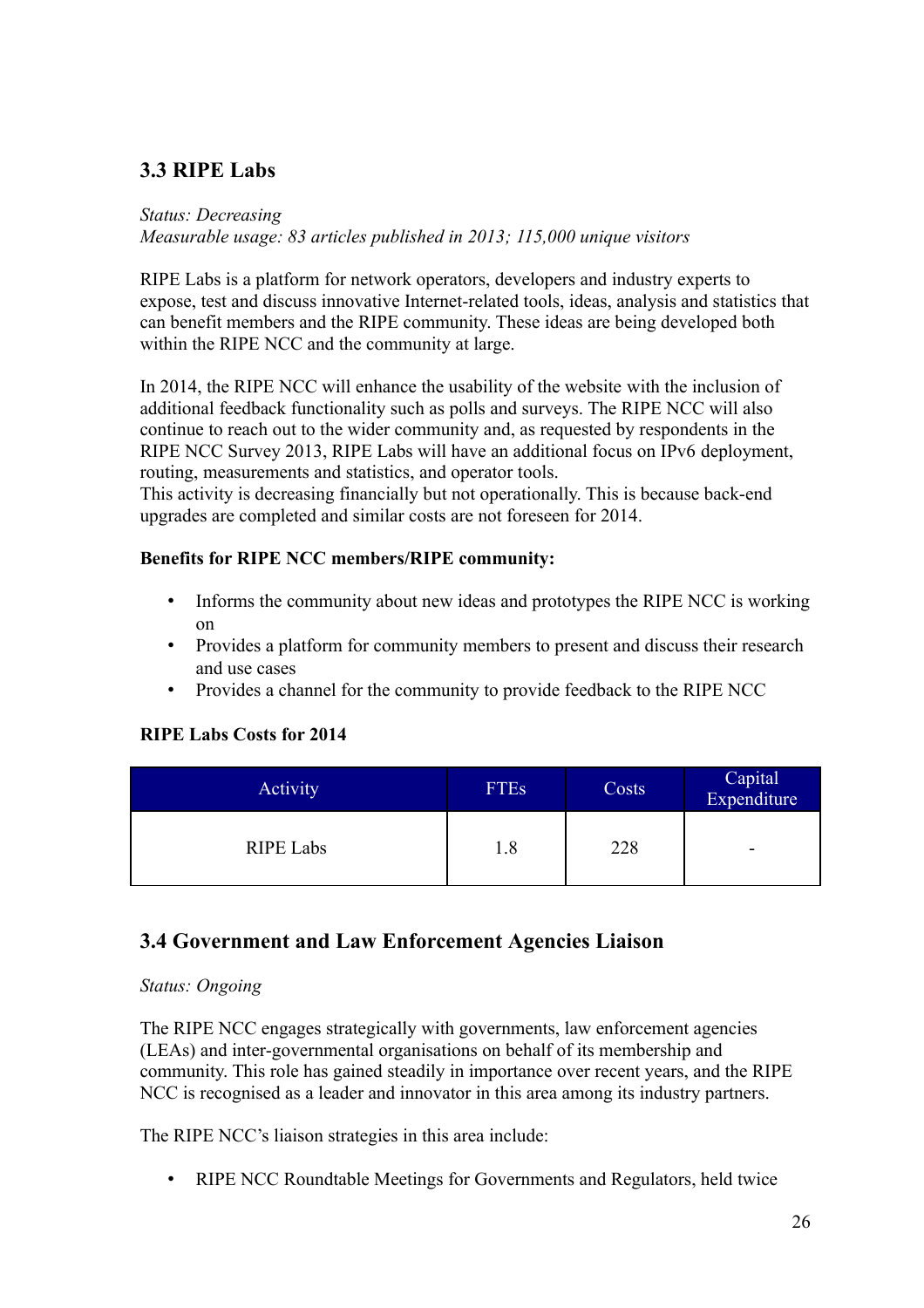yearly

- Engagement with LEA representatives at events including the annual Global e-Crime Congress and targeted sessions with individual agencies
- Direct engagement with government agencies (including those of Belgium, Germany, Lebanon, Moldova, the Netherlands, Norway, Qatar, Saudi Arabia, Sweden, the United Arab Emirates and the United Kingdom) and organs of the European Union on issues of relevance to the RIPE NCC and its members and community
- Participation in international discussions of Internet-related public policy development in forums including the International Telecommunication Union (ITU), the Conference of European Postal and Telecommunications Administrations (CEPT), the Organisation for Economic Cooperation and Development (OECD) and the World Summit on the Information Society (WSIS)
- Cooperative educational and capacity building initiatives with public sector organisations such as the RIPE NCC/MENOG IPv6 Roadshow

2014 will see a number of major international events in this area, including the ITU World Telecommunications Development Conference (WTDC), the WSIS+10 conference and the ITU Plenipotentiary 2014. As government interest in Internet governance issues continues to intensify, the RIPE NCC will continue to build on its current liaison strategies and explore new avenues to inform and engage public sector representatives. The RIPE NCC will continue to inform the community of its activities in this area via RIPE mailing lists and reports at RIPE Meetings and other community events.

## **Benefits for RIPE NCC members/RIPE community:**

- Ensures that the interests and concerns of the RIPE NCC membership and RIPE community are heard in Internet governance discussions at the national, regional and global level
- Promotes openness and transparency in the development of public policy relating to the Internet as well as raising any specific concerns of the RIPE NCC membership or the RIPE community
- Ensures the RIPE NCC can inform its membership and community of relevant public policy issues or discussions

#### **Government and LEA Liaison Costs for 2014**

| Activity                   | <b>FTEs</b> | Costs | Capital<br>Expenditure |
|----------------------------|-------------|-------|------------------------|
| Government and LEA Liaison | 19          |       | -                      |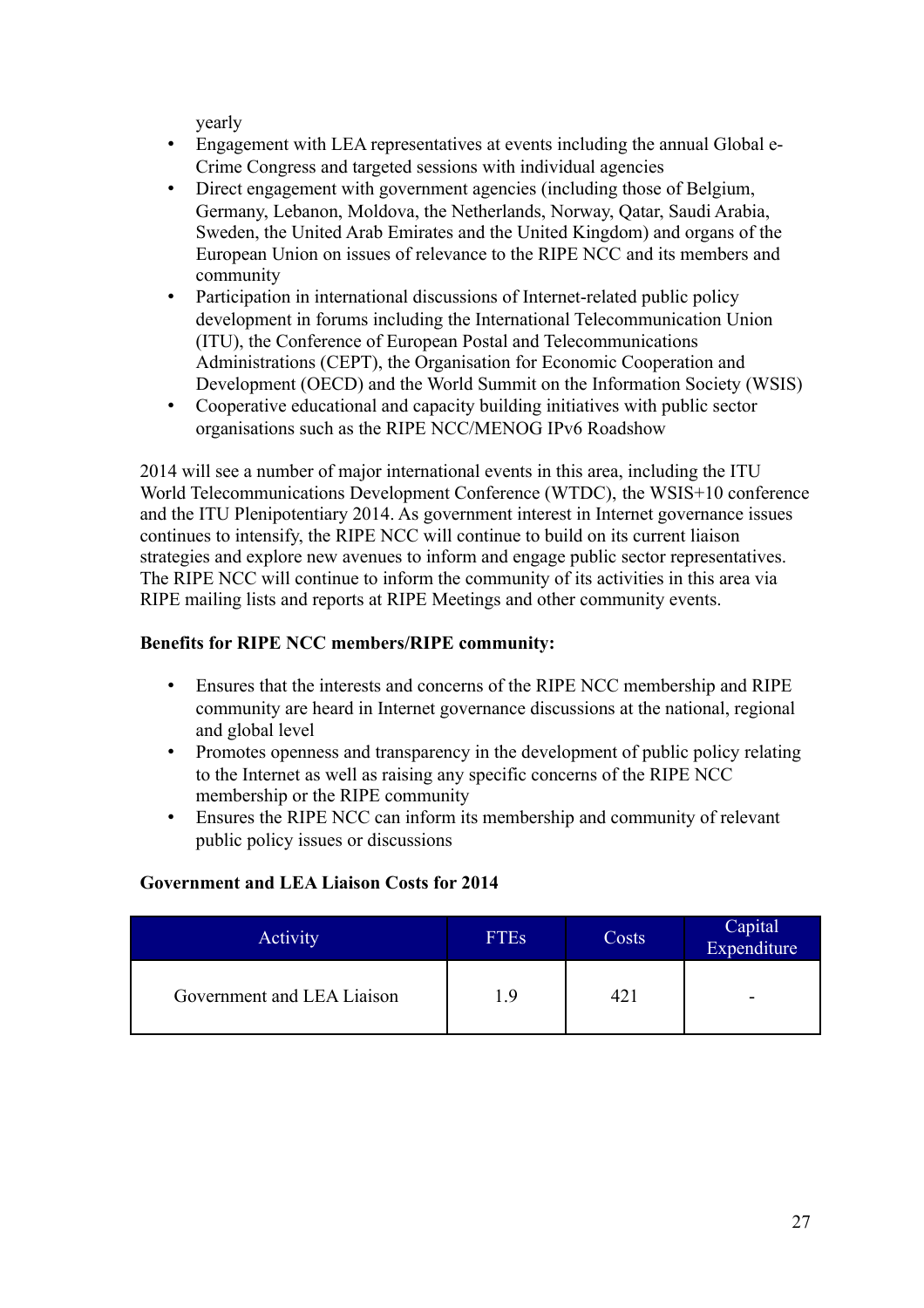# <span id="page-27-0"></span>**\*\*\* 3.5 Outreach and External Relations \*\*\* STRATEGIC FOCUS POINT 2014**

### *Status: Ongoing*

The RIPE NCC supports the open, multi-stakeholder model of Internet governance by engaging with a broad range of stakeholder groups. Among the stakeholder groups that the RIPE NCC has developed relationships with are:

- RIPE NCC membership
- Internet technical community (including Network Operators Groups)
- Industry partners (RIRs, ICANN, the Internet Society etc.)
- Internet industry and professional groups
- Academia and the research community
- Public sector (governments and regulators)
- Law Enforcement Authorities (LEAs)
- The Free and Open Source Software (FOSS)

In the RIPE NCC Survey 2013, a significant number of respondents indicated they were looking for closer links with the technical community. A significant part of this will be made possible through outreach activities currently deployed by the RIPE NCC.

#### <span id="page-27-1"></span>**3.5.1 Regional Support and Outreach**

#### *Status: Expanding*

Regional organisation and participation are crucial to successful community-driven, bottom-up policy development models, providing all stakeholders with the means to contribute and have their voice heard. The RIPE NCC has been very active in supporting the development of regional forums within its service region, including:

- Regional and national Network Operator Groups (including the Middle East Network Operators Group (MENOG), the Eurasia Network Operators Group (ENOG) and RIPE NCC South East European Regional Meetings)
- Regional Internet governance forum events (including EuroDIG, the Arab IGF and national IGF events)
- Regionally targeted educational initiatives (the RIPE NCC/MENOG IPv6 Roadshow)

Over the past several years, the RIPE NCC has been steadily increasing its outreach activities with a particular focus on the Russian and Middle East regions. With the continued growth of both regions and direct feedback given to the RIPE NCC from various reporting channels (mainly the RIPE NCC Membership and Stakeholder Survey 2011 and the RIPE NCC Survey 2013 and focus group meetings) it has become clear that more local resources are needed to meet the expectations of our members, the Internet community and government.

Regional engagement and organisation poses various challenges, including the need for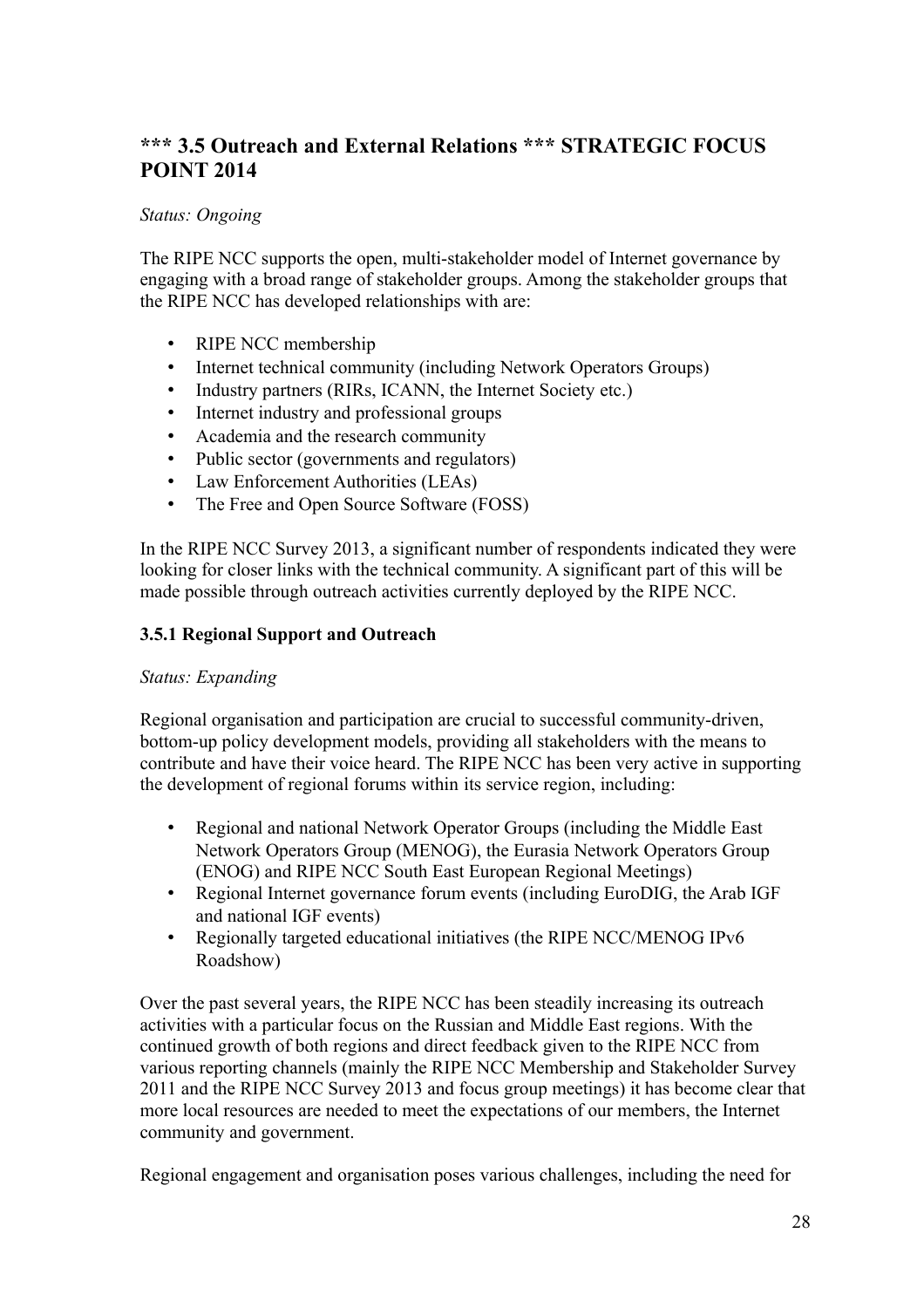local industry knowledge and language. Preliminary plans for an increased presence were announced at RIPE 66 by RIPE NCC Management. The RIPE NCC Executive Board at the 89th Executive Board meeting on 25 June 2013 gave approval for the expansion of the RIPE NCC's regional outreach activity. The RIPE NCC Executive Board Chairman announced this decision to members and the RIPE community in July 2013.

The RIPE NCC will expand its capacity to meet these challenges over the coming year by growing its presence in the Russian and Middle East regions. By the end of 2014, the RIPE NCC expects to have hired additional staff from each region, to be based in their respective regions. These staff will help the RIPE NCC engage more effectively with RIPE NCC members, industry and government bodies in those regions.

The RIPE NCC intends to initially hire an External Relations Officer to engage with government, regulators and inter-governmental organisations in Russia and Central Asia. The Internet governance environment in Russia differs greatly from that of other parts of the RIPE NCC service region. The addition of a Russian staff member, based locally in Moscow, will be a great asset to the RIPE NCC membership and the RIPE and ENOG communities. It is expected that the local staff in Russia will bring the local technical community closer to the issues that affect the future of the Internet and RIPE NCC business.

Additionally, the RIPE NCC is continuing to build on work with industry partners, including ICANN and the Internet Society on various initiatives to build regional engagement with the Internet technical community.

#### **Benefits for RIPE NCC members/RIPE community:**

- Embraces external groups and stakeholders as part of the open RIPE community, strengthening the authority and legitimacy of the RIPE bottom-up policy development process
- Ensures that all RIPE NCC stakeholders feel engaged and represented in the operation and guidance of the organisation
- Positions the RIPE NCC to facilitate expert technical input into policy and decision-making processes outside the RIPE forum that may impact on, or be affected by, IP addressing issues.
- Enables effective coordination of the Internet technical community's input into multi-stakeholder Internet governance discussions

#### **Outreach and External Relations Costs for 2014**

| <b>Activity</b>                        | <b>FTEs</b> | Costs | Capital<br>Expenditure |
|----------------------------------------|-------------|-------|------------------------|
| <b>Outreach and External Relations</b> | 12.1        | 2,112 | -                      |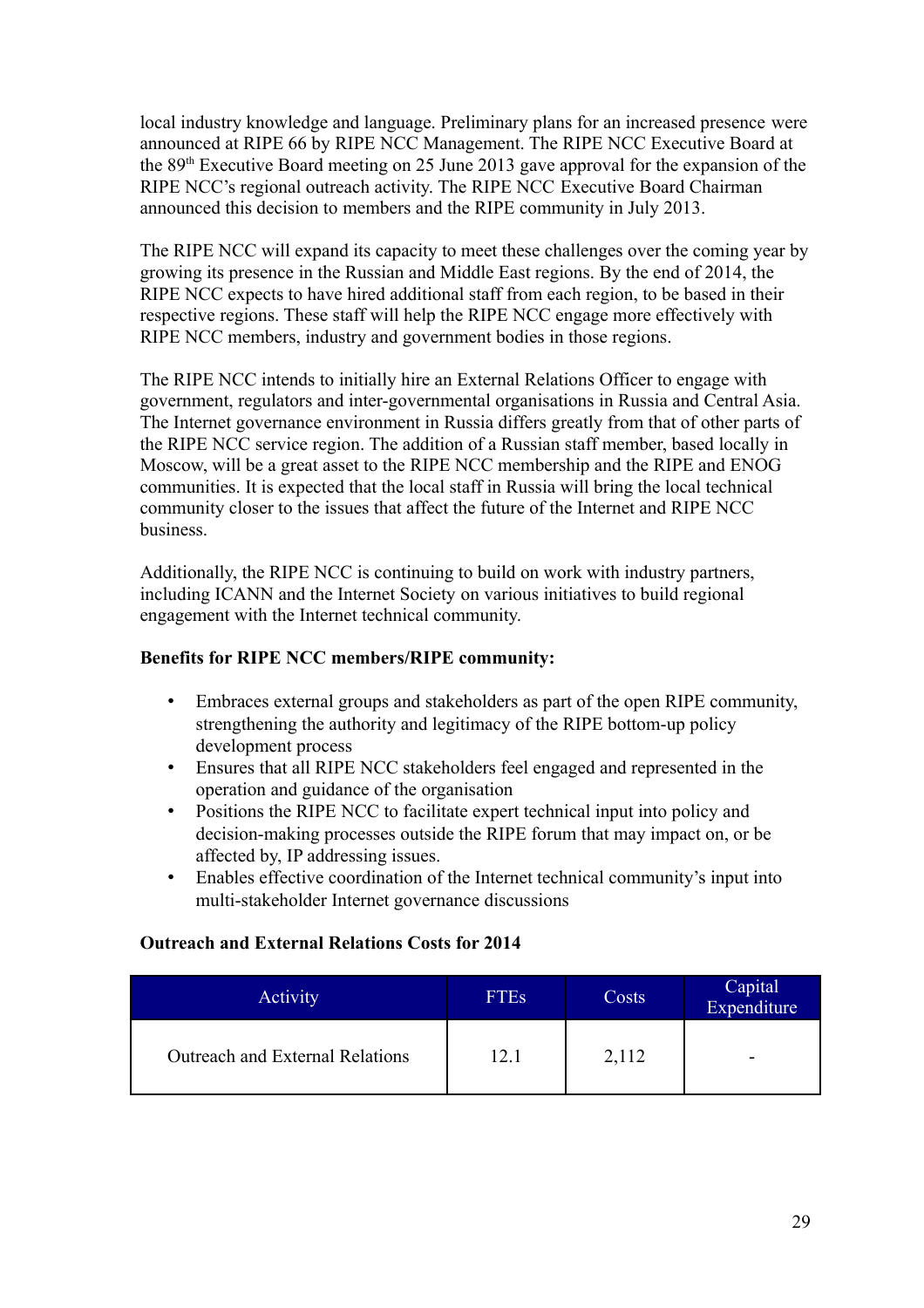# <span id="page-29-0"></span>**3.6 IPv6 Support**

## **3.6.1 Training and Education**

## **i) RIPE NCC IPv6 Training Course for LIRs (see 2.1.3)**

#### **ii) RIPE NCC/MENOG IPv6 Roadshows**

#### *Status: Ongoing*

The IPv6 Roadshow events are a joint initiative from the Middle East Network Operators Group (MENOG), the RIPE NCC and APNIC. They consist of three- or five-day handson training events targeted at an audience of government and enterprise network operators.

In 2014, there will be around ten IPv6 Roadshow events scheduled throughout the Middle East region. The RIPE NCC will also work with regional partners, including governments, to launch an IPv6 Roadshow Train-the-Trainer Program, which will enable local trainers to deliver the IPv6 Roadshow course material in their community.

#### **Benefits for RIPE NCC members/RIPE community:**

- Provides education and capacity building in a context that recognises the Middle East region's specific needs
- Builds relationships with public sector bodies and actors in the Middle East
- Enables local trainers to acquire the knowledge and skills to educate their communities

#### **iii) RIPE NCC/ENOG IPv6 Roadshows**

#### *Status: Ongoing*

Building on the success of the RIPE NCC/MENOG IPv6 Roadshows, these events will be rolled out in 2014. Recognising the needs of operators in this region, the IPv6 Roadshow events will be delivered in Russian. To enable this the existing materials will be translated and a Train-the-Trainer Program will be introduced to enable Russian speaking trainers to deliver the training material.

- Provides education and capacity building in a context that recognises the specific needs of stakeholders in Russia and the CIS countries
- Builds relationships with public sector bodies and actors in Russia and the CIS countries
- Enables local trainers to acquire the knowledge and skills to educate their communities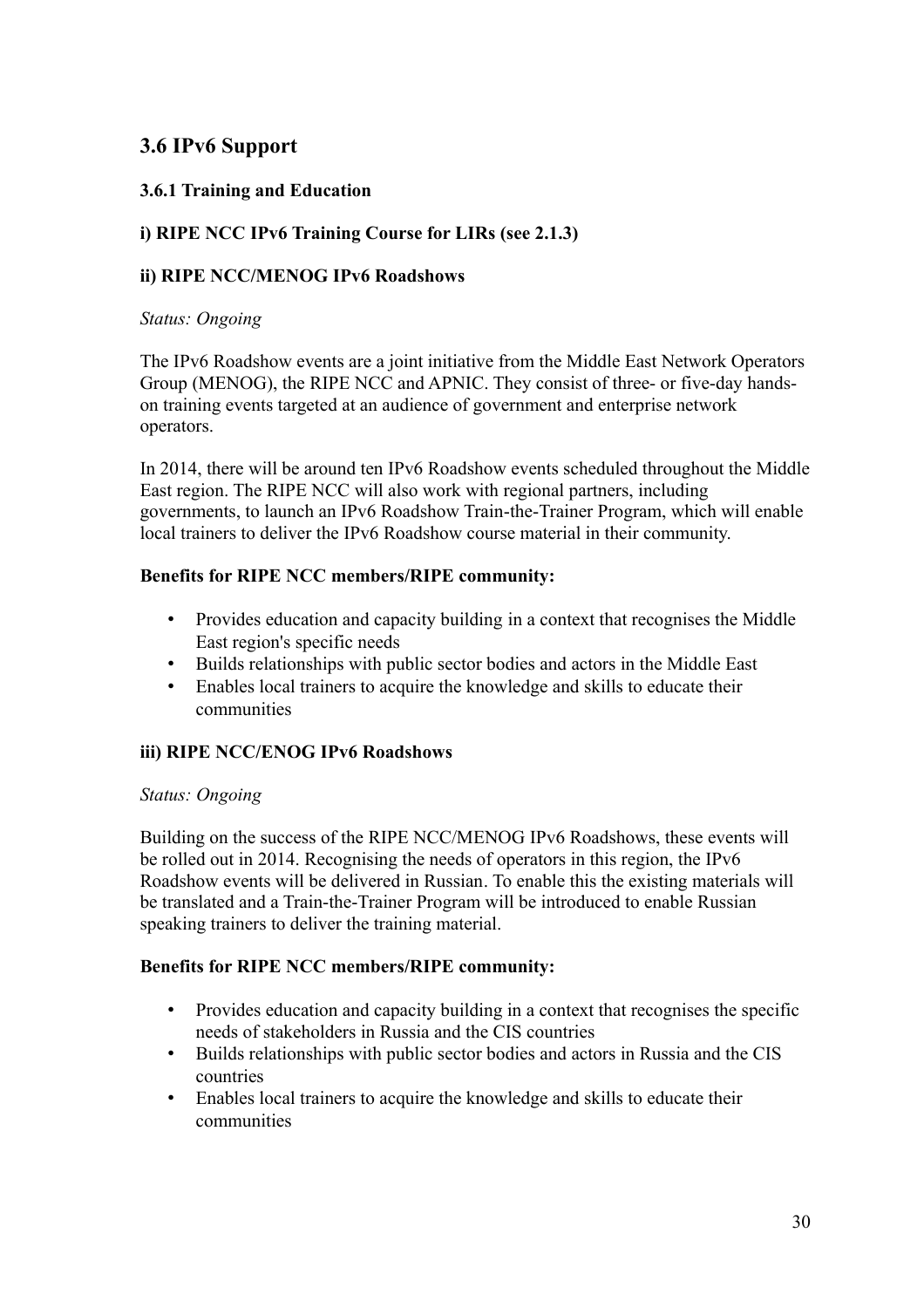## **3.6.2 IPv6 Outreach**

#### *Status: Ongoing*

The RIPE NCC will continue to focus a great deal of its outreach efforts on IPv6 awareness-raising efforts across the full range of RIPE NCC stakeholders groups. This includes work to inform and educate governments, regulators and LEAs about IPv6 deployment, engagement with national forums and task forces, and meetings with LEAs around the world. The RIPE NCC will also continue to work closely with the OECD on IPv6-related activities conducted under the remit of that organisation.

Specifically, these efforts will include:

- Presence and participation in global, regional and national events, including technical forums, governmental meetings and business events
- Ongoing development of printed and online materials to facilitate IPv6 deployment for all stakeholders
- IPv6 messaging and communication in the traditional and online media, utilising the RIPE NCC's Public Relations agency and social media networks
- Collaborative efforts with other RIRs and industry partners on global education and capacity building
- Regular RIPE NCC Roundtable Meetings for governments, regulators and LEAs

### **Benefits for RIPE NCC members/RIPE community:**

- Builds awareness among all Internet stakeholders of the need to deploy IPv6
- Ensures that the interests of the RIPE NCC membership and the technical community are represented in all relevant forums
- Highlights the work being done by the RIPE NCC and RIPE community in datagathering and analysis
- Promotes capacity building, particularly in developing areas, and facilitates knowledge sharing with global experts
- Highlights the advantages of the community-driven, bottom-up system for managing and distributing Internet number resources

#### **3.6.3 Online IPv6 Resources, Measurements and Analysis**

#### *Status: Ongoing*

The RIPE NCC supports IPv6 adoption by providing resources, measurements and analysis to its membership and the wider RIPE community. This activity includes maintenance of the IPv6ActNow.org website, the provision of IPv6-related statistics and the IPv6 RIPEness rating system, which measures and ranks the IPv6 preparedness of individual RIPE NCC members based on a number of specific indicators.

In 2014, the RIPE NCC will continue work to more closely integrate the IPv6ActNow.org website with the main [www.ripe.net](http://www.ripe.net/) website and the growing body of IPv6-related material on RIPE Labs. As more focus is being put on the deployment of IPv6, RIPE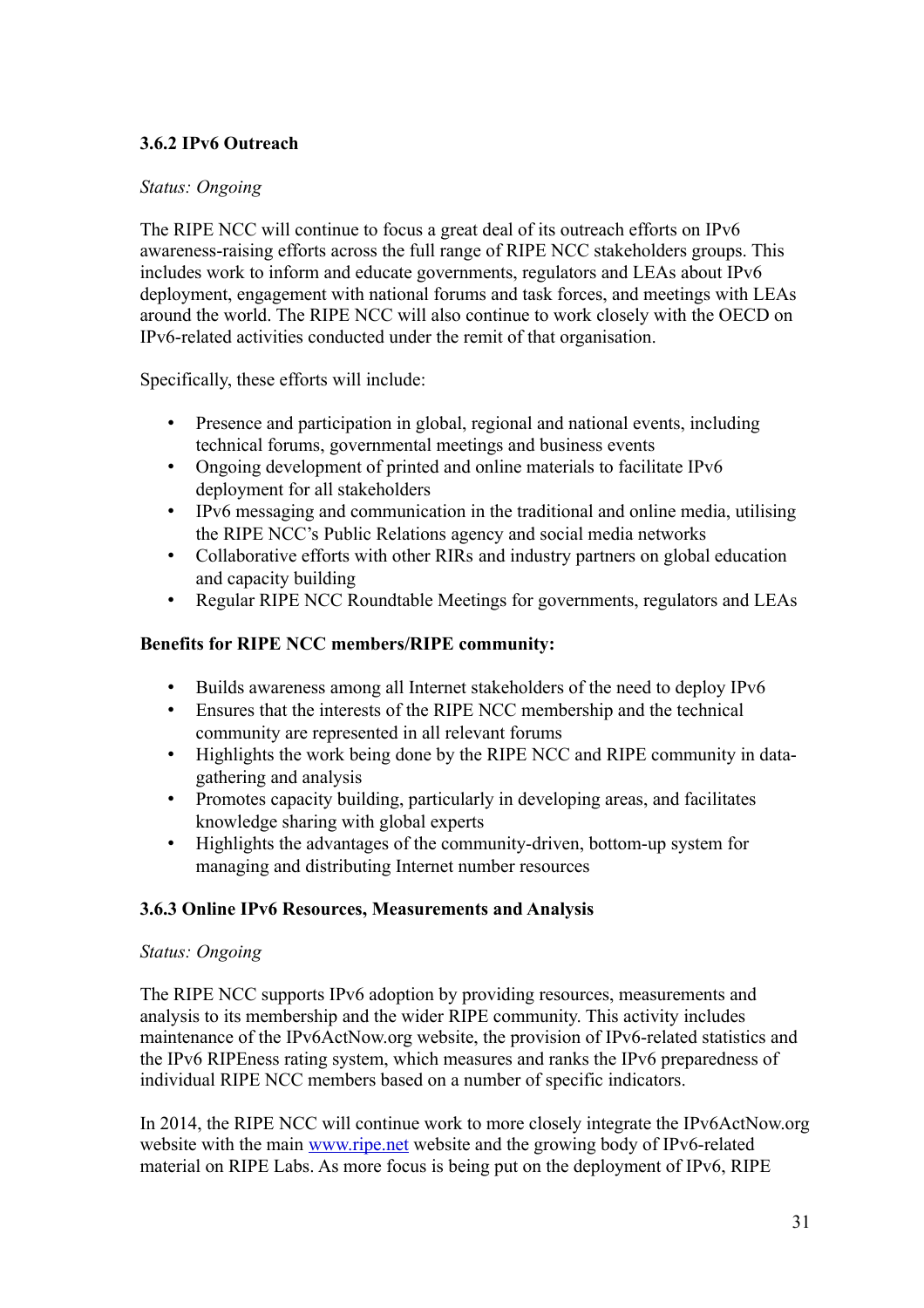NCC Management has decided to further develop its measurements and statistics, making these easily accessible via interfaces on RIPE Labs and RIPEstat, and providing additional reporting through articles on RIPE Labs and third-party websites.

Recognising the advances being made towards IPv6 deployment, the RIPE NCC will use the measurements taken through the IPv6 RIPEness system to look more closely at the delivery of IPv6 services to End Users, as reflected in the development of a "fifth star" in the IPv6 RIPEness system.

## **Benefits for RIPE NCC members/RIPE community**

- Provides comprehensive, impartial information to assist in deploying IPv6
- Provides analysis on the rate of IPv6 deployment
- Establishes the RIPE NCC and the RIPE community as authoritative sources of data and analysis
- Encourages RIPE NCC members to become IPv6-ready and rewards them for doing so
- Provides a unique indicator of IPv6-readiness across the RIPE NCC service region (and at more specific levels, including by country, sector, LIR size)

## <span id="page-31-0"></span>**3.6.4 CPE Survey**

## *Status: Decreasing*

The Customer Premises Equipment (CPE) survey collects data on the IPv6 readiness of CPEs from various vendors. Availability of IPv6 support in CPE has increased over the last years and several manufacturers and carriers are now supplying CPE which have IPv6 turned on by default. As the number of devices with IPv6 support continues to increase, eventually becoming the industry de-facto standard, RIPE NCC Management has decided that it will scale down its efforts to maintain a comprehensive list of all available models.

## **Benefits for RIPE NCC members/RIPE community:**

- Keeps all stakeholders informed about hardware-related IPv6 developments
- Encourages vendors to ensure their equipment is IPv6 ready
- Provides a neutral overview of equipment features derived from community collaboration

#### **IPv6 Support Costs for 2014**

| <b>Activity</b>     | <b>FTEs</b> | Costs | Capital<br>Expenditure |
|---------------------|-------------|-------|------------------------|
| <b>IPv6</b> Support | 0.9         | 03    | -                      |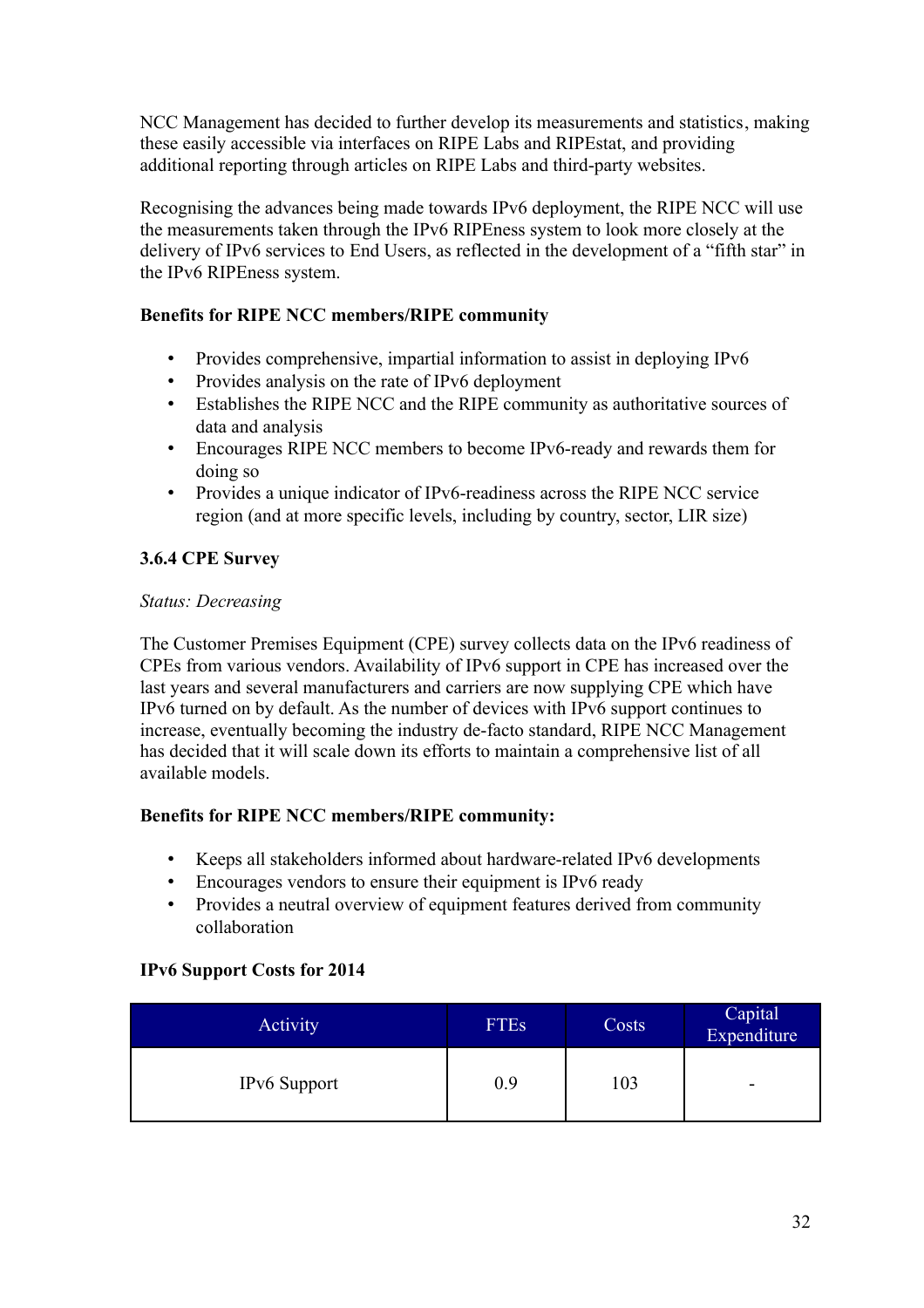# <span id="page-32-1"></span>**3.7 RIPE Meetings**

*Status: Ongoing Measurable usage: 500+ attendees per meeting; 1,000+ remote participants*

The RIPE NCC organises two five-day RIPE Meetings each year at various locations throughout its service region, trying to vary these geographically. RIPE Meetings bring together Internet Service Providers (ISPs), network operators and other interested parties from all over the world. The RIPE NCC provides all administrative, logistical and technical support.

The RIPE NCC expects that both RIPE Meetings in 2014 will receive attendance in excess of 600 people. For those that are unable to physically attend RIPE Meetings, state of the art webcasting services and live transcription will be made publicly available.

The RIPE NCC sends staff to RIPE Meetings who are available for face-to-face consultation about: Internet resource requests, the RIPE Database, invoice and billing queries, RIPE NCC training services, RIPE NCC tools and measurement services, RIPE Labs, and any other services that are made available to members or the wider community.

## **Benefits for RIPE NCC members/RIPE community:**

- Supports the open, bottom-up, industry self-regulatory structure
- Stimulates participation of the RIPE community in the IP policy-making process and the technical coordination of IP networking
- Facilitates networking opportunities with key players in the Internet industry
- Contributes to the stable operation of the RIPE NCC by allowing for guidance and advice from the RIPE Working Groups

#### **RIPE Meetings Costs for 2014**

| <b>Activity</b>      | <b>FTEs</b> | Costs | Capital<br>Expenditure |
|----------------------|-------------|-------|------------------------|
| <b>RIPE</b> Meetings | 6.3         | 1,416 | 54                     |

# <span id="page-32-0"></span>**3.8 RIPE Policy and Community Support**

*Status: Ongoing Measurable usage: seven policies/policy changes implemented in 2013*

The RIPE NCC provides support to any and all stakeholders who wish to participate in formulating RIPE Policy or who wish to be part of the RIPE community. It supports the RIPE Policy Development Process (PDP) and offers assistance to the RIPE Working Groups and Working Group Chairs as required so that they are able to develop policy in a consensus-based, bottom-up manner. The RIPE NCC provides information and statistics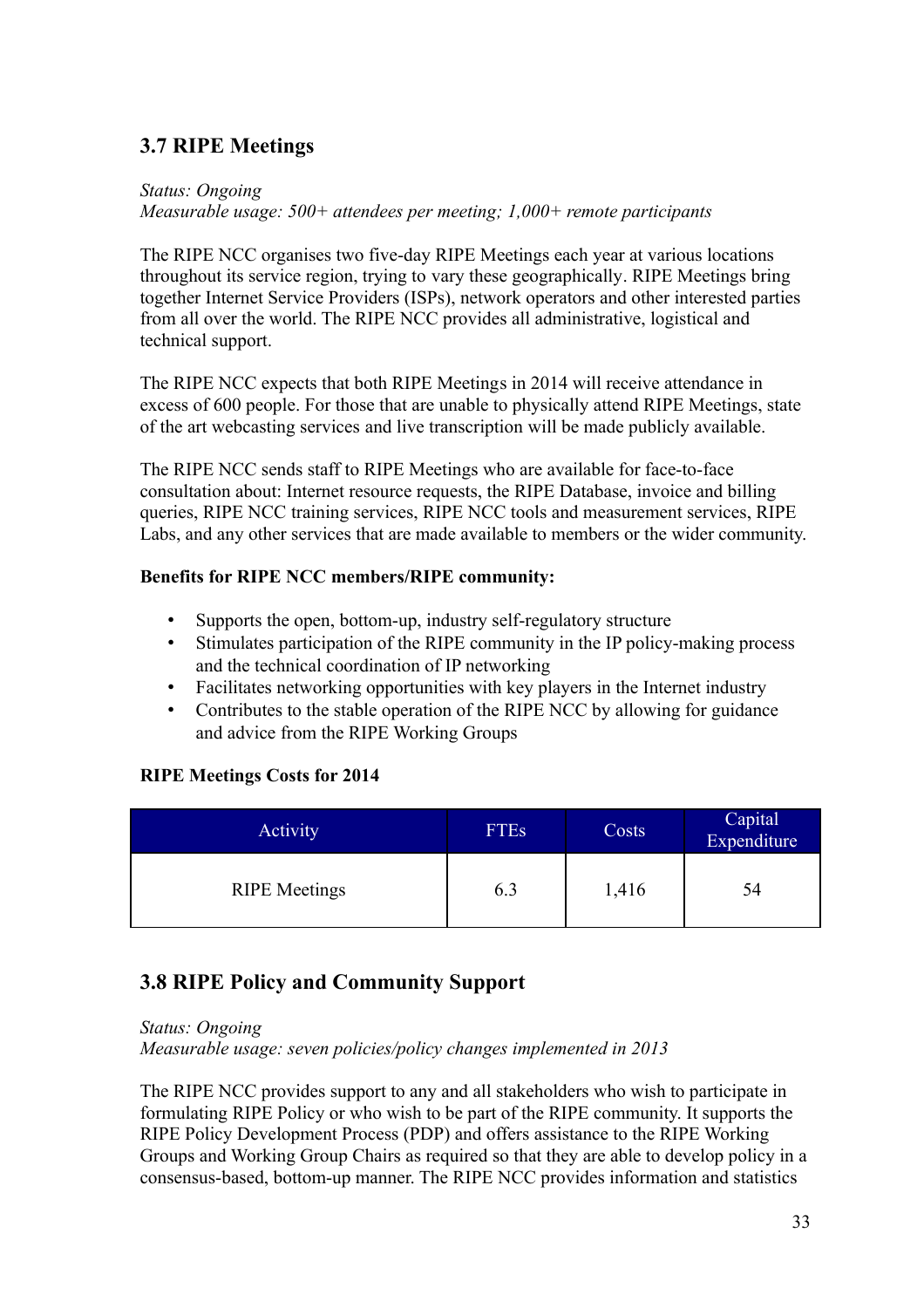to various working group mailing lists and creates impact analyses that highlight the expected outcome of RIPE Policy proposals to facilitate community discussion. The RIPE NCC also implements procedures as part of the RIPE Policy Development Process (PDP).

In recent years important stakeholders within the Internet community, both technical and non-technical, have shown an increased interest in the RIR system. The RIPE NCC plays an active role in promoting the bottom-up policy development process:

- The engagement of the community members to participate in policy discussion
- The engagement of all the stakeholders in the Internet community that look at RIPE as a model of policy-making process
- The education and awareness building of the community members over the PDP and the multiple channels of communications available to participate in the selfregulation system – the process and procedures for the above engagement and awareness building
- Representation of RIPE NCC roles in the coordination of Internet policy
- The existing collaborations with other important Internet institutions such as ICANN, the ASO AC, the NRO

In 2014, the RIPE NCC will expand its support for the RIPE Academic Cooperation Initiative (RACI), which aims to strengthen links between the RIPE community and the academic community. Launched in 2013, RACI gives top students an opportunity to present their Internet-related research at RIPE Meetings. The RIPE NCC will also continue to make heavily subsidised tickets available to any students who would like to attend RIPE Meetings.

The RIPE NCC maintains a number of high-volume external mailing lists. Traffic is closely monitored and efforts are made to support subscribers with problems and to control spam so the mailing lists can be easily and efficiently moderated without losing any End User functionality.

- Promotes the RIPE Policy Development Process (PDP)
- Strengthens the RIPE community and encourages involvement
- Educates the RIPE community about the PDP and promotes its use
- Helps to anticipate problems related to the PDP or policy proposals by analysing their potential impact for the community
- Provides transparency and consistency of the procedures
- Translates RIPE Policy into RIPE NCC procedures
- Documents and maintains a clear overview of new and changed procedures
- Facilitates the exchange of information among the RIPE community and the RIPE NCC membership
- Encourages participation of individuals who have little or no experience of the RIPE community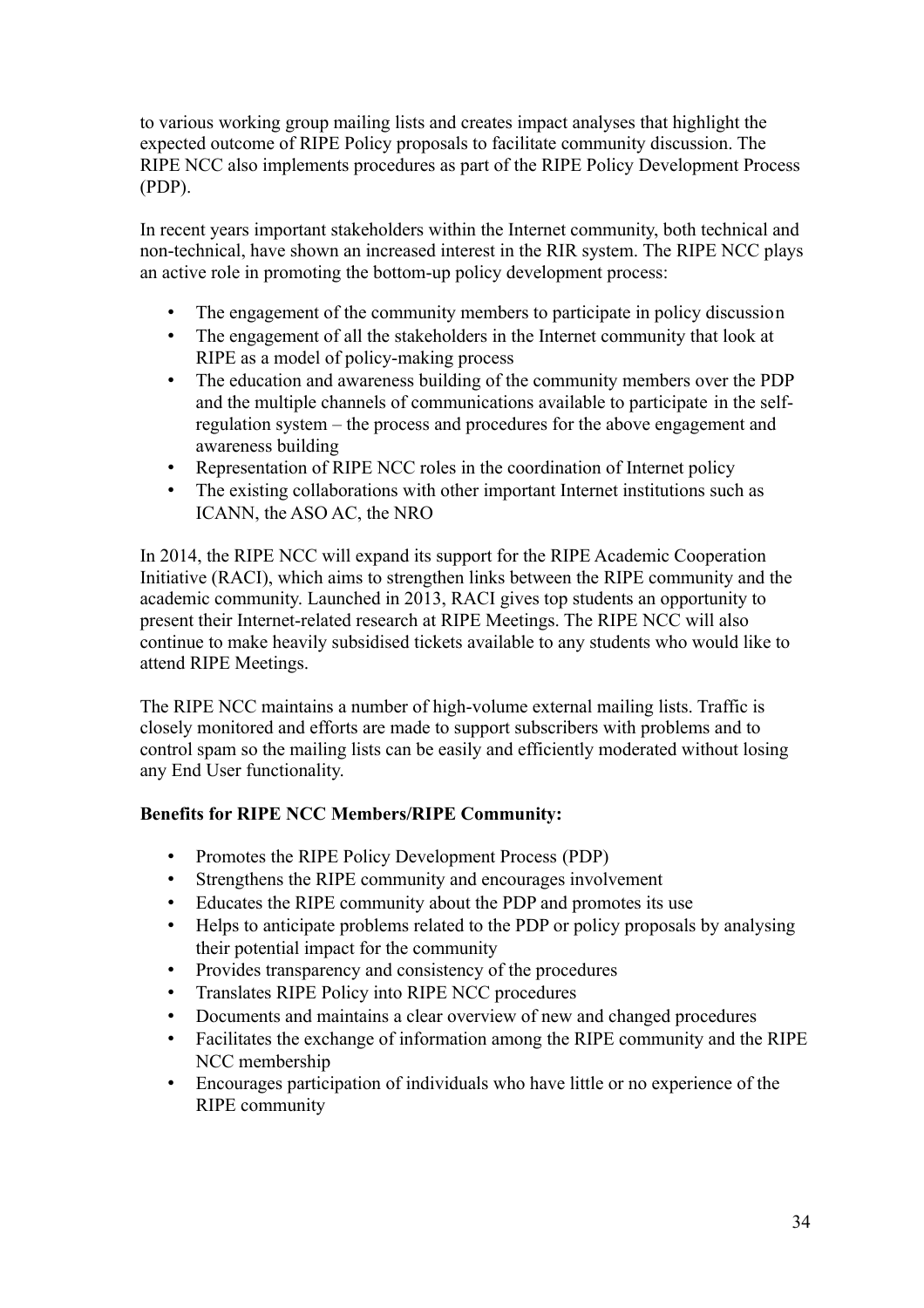## **RIPE Policy and Community Support Costs for 2014**

| Activity                                 | <b>FTEs</b> | Costs | Capital<br>Expenditure |
|------------------------------------------|-------------|-------|------------------------|
| <b>RIPE Policy and Community Support</b> | 19          | 251   | -                      |

# <span id="page-34-0"></span>**3.9 ICANN/IANA/IETF/ISOC/RIRs**

#### *Status: Ongoing*

The RIPE NCC is strongly committed to maintaining close relationships with its industry partners, including the four other Regional Internet Registries (RIRs), ICANN, the IETF and the Internet Society (ISOC). These relationships are vital to ensuring coordinated administration of the resources that each organisation is responsible for. Cooperation with these industry partners is also an valuable means of expanding the range of stakeholders with whom the RIPE NCC engages.

The RIPE NCC supports ICANN, particularly in relation to its role in managing the IANA functions, and works with the IETF and the Internet Society to ensure implementation of agreed technical standards and coordination among those who support the global operation of the Internet.

As the need for technical community engagement with other Internet stakeholders increases, RIPE NCC Management plans to build on the organisation's leadership position in this area through new and expanded cooperative engagement efforts, building on activities like the RIPE NCC Roundtable Meetings.

## **Benefits for RIPE NCC members/RIPE community:**

- Promotes the open, bottom-up, industry self-regulatory structure common to the RIR communities and other Internet technical coordination bodies
- Facilitates coordinated implementation of global policies developed by the Policy Development Processes (PDPs) of the five RIRs
- Facilitates the general technical and outreach coordination necessary to support the stable operation and governance of the Internet

## **ICANN/IANA/IETF/ISOC/RIRs Costs for 2014**

| Activity                  | <b>FTEs</b> | Costs | Capital<br>Expenditure |
|---------------------------|-------------|-------|------------------------|
| ICANN/IANA/IETF/ISOC/RIRs | 2.8         | 981   | -                      |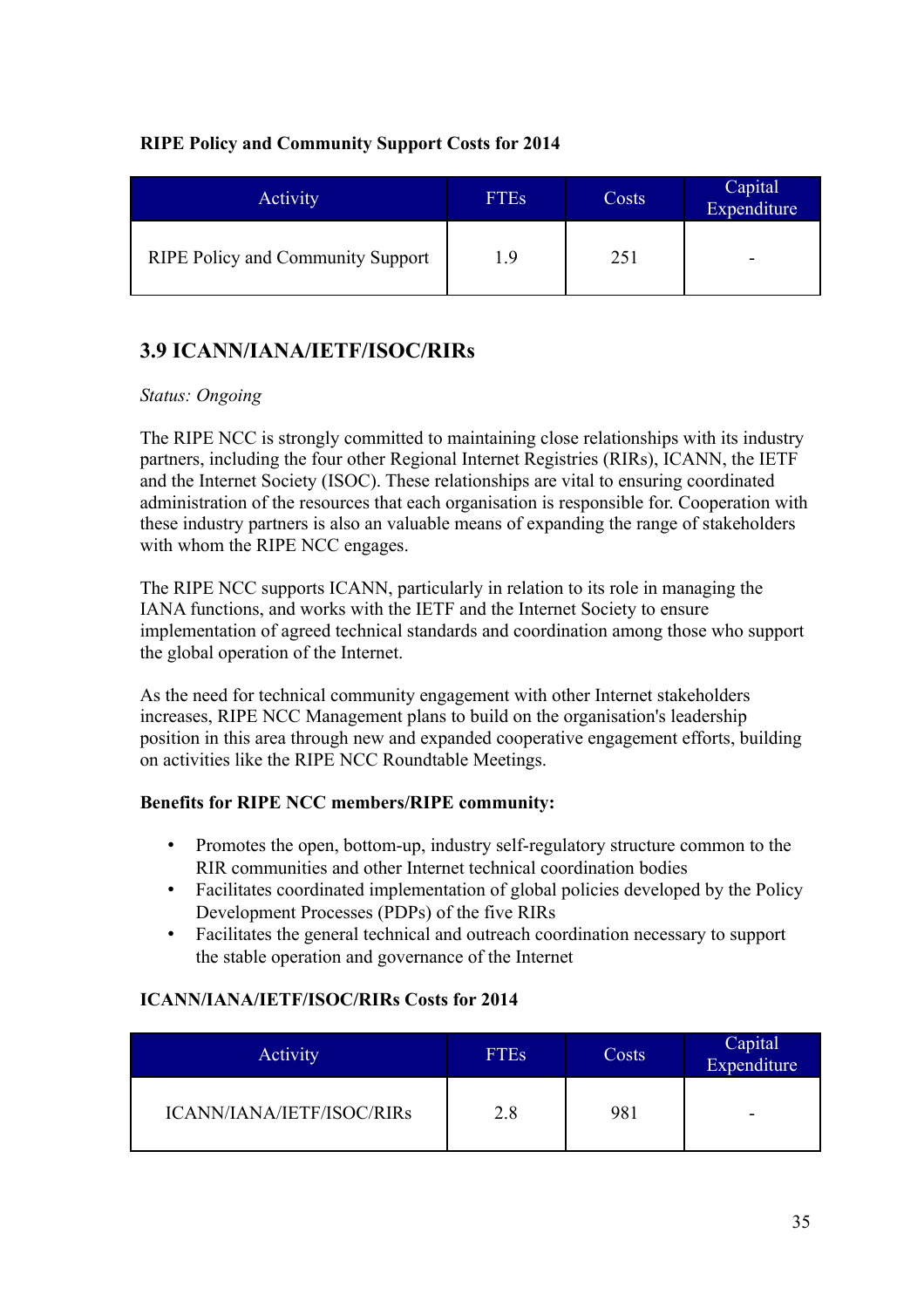# <span id="page-35-1"></span>*4) Internal*

# <span id="page-35-0"></span>**4.1 IT**

## *Status: Ongoing*

This activity includes the operation of the internal network and all related infrastructure (such as co-location facilities, archiving and storage and email delivery), internal support for staff, and IT support and enhancement for all external services provided by the RIPE NCC.

In 2014, this internal service will be expanded to facilitate improvements to the RIPE NCC's information and measurement activities, establish additional co-location facilities, create an off-site resiliency location and establish a "warm node" for some of the RIPE NCC's core services.

Additional key areas will be automation improvements to the RIPE NCC's network infrastructure, a high availability virtual server environment and a focus on efficiency to facilitate service improvements.

The RIPE NCC monitors its critical services 24/7. This monitoring includes RIPE NCC websites, the RIPE Database, K-Root, DNS and reverse DNS, the LIR Portal and Resource Certification (RPKI). A technical emergency hotline is in place to ensure issues relating to RIPE NCC's critical services can be dealt with appropriately.

## **Benefits for RIPE NCC members/RIPE community**

- Supports the efficient deployment and enhancement of services
- Provides of 24/7 support for services
- Ensures efficient IT support for staff to facilitate delivery of RIPE NCC services
- Enables members and the RIPE community to flag technical emergencies outside of the RIPE NCC's regular office hours
- Ensures the details of technical emergencies are forwarded to the RIPE NCC's 24/7 teams in a timely manner

## **IT Costs for 2014**

| Activity | <b>FTEs</b> | Costs | Capital<br>Expenditure |
|----------|-------------|-------|------------------------|
|          | 10.8        | 1,849 | 629                    |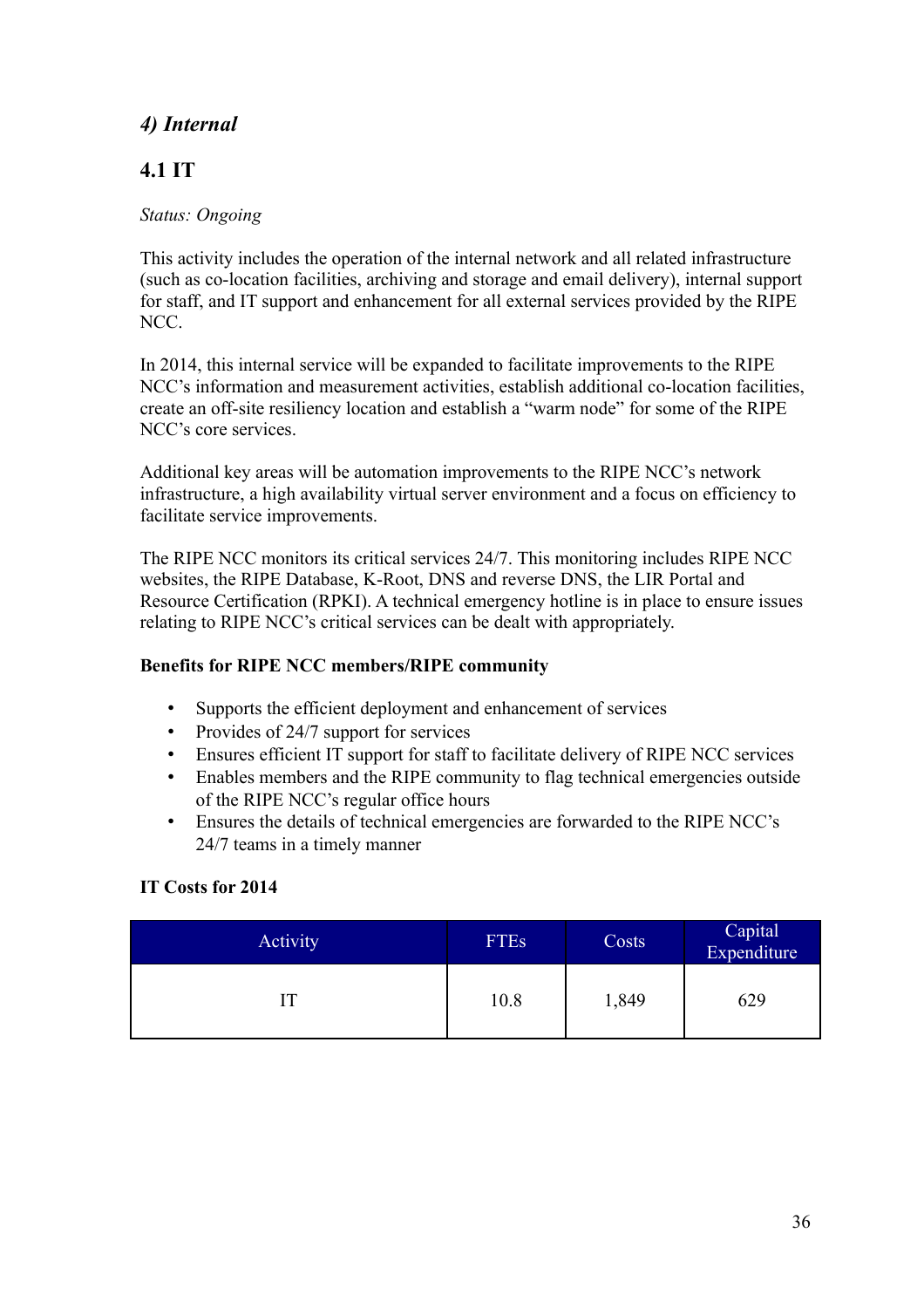# <span id="page-36-2"></span>**4.2 Facilities – Rent and Utilities**

### *Status: Ongoing*

Facilities include all of the rent, utilities, security, repair and maintenance costs for the RIPE NCC's building and equipment.

In 2014, the RIPE NCC will continue to improve its facilities in order to provide a work environment that maximises the productivity of its employees. The RIPE NCC is in the process of reviewing its current location to ensure its efficiency.

#### **Benefits for RIPE NCC members/RIPE community:**

- Creates a secure, healthy environment for employees
- Provides up-to-date and well-maintained equipment

#### **Facilities (Rent and Utilities) Costs for 2014**

| Activity                        | <b>FTEs</b> | Costs | Capital<br>Expenditure |
|---------------------------------|-------------|-------|------------------------|
| Facilities (Rent and Utilities) | 3.7         | 1,189 | $\prime$               |

## <span id="page-36-1"></span>**4.3 HR and Management**

#### *Status: Ongoing*

In 2014, the RIPE NCC will review its current Business Continuity Plan to improve the procedures in preparation for a more efficient recovery in the event of a disaster that affects its ability to operate.

#### **Benefits for RIPE NCC members/RIPE community:**

- Ensures the continuation of critical RIPE NCC services in the event of a disaster
- Maximises the efficiency of the RIPE NCC's internal structure

#### **HR and Management Costs for 2014**

| <b>Activity</b>   | <b>FTEs</b> | Costs | Capital<br>Expenditure |
|-------------------|-------------|-------|------------------------|
| HR and Management | 7.5         | 2136  | 7،                     |

# <span id="page-36-0"></span>**4.4 Finance and Admin**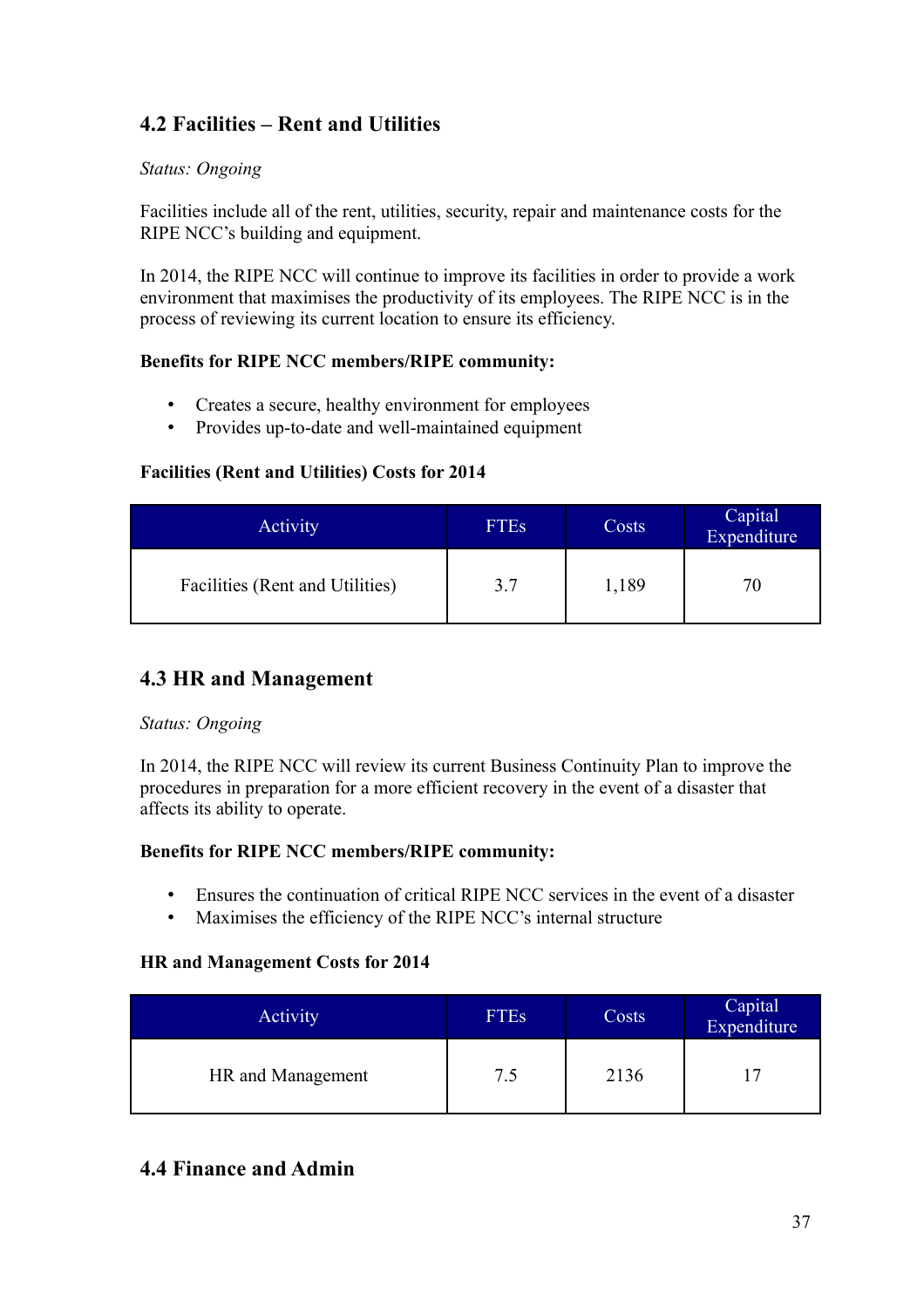#### *Status: Ongoing*

The RIPE NCC maintains high-quality administrative processes and is constantly looking to increase efficiency. In 2014, the RIPE NCC will continue work to improve its billing processes and facilities to offer convenient payment methods and minimise administrative overhead. Internally, the RIPE NCC will continue to enhance its financial and performance indicator reporting tools and improve the management of documents and processing of paperwork.

#### **Benefits for RIPE NCC members/RIPE community**

- Increases efficiency in payment and administration for members and the RIPE NCC
- Ensures a professionally managed organisation with efficient administrative processes and cost-effective processes
- Meets the financial needs of organisations in different parts of the RIPE NCC service region

#### **Finance and Admin Costs for 2014**

| <b>Activity</b>   | <b>FTEs</b> | Costs | Capital<br>Expenditure |
|-------------------|-------------|-------|------------------------|
| Finance and Admin | 7.3         | 758   | -                      |

# <span id="page-37-0"></span>**4.5 Specialist Support (Legal & Information Security)**

*Status: Decreasing*

#### **4.5.1 Legal**

The RIPE NCC follows national and international legal developments and updates its internal activities accordingly. The RIPE NCC also produces a range of corporate governance documents that set the standards and procedures for its internal and external operations.

The RIPE NCC focuses efforts on helping legislators and Law Enforcement Agencies (LEAs) to understand how the self-governing mechanism of the RIPE community and the RIR system functions, and how they can participate. The RIPE NCC also provides legislators with technical knowledge to support the development of appropriate public policy.

This activity is decreasing financially because costs were budgeted for specific legal reasons in 2013 that did not materialise. The budgeted costs for 2014 are therefore lower.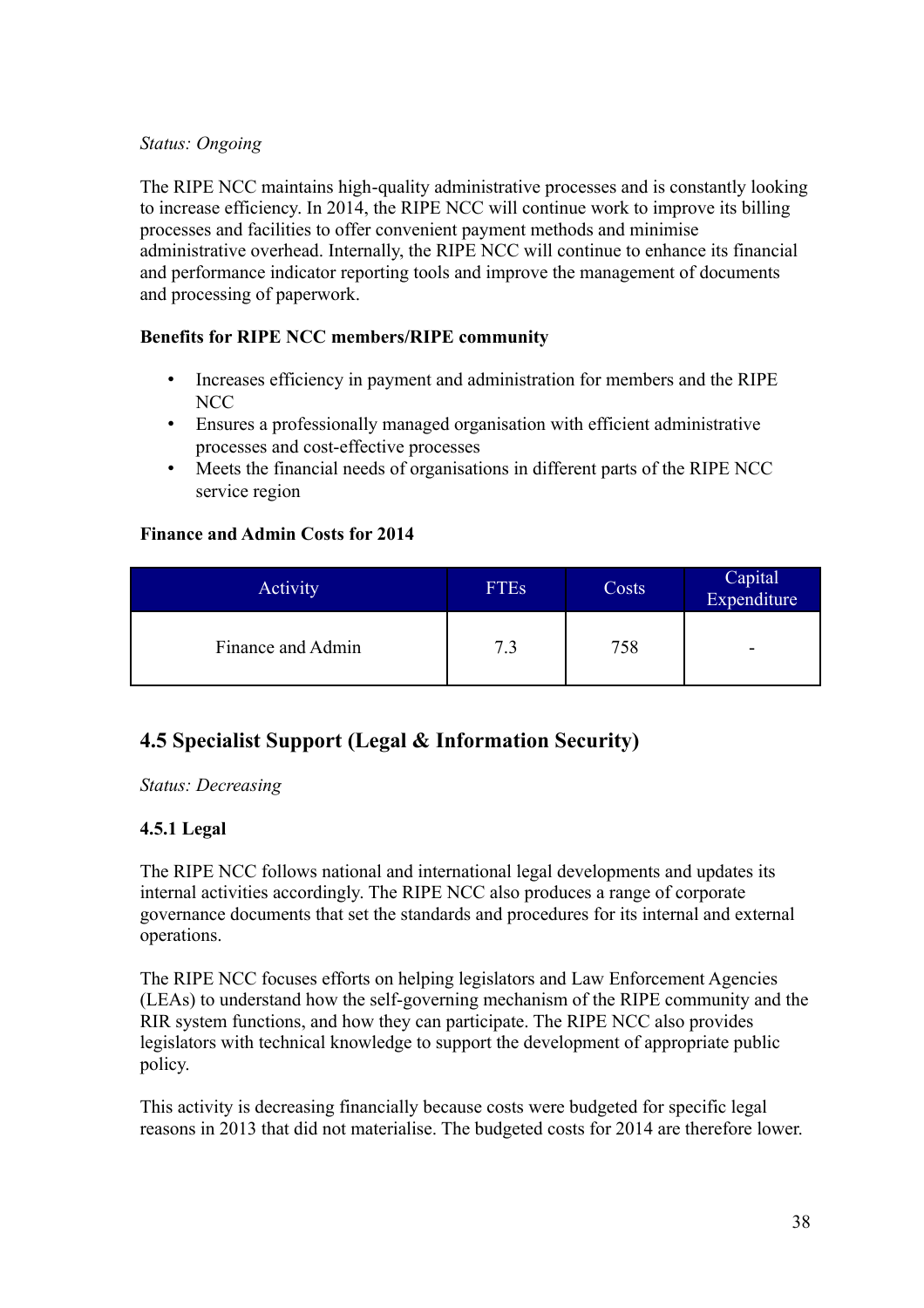### **Benefits for RIPE NCC members/RIPE community:**

- Ensures that the RIPE NCC is run within an up-to-date legal framework and with a full set of corporate governance documents
- Improves legislators and LEAs' understanding of the Internet governance model and the role of RIRs to gain their support for the current model
- Ensures that legislators receive the technical community's perspective

## **4.5.2 Information Security**

In 2014, there will be a sustained focus on the security of the RIPE NCC's public and member services. Activities will include implementing and maturing the RIPE NCC's security, intelligence and analysis capabilities and performing in-depth security audits of its services.

Other activities are aimed at evaluating the security of the internal RIPE NCC network, outreach to the security community and further development of the RIPE NCC's capabilities to respond quickly and efficiently to incidents.

## **Benefits for RIPE NCC members/RIPE community:**

- Ensures the availability, confidentiality and integrity of the RIPE NCC's services and data
- Minimises the impact of security incidents on the RIPE NCC's services and subsequently minimises the possible impact on our members

## **Specialist Support (Legal & Information Security) Costs for 2014**

| <b>Activity</b>                                                | <b>FTEs</b> | Costs | Capital<br>Expenditure |
|----------------------------------------------------------------|-------------|-------|------------------------|
| Specialist Support (Legal $\&$<br><b>Information Security)</b> |             | 251   | 71                     |

# <span id="page-38-0"></span>**4.6 Organisational Activities (Executive Board, Arbitration Panel and General Meetings)**

#### *Status: Expanding*

The RIPE NCC supports twice-yearly RIPE NCC General Meetings (GMs). At these GMs, members vote annually on the RIPE NCC Financial Report and on the Charging Scheme for the following year. At GMs, members can also exercise their rights to vote in Executive Board elections and on resolutions, such as amendments to the Articles of Association. In order to facilitate an informed membership at the GM, the RIPE NCC prepares various sets of documentation including a draft Activity Plan and Budget, a Charging Scheme and an Annual Report, which includes a summary of the RIPE NCC's financial status from year to year. The RIPE NCC provides remote participation facilities and electronic voting capabilities for those members who are unable to attend the GM in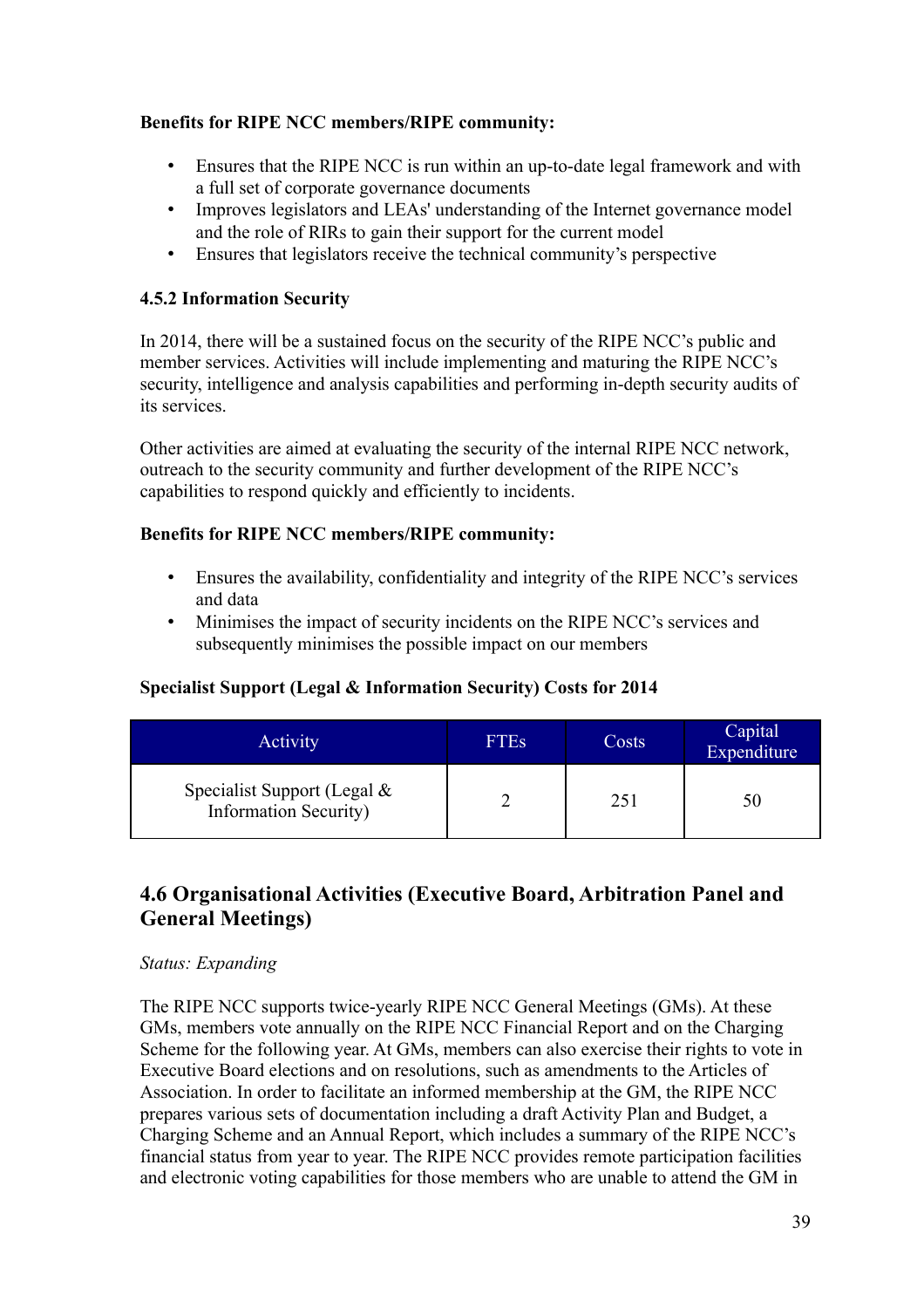person but who wish to follow proceedings and vote in elections and on resolutions.

As set out in the RIPE NCC Articles of Association, the RIPE NCC supports a neutral and objective arbitration panel that exists to resolve any disputes relating to its services. The arbiters are appointed by the RIPE NCC's Executive Board and approved by the RIPE NCC membership.

The RIPE NCC also facilitates multiple meetings for its Executive Board over the course of each year. These meetings deal with strategic and financial issues pertinent to the organisation as well as the RIPE NCC's relationship with industry partners. At these meetings, the RIPE NCC Executive Board incorporates feedback from the membership and the RIPE NCC Management into their discussion and final decision on the RIPE NCC's Activity Plan and Budget for the following year. The Executive Board also plays a crucial role in the RIPE NCC's outreach and member liaison activities.

This activity is listed as expanding because the costs for this were higher than budgeted for in 2013. The Executive Board proposal to increase the maximum number of Board members was approved by the RIPE NCC membership at the General Meeting in Autumn 2013, and this could increase costs in 2014.

#### **Benefits for RIPE NCC members/RIPE community:**

- Allows RIPE NCC members' interests to be represented by Executive Board
- Gives members the opportunity to give feedback directly to the Executive Board on the RIPE NCC's Activity Plan and Budget
- Allows members to approve the RIPE NCC Charging Scheme and Financial Report
- Members can elect representatives to the Executive Board
- Provides opportunities to follow GM proceedings and cast votes from anywhere in the world

## **Organisational Activities (GM and EB Meetings) Costs for 2014**

| Activity                                          | <b>FTEs</b> | Costs | Capital<br>Expenditure |
|---------------------------------------------------|-------------|-------|------------------------|
| Organisational Activities (GM and EB<br>Meetings) | 2.3         | 350   |                        |

# *5) Unforeseen Activities*

There may be activities that are entirely unforeseen at the time of writing the RIPE NCC Activity Plan 2014 or have started recently and are not at the stage where they can be quantified as a budgeted activity. A quick, well-focused reaction to the changing environment and new requirements of the RIPE NCC members and other stakeholders has always been a strong point of the RIPE NCC. In line with good corporate governance, any activities that fall under this category are developed in close consultation with the RIPE NCC Executive Board.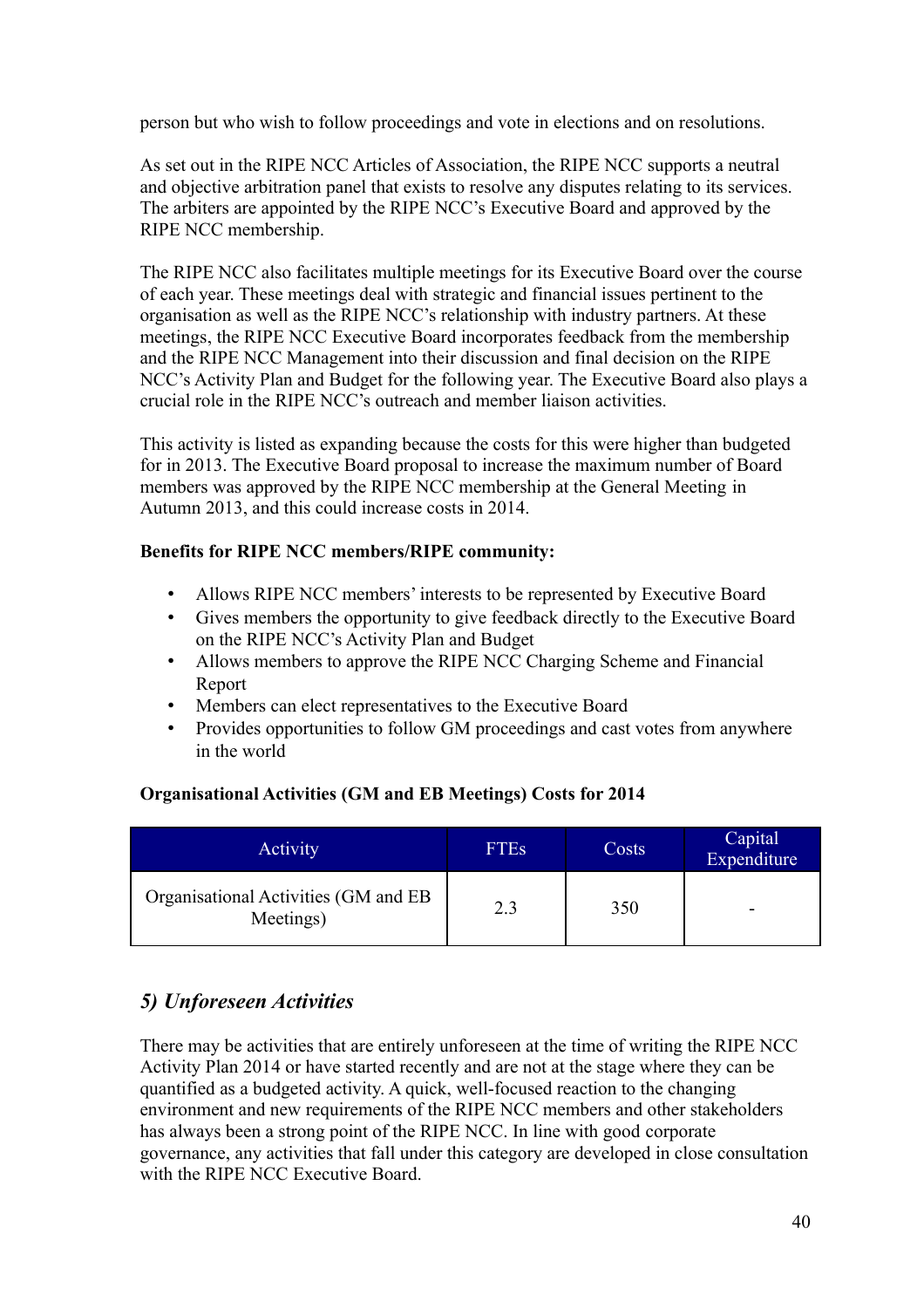#### **Appendix 1: Membership Services**

- Distribution and Management of Internet Number Resources
- Assisted Registry Check (ARC)
- Resource Certification (RPKI)
- IPv4 Transfer Listing Service
- Resource Transfers
- Reputation Service
- **LIR** Portal
- IP Analyser
- Training Courses: LIR; IPv6; Routing Registry and Resource Certification (RPKI); RIPE Database
- DNS Monitoring (DNSMON)
- Near Real Time Mirroring (NRTM)

#### **Appendix 2: Summary of Activity Statuses (excluding "Ongoing")**

#### **New Activity**

[1.1.10 Replacement of Registration Services Software](#page-8-0) [1.2.3 Database Resiliency Improvements](#page-10-0) [2.4.5 LISP EID Registry](#page-20-0)

#### **Expanding**

- [1.4 LIR Portal](#page-12-0) [2.1.1 RIPE NCC E-Learning Centre](#page-13-2) [3.1 DNS Operations](#page-21-0) [3.1.1 Reverse DNS and Reverse DNS Support](#page-22-0) [3.1.4 K-root Operations](#page-23-0) [3.2 Data Analysis and Scientific Support](#page-24-0)
- [3.5.1 Regional Support and Outreach](#page-27-1)

[4.6 Organisational Activities \(Executive Board, Arbitration Panel and General Meetings\)](#page-38-0)

#### **Decreasing**

[3.3 RIPE Labs](#page-25-1) [3.6.4 CPE Survey](#page-31-0) [4.5 Specialist Support \(Legal & Information Security\)](#page-37-0)

### **Planned Ending**

[2.4.2 Test Traffic Measurements \(TTM\)](#page-19-1)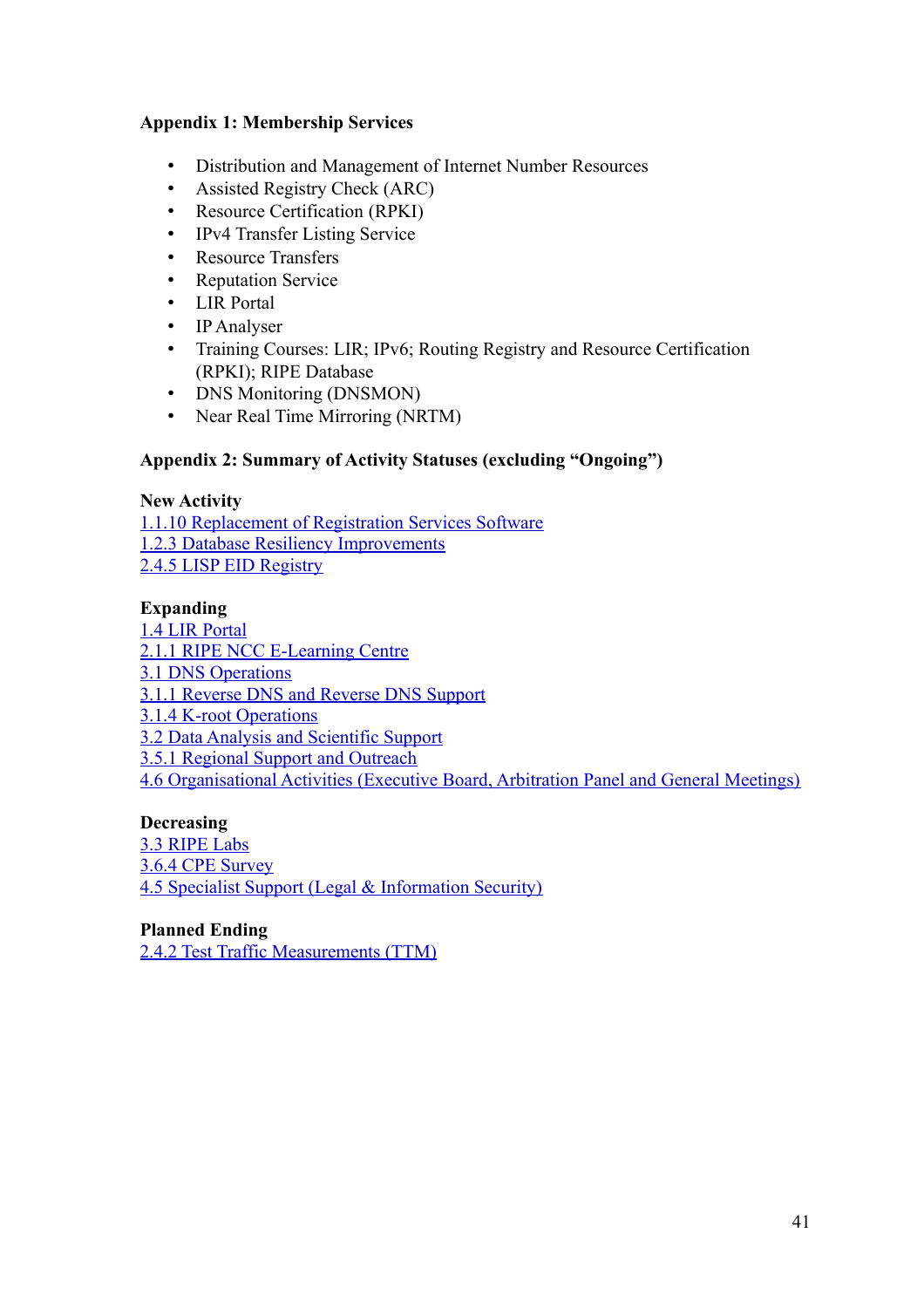# **Appendix 3: Budget Figures 2014**

# **RIPE NCC Budgeted Statement of Income & Expenditure 2014**

| In kEUR                                           | <b>Budget</b> | LE     | <b>Budget</b> |                | Difference       |
|---------------------------------------------------|---------------|--------|---------------|----------------|------------------|
| <b>Income</b>                                     | 2014          | 2013   | 2013          | 14/13          | 14/B13           |
| Member Service Fees                               | 19,298        | 18,310 | 17,742        | 988            | 1,556            |
| Sign-up Fees                                      | 2,100         | 2,330  | 2,100         | $-230$         | $\Omega$         |
| <b>RIPE Meetings</b>                              | 405           | 300    | 250           | 105            | 155              |
| Other Income                                      | 150           | 200    | 100           | $-50$          | 50               |
| <b>Total Income</b>                               | 21,953        | 21,140 | 20,192        | 813            | 1,761            |
|                                                   |               |        |               |                |                  |
| <b>Expenditure</b>                                |               |        |               |                |                  |
| Salary wage components                            | 8,702         | 8,260  | 7,949         | 442            | 753              |
| Secondary benefits                                | 1,812         | 1,800  | 1,673         | 12             | 139              |
| Miscellaneous personnel                           | 1,776         | 1,340  | 1,826         | 436            | $-50$            |
| Subtotal Personnel                                | 12,290        | 11,400 | 11,448        | 890            | 842              |
| Housing                                           | 758           | 760    | 776           | $-2$           | $-18$            |
| <b>Office Costs</b>                               | 1,854         | 1,450  | 1,576         | 404            | 278              |
| Marketing/ER                                      | 637           | 500    | 648           | 137            | $-11$            |
| Contributions                                     | 418           | 480    | 407           | $-62$          | 11               |
| IT Infrastructure                                 | 1,427         | 1,000  | 1,097         | 427            | 330              |
| Travel                                            | 1,151         | 1,100  | 1,262         | 51             | $-111$           |
| Consultancy                                       | 1,613         | 1,000  | 1,116         | 613            | 497              |
| Financial Expenses                                | 160           | 153    | 153           | $\overline{7}$ | $\overline{7}$   |
| <b>Subtotal Operational Expenses</b>              | 20,308        | 17,843 | 18,483        | 2,465          | 1,825            |
|                                                   |               |        |               |                |                  |
| Miscellaneous Expenses                            | 150           | 150    | 150           | $\overline{0}$ | $\boldsymbol{0}$ |
| Depreciation                                      | 1,460         | 1,500  | 1,747         | $-40$          | $-287$           |
| Subtotal Miscellaneous Expenses &<br>Depreciation | 1,610         | 1,650  | 1,897         | $-40$          | $-287$           |
|                                                   |               |        |               |                |                  |
| <b>Total Expenses</b>                             | 21,918        | 19,493 | 20,380        | 2,425          | 1,538            |
|                                                   |               |        |               |                |                  |
| Interest Income                                   | 450           | $-50$  | 600           | 500            | $-150$           |
|                                                   |               |        |               |                |                  |
| Surplus/Deficit                                   | 485           | 1,597  | 412           | $-1,112$       | 73               |
| Capital Expenditure                               | 1,702         | 1,101  | 1,807         | 601            | $-105$           |
|                                                   |               |        |               |                |                  |
| Number of FTEs                                    | 136           | 130    | 135           | 6              | 1                |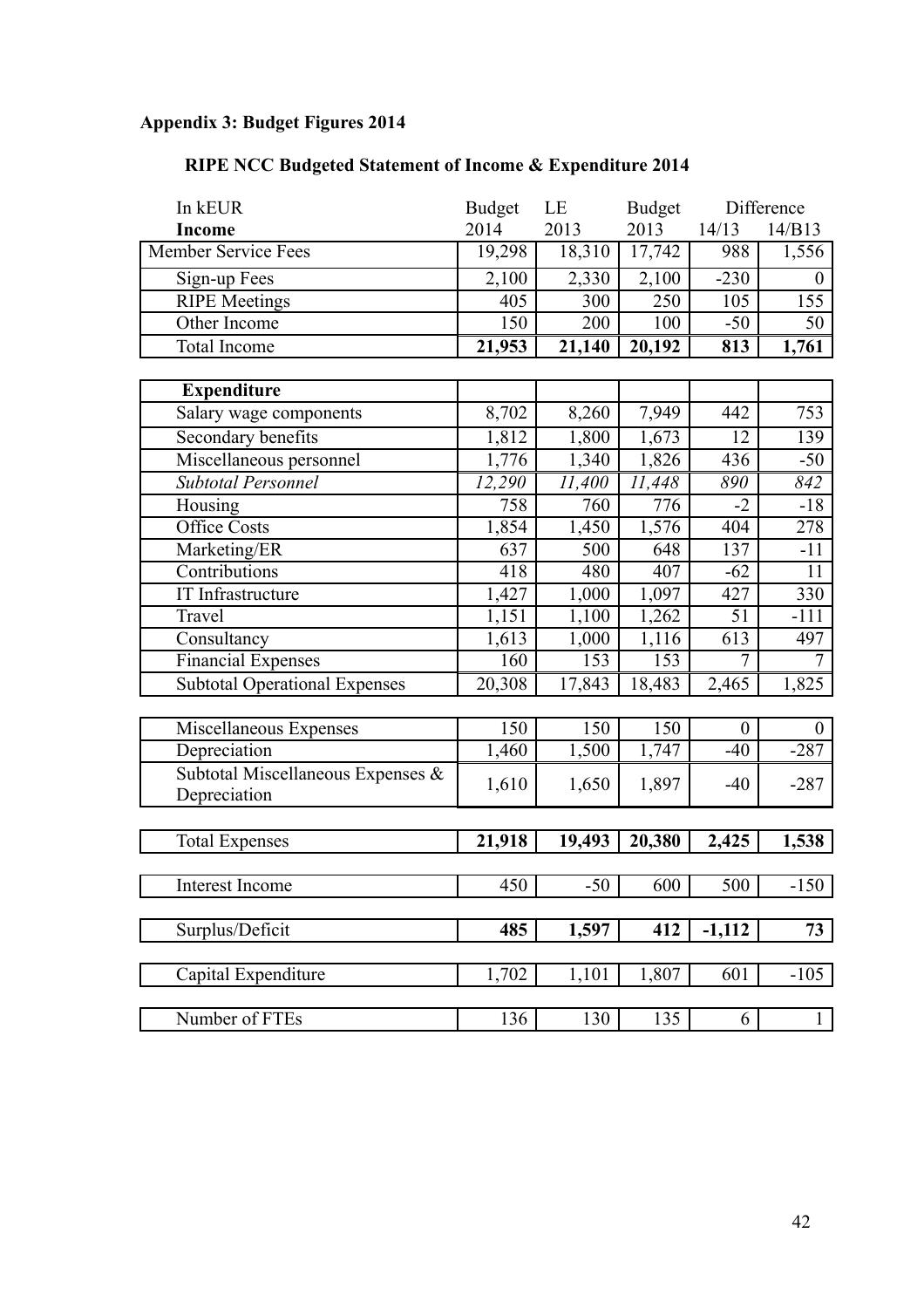## **Development of the RIPE NCC Reserves**

The table below summarises the RIPE NCC's capital development. The capital consists of the RIPE NCC reserves, including the surplus/deficit for the year at issue.

| Year        | Surplus/<br>Deficit | Capital at 31<br>December | <b>Total Expenses</b><br>Per Year | % Capital of<br><b>Expenses</b> |
|-------------|---------------------|---------------------------|-----------------------------------|---------------------------------|
| 2009        | 821                 | 17,409                    | 14,683                            | 119%                            |
| 2010        | 714                 | 18,123                    | 16,561                            | 109%                            |
| 2011        | 923                 | 19,046                    | 18,162                            | 105%                            |
| 2012        | 2,358               | 21,403                    | 18,441                            | 116%                            |
| LE 2013     | 1,597               | 23,000                    | 19,493                            | 118%                            |
| Budget 2014 | 485                 | 23,485                    | 21,918                            | 107%                            |

# **Specification of Budgeted Income 2014**

| Income                            | Amount in kEUR |        |
|-----------------------------------|----------------|--------|
| <b>LIR Service Fees</b>           | 17,218         |        |
| PI Assignment Charge              | 950            |        |
| <b>Service Fees Existing LIRs</b> |                | 18,168 |
| <b>New LIR Service Fees</b>       | 1,130          |        |
| New LIR Sign Up Fees              | 2,100          |        |
| <b>Service Fees New LIRs</b>      |                | 3,230  |
| <b>RIPE Meeting Fees</b>          | 405            |        |
| Other Income                      | 150            |        |
| <b>Non Service Fees Income</b>    |                | 555    |
| <b>Total Budgeted Income</b>      |                | 21,953 |